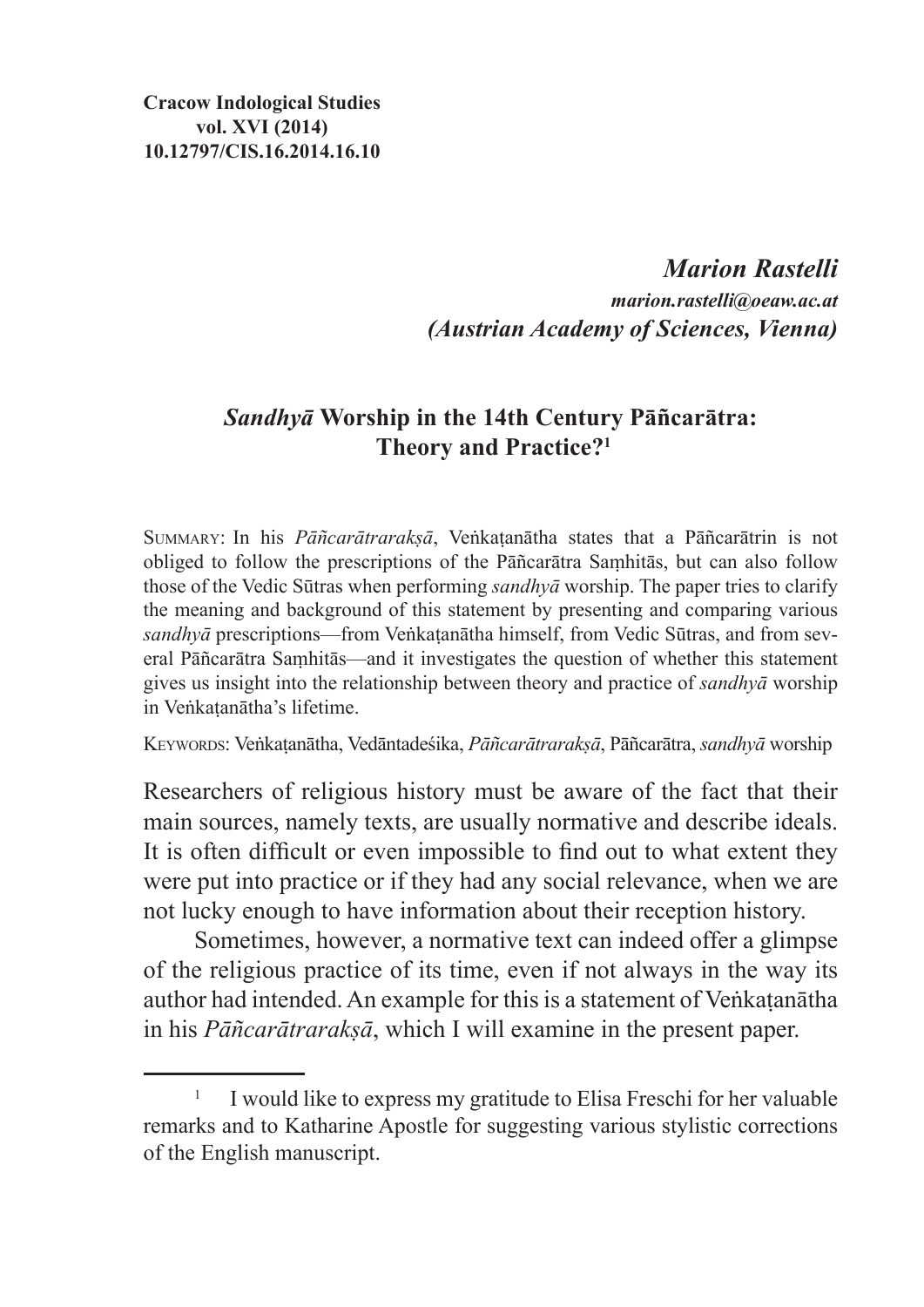Veṅkaṭanātha was a famous philosopher and theologian of the Visistādvaita Vedānta who lived in the  $13<sup>th</sup>$  and  $14<sup>th</sup>$  centuries. He was also a Pāñcarātrin, which means that his religion was the Pāñcarātra, a Hindu tradition that worships Visnu as supreme God.<sup>2</sup>

Veṅkaṭanātha wrote many works, among these the *Pāñcarātrarakṣā*, in which he defended, asits title says, the tradition of Pāñcarātra. Veṅkaṭanātha's aim was to show that the Pāñcarātra is an authoritative tradition from the point of view of the Vedic orthodoxy, that is, that the Pāñcarātra scriptures do not contradict the Vedic texts. In particular, he sought to show that the typical Pāñcarātric daily routine, the socalled *pāñcakālikadharma*, which in his opinion all Pāñcarātrins are obliged to practice,<sup>3</sup> does not contradict the prescriptions of the Vedic orthodoxy, and in this context he described this routine from getting up in the morning up to going to bed at night in great detail.

The passage that I would like to discuss follows a detailed description of the *sandhyā* rites (see pp. 240ff.), the "twilight rites" performed in the morning, evening and sometimes also at noon<sup>4</sup>. It runs as follows:

"Even if with regard to the [*sandhyā* ritual] three different kinds of *sandhyā* worship are described in the various [Pāñcarātra] Saṃhitās, namely, that related to the seers (*ārṣī*), that related to Viṣṇu (*vaiṣṇavī*), [and] that related to Prajāpati (*prājāpatyā*), it is nevertheless proper to perform the *sandhyā* worship and other [rites] only as prescribed by one's Sūtra (1) because it is difficult to know these various modes [of *sandhyā* worship], as the largest portion of these Saṃhitās is lost, (2) because a tradition of proper instruction and performance even of the various modes of *sandhyā* worship that are seen in their entirety in Saṃhitās such as the *Pārameśvara*  or the *Parama* is not established, [and] (3) because it is established that even if performed according to the Sūtras [the *sandhyā* worship] has the form of the worship of the Venerable One, since there is no insistence on giving up something that was adopted before because the *saṃskāra*s and

<sup>&</sup>lt;sup>2</sup> For a general overview on the tradition of Pāñcarātra see, for example, Rastelli 2011.

<sup>3</sup> On the *pañcakāla* rites cf. Rastelli 2000 and Rastelli 2006: 62–91.

 $4$  Cf. Kane II/1: 312f.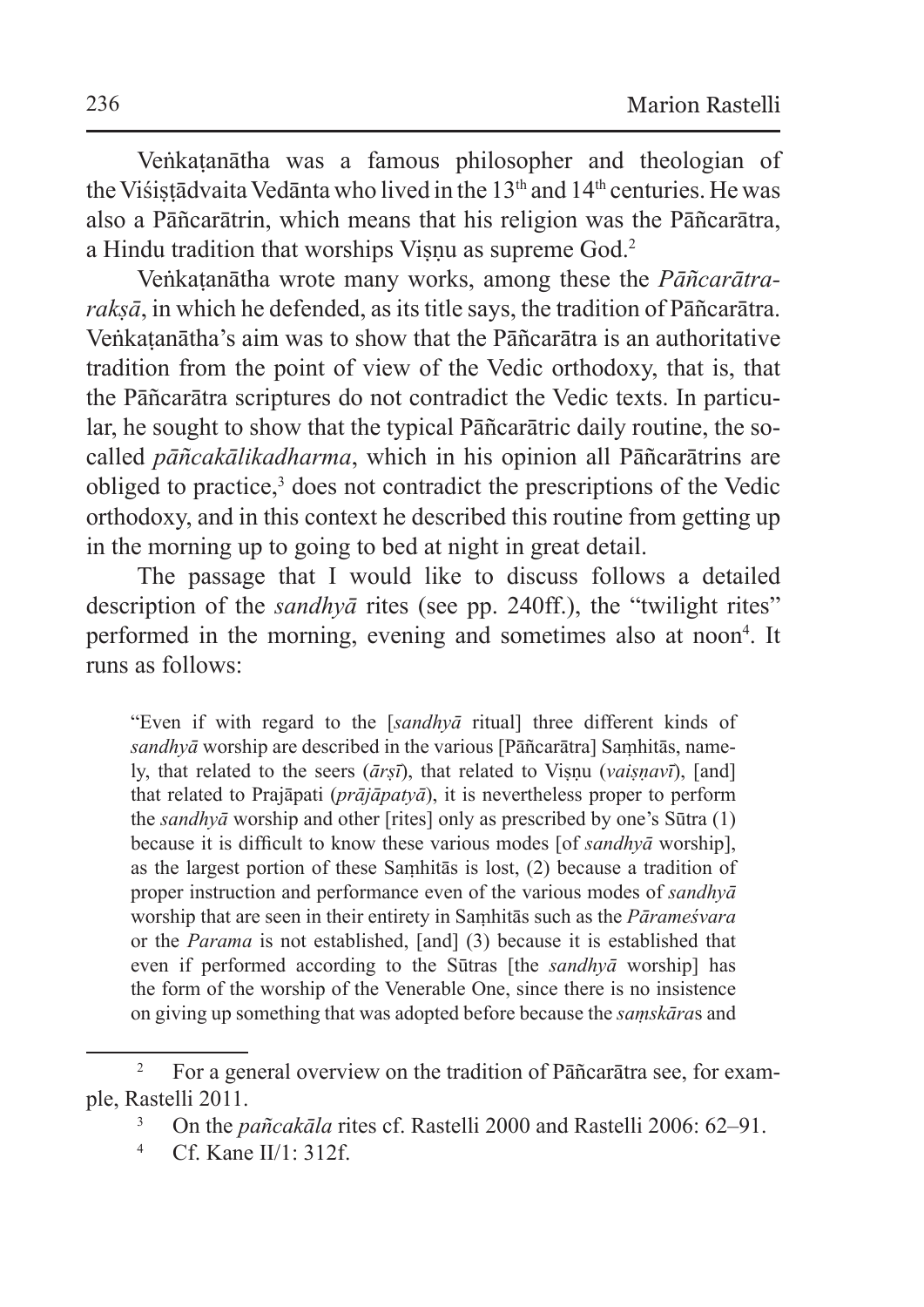the established rules of conduct (*ācāra*) that are taught by one's own Sūtra are approved in the Saṃhitās of the Venerable One's body of teachings (*bhagavacchāstra*) themselves."5

In this passage, Veṅkaṭanātha says that although the Pāñcarātra Saṃhitās contain prescriptions for *sandhyā* worship, a Pāñcarātrin is not obliged to follow these prescriptions, but can also follow only the prescriptions of his own Sūtras.

This seems to be quite an extraordinary statement: For Pāñcarātrins, the Pāñcarātra Saṃhitās are the most authoritative texts. Veṅkaṭanātha devotes the entire first chapter of this PRR to the proof that the Pāñcarātra and its scriptures are authoritative and a valid means of knowledge (*pramāṇa*). So why is it not necessary to follow their prescriptions?

The first reason Veṅkatanātha gives seems satisfactory: It is difficult to know what the Saṃhitās' prescriptions enjoin with regard to the various types of *sandhyā* rites that are known<sup>6</sup> because

<sup>5</sup> PRR 110,5–12: *tatra yady apy ārṣī vaiṣṇavī prājāpatyeti trividhāḥ sandhyopāstibhedās tattatsaṃhitāsūcyante, tathāpi tāsāṃ saṃhitānāṃ luptaprāyatvena tattatprakārāṇāṃ durjānatvāt pārameśvaraparamasaṃhitādiṣu paripūrṇadr̥śyamānasandhyopāsanaprakārabhedānām api yathāvadupadeśānuṣṭhānapāramparyāsiddheḥ, bhagavacchāstrasaṃhitāsv eva svasūtroktasaṃskārācārābhyanujñānāt prathamaparigr̥hītaparityāge nirbandhābhāvād yathāsūtram anuṣṭhāne 'pi bhagavatsamārādhanarūpatvasiddheḥ svasūtravihitam eva sandhyopāstyādikaṃ kartum ucitam.*

I could not find a passage in any Samhita that describes forms of the *sandhyā* bearing exactly the three names mentioned by Veṅkaṭanātha. A list that comes close to that of Veṅkaṭanātha's is that of NārS 11.64 which mentions three forms of *sandhyā* called *brāhmī*, *daivī* and *vaiṣṇavī* ("Then he should piously worship the *brāhmī sandhyā* with devotion after having sipped water, then he should worship the *daivī sandhyā* and the *vaiṣṇavī sandhyā*.", *tatas tu prayato brāhmīṃ sandhyām ācamya bhaktitaḥ* | *daivīṃ sandhyām upāsīta vaiṣṇavīṃ tadanantaram* ||). However, the meaning of these three *sandhyā*s performed consecutively is not clear.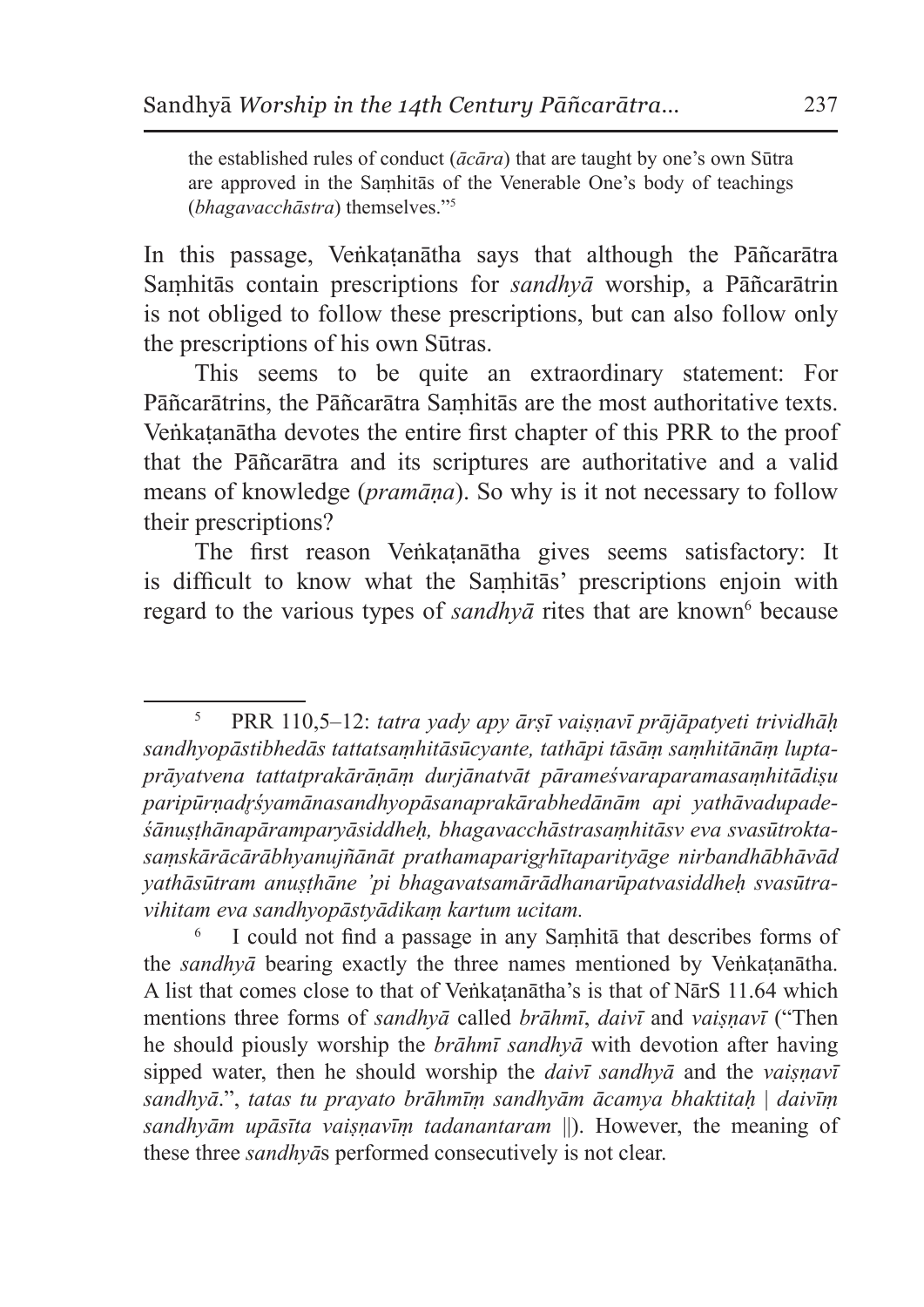most of them are lost. This is comprehensible: if one does not have the prescriptions, one cannot follow them.

But Veṅkaṭanātha's second reason already shows that there are Pāñcarātra prescriptions for the *sandhyā* rites that are entirely extant. However, he says, there is no tradition that properly teaches or follows these prescriptions. According to Veṅkatanātha, there is a divergence between theory and practice, to put it in the terms of the topic of the present volume.

Before we examine the third reason, we have to properly understand the alternative to the Saṃhitās' prescriptions. What does it mean if Veṅkaṭanātha says that a Pāñcarātrin should follow the prescriptions of his Sūtra? Are there specific Pāñcarātra Sūtras? No, there are not.

Although the Pāñcarātra presented itself, at least in its early days, as an alternative to the Veda, $\tau$  there was a particular point in its

The *Pārameśvarapadyavivr̥ti* (17,14f.), a commentary on the PārS by Nrsimhavajvan (18<sup>th</sup> century, see preface p. 4 of the edition of the PārS), mentions three forms of the *sandhyā* that are probably identical with those mentioned by Veṅkaṭanātha: *prājāpatyārṣavaiṣṇavasandhyā* (em.; *prājāpatyāṣṭavaiṣṇavasandhyā* ms.) *tu yeṣu prastutavaiṣṇavakramam upadiśati*, "He teaches the mentioned *vaiṣṇava* procedures (?) among which are the *prājāpatya*, *ārṣa* and *vaiṣṇava sandhyā*". He mentions these forms while commenting on PārS 2.96c– 108 (see below p. 265f) but it is not clear if certain elements described in this passage refer to one of these specific forms of *sandhyā*. Possible candidates are the *jalāñjali* for sages (*vibudha* =? *r̥ṣi*s and therefore the *ārṣa* form?, PārS 2.98c–99b) and that for Hari (= Viṣṇu > *vaiṣṇava* form?, PārS 2.100c–101b), but it is not clear what would refer to *prājāpatya*.

The *Somaśambupaddhati* (I, pp. 45ff.) describes three forms of *sandhyā* called *brāhmī*, *vaiṣṇavī*, and *raudrī.* They are performed in the morning, at noon, and in the evening consecutively. In the first case, the Sandhyā, which is considered a deity, is worshipped as the goddess Brāhmī with a particular appearance, in the second case as Vaisnavī, and in the third case as Raudrī. There is no evidence that forms of that manner are meant in the context of Pāñcarātra.

<sup>7</sup> The seers (*r̥ṣi*) that are often described in the *śāstrāvatāra* stories at the beginning of the Pāñcarātra Saṃhitās are an example for this.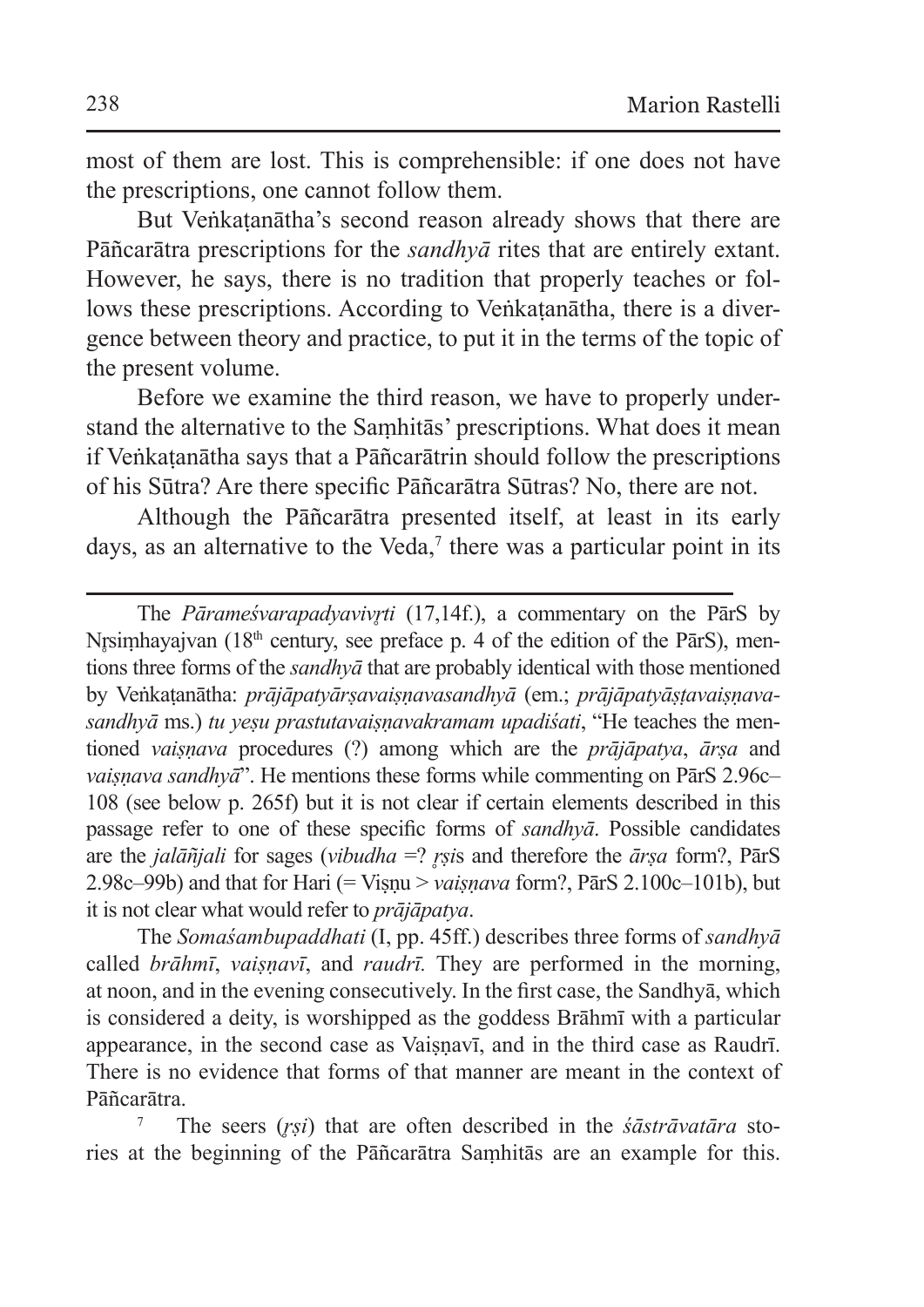history when some of its followers did not consider the Pāñcarātra Saṃhitās and the Vedic texts to be contradicting alternatives but rather perfectly compatible with each other. Stories like that contained in the *Pādmasaṃhitā* probably contain an aspect of truth. This story tells about a group of Brahmins headed by Aupagāyana and belonging to the Kāṇva and Mādhyandina branches of the White Yajurveda, who were initiated into the Mantrasiddhānta, a sub-tradition of the Pāñcarātra, by Brahmā. Brahmā gave them the instruction to continue to study their Vedic texts and to continue to perform their Vedic rites but these rites should be "connected with the visualisation of Visnu" (*bhagavaddhyānasahita*) and "characterised by His worship" (*tatsamārādhanātmaka*), meaning rites that are modified in comparison to the original Vedic orthodox ritual and that are devoted exclusively to Viṣṇu.<sup>8</sup> It is difficult to say when such persons belonging both to the Pāñcarātra and to a Vedic school first appeared in history but the earliest evidence is probably Yāmuna's *Āgamaprāmāṇya*  from the  $10<sup>th</sup>/11<sup>th</sup>$  century.<sup>9</sup> Veṅkaṭanātha himself certainly belonged to a group following the prescriptions of both the Pāñcarātra Saṃhitās and the Vedic Sūtras, and such a group is his target audience.

Veṅkaṭanātha's third reason says that to perform the *sandhyā* rites following the Vedic Sūtras' prescriptions is in accordance with the Pāñcarātra Saṃhitās' prescriptions because the Sūtras meet the requirements of the Saṃhitās, namely that the *sandhyā* worship should have the form of the worship of Viṣṇu-Nārāyaṇa. In addition, the Pāñcarātra Saṃhitās do not insist that a devotee should give up his adherence to the Vedic prescriptions but approve these. Subsequently, Veṅkaṭanātha quotes several passages from the Pāñcarātra

Although these seers have usually studied the Veda and perform Vedic rites, they are not successful in reaching their aims and ask for another means of doing so (which is later presented to them in the form of the Pāñcarātra Saṃhitā, e.g. JS 1.7–18b, ParS 1.3–6).

<sup>8</sup> PādS *cp* 21.2c–12; cf. also Rastelli 2006: 229–242 and Rastelli 2003.

<sup>9</sup> Cf. Rastelli 2006: 218f.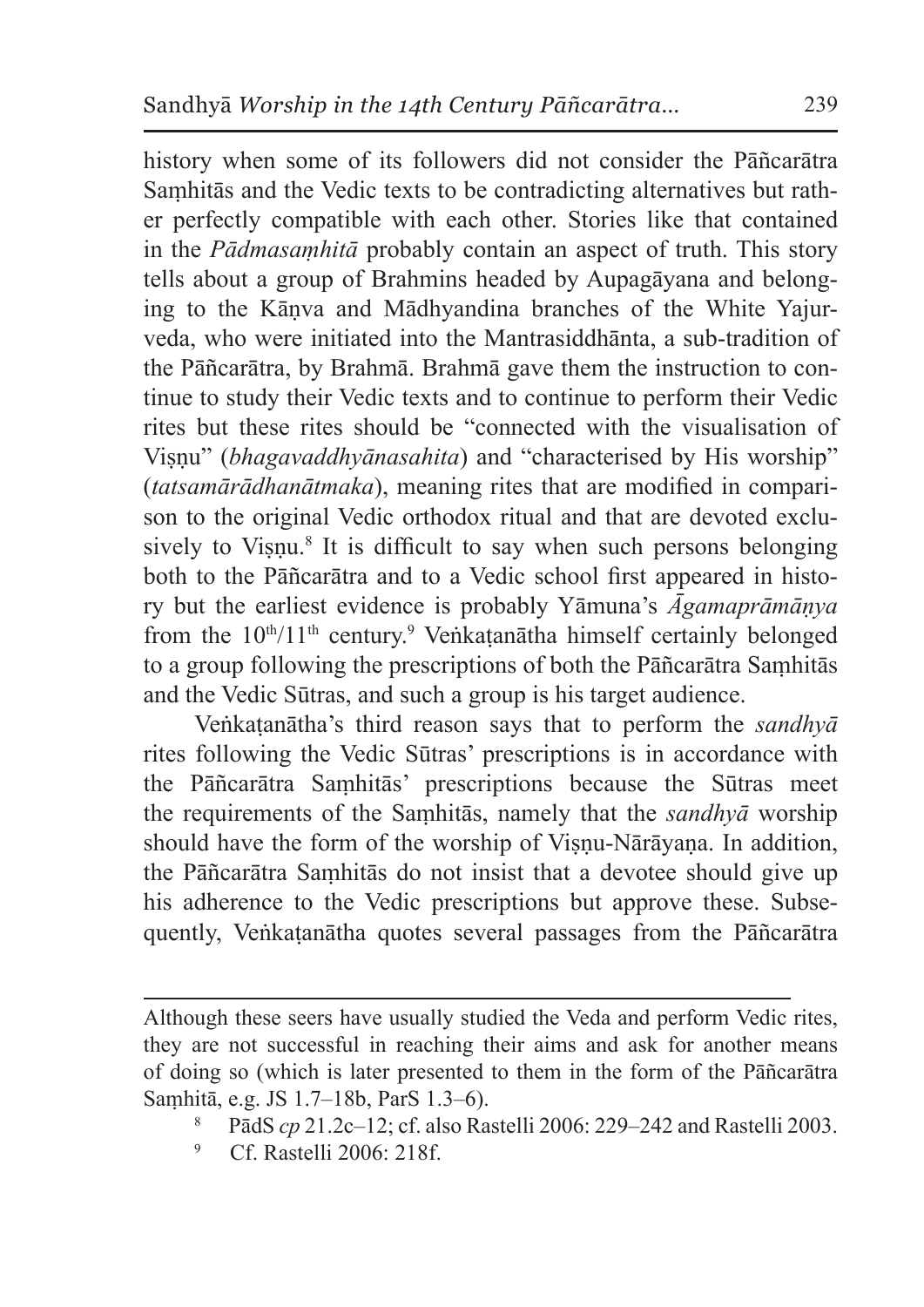Saṃhitās and works of the tradition's teachers in order to corroborate this argument.

Thus, at first view, Veṅkaṭanātha's statement gives us the impression that the Pāñcarātra Saṃhitās' prescriptions for the *sandhyā* rites were pure theory at his time and that the living practice was the performance of *sandhyā* worship according to the Vedic Sūtras. But could this be true? Is there a way to find out if this is true? And: what is actually the difference between the Pāñcarātric and the Vedic orthodox manner of *sandhyā* worship? Let us first answer the last question and examine the nature of both kinds of *sandhyā* worship.

### **The** *sandhyā* **According to Veṅkaṭanātha**

In detail, Veṅkaṭanātha describes *sandhyā* worship at sunrise; *sandhyā*  worship at sunset is described only in comparatively short passages (PRR 150,1-152,4; 164,3–165,8). According to his own description, it consists of the following sub–rites:

| snāna                                         | "Having bathed in such a manner [and]                                                                                                  |  |
|-----------------------------------------------|----------------------------------------------------------------------------------------------------------------------------------------|--|
| ūrdhvapundra                                  | having applied the $\bar{u}$ rdhvapundras, $^{10}$                                                                                     |  |
| tarpaņa of the dei-<br>ties, seers, ancestors | he should, as a part of the bath, satiate <sup>11</sup> the deities, seers<br>and ancestors, who have the nature of the Venerable One, |  |
| ācamana                                       | sip water, $12$                                                                                                                        |  |
| mantraprokṣaṇa                                | sprinkle [himself while reciting] mantras, <sup>13</sup>                                                                               |  |

<sup>&</sup>lt;sup>10</sup> The *ūrdhvapundras* are marks applied on the forehead and parts of the body with white clay or another substance; cf. TAK1 s.v. *ūrdhvapuṇḍra*, Rangachari 1930: 56f.

<sup>&</sup>lt;sup>11</sup> Satiating the deities etc. means offering libations of water to them.

<sup>12</sup> Sipping water (*ācamana*) serves as a means of ritual inner purification. For descriptions of how to perform it see, e.g., Kane II/1: 315f. or Bühnemann 1988: 104–107.

<sup>13</sup> For this meaning of the term *mantraprokṣaṇa* cf. BaudhDhS2.7.2:"... sprinkle his body with water while reciting the following: the Surabhimatī verse,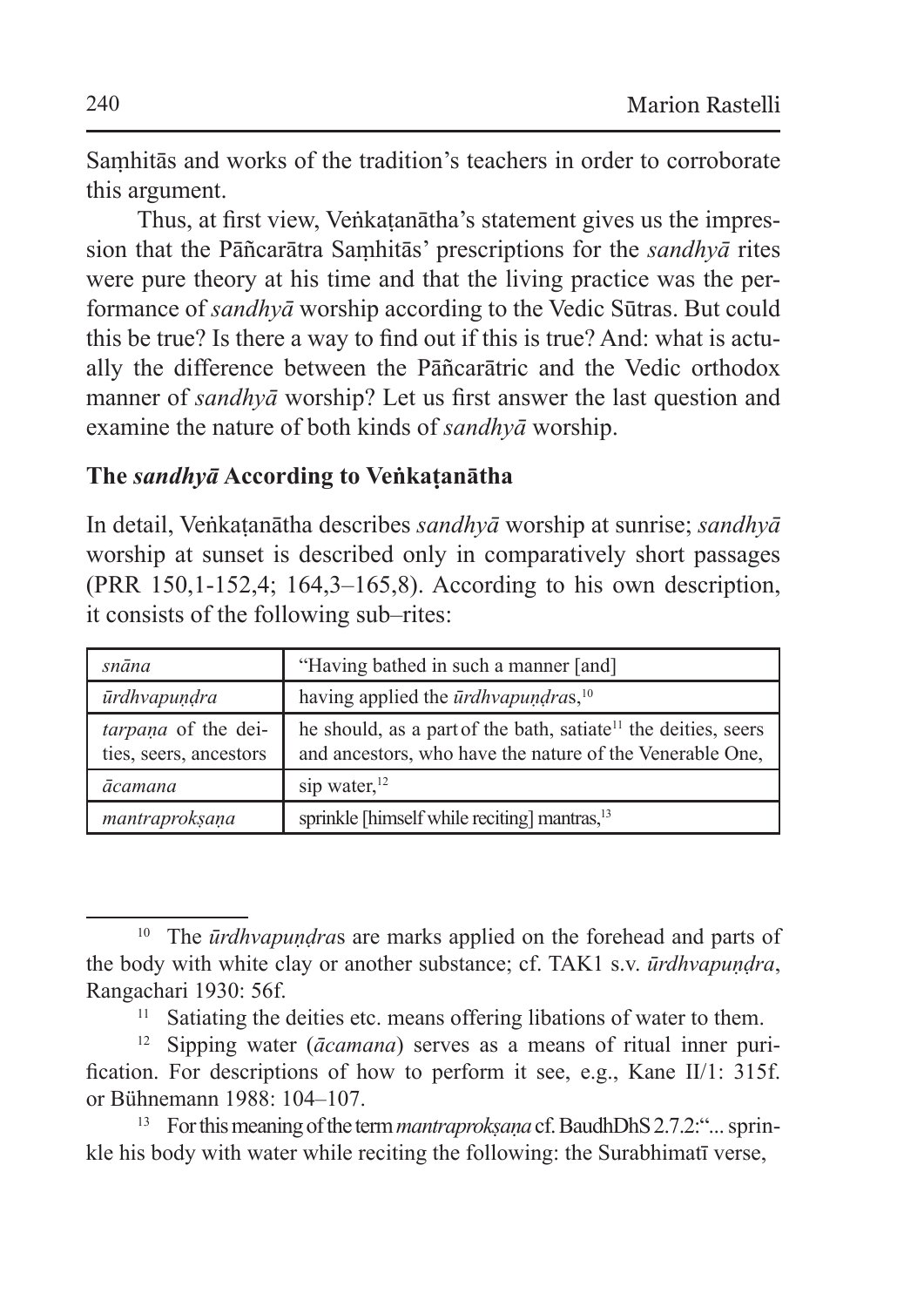| mantrācamana     | sip water [while reciting] mantras,                                                                                                                                                                                                                                                                                                                                                                                                                                                                                                                                                                                                                            |  |
|------------------|----------------------------------------------------------------------------------------------------------------------------------------------------------------------------------------------------------------------------------------------------------------------------------------------------------------------------------------------------------------------------------------------------------------------------------------------------------------------------------------------------------------------------------------------------------------------------------------------------------------------------------------------------------------|--|
| proksana         | sprinkle [himself] again,                                                                                                                                                                                                                                                                                                                                                                                                                                                                                                                                                                                                                                      |  |
| svātmaparisecana | sprinkle [water] around himself in the manner that has been<br>taught by his Sūtra and his [Pāñcarātra] Samhitā.                                                                                                                                                                                                                                                                                                                                                                                                                                                                                                                                               |  |
| arghyadāna       | Then he should offer a form of <i>arghya</i> that consists of water<br>over which the <i>gavatri</i> (cf. n. 14) has been recited to the Su-<br>preme Self ( <i>paramātman</i> ) that is present in the sun. With regard<br>to this, Pitamaha taught Sanatkumara that throwing the water<br><i>añjali</i> [should take place] three times: 'Being well concentrated<br>he should take water with both hands, recite the <i>tāra</i> , the <i>vyāhrtis</i><br>and the $g\bar{q}yatr\bar{\tau}^{14}$ over the water, and, standing with his face di-<br>rected towards the sun, throw [it] upwards three times at the two<br>sandhyās.' (quotation unidentified) |  |
| pradaksinā       | Then he should walk around from left to right in order<br>to shake off the malefaction of driving away the Raksasas<br>called Mandeha <sup>15</sup> who are hit by the water of the [arghya]<br>offering] as it has become a thunderbolt.                                                                                                                                                                                                                                                                                                                                                                                                                      |  |

the Ablinga verses, the Vārunī verses, the Hiranyavarna verses, the Pāvamānī verses, the Calls, and other purificatory formulas." (… *surabhimatyābliṅgābhir vāruṇībhir hiraṇyavarṇābhiḥ pāvamānībhir vyāhr̥tibhir anyaiś ca pavitrair ātmānaṃ prokṣya*. Translation by Olivelle 2000: 267). For the detailed performance of *prokṣaṇa* and the subsequent *pariṣecana* in the context of the *sandhyā* see Rangachari 1930: 61 (with other mantras than those prescribed by the BaudhDhS).

<sup>14</sup> The term *tāra* designates the mantra *oṃ*. The seven *vyāhr̥ti*s are *oṃ bhūḥ*, *oṃ bhuvaḥ*, *oṃ svaḥ*, *oṃ mahaḥ*, *oṃ janaḥ*, *oṃ tapaḥ*, *oṃ satyám*. The wording of the *gāyatrī* is: *oṃ tát savitúr váreṇyaṃ bhárgo devásya dhīmahi* | *dhíyo yó naḥ pracodáyāt* ||. The wording of the *gāyatrīśiras* is: *oṃ ā́po jyótī ráso'mr̥̄taṃ bráhma bhū́r bhúvaḥ súvar oṃ* (TaittĀ 10.27).

<sup>15</sup> Kane II/1: 314 gives information about the "Rāksasas called Mandeha": "Among the earliest references to Saṁdhyopāsana is the one in the Tai. Ār. II.2, where it is said that when brahmavādins facing the east throw up water consecrated by the Gāyatrī, the evil spirits that fight with the sun are sent tumbling into the country (called) Mandeha Aruṇa (of the evil spirits)." and he adds that later sources consider *mandeha* as the name of these Rākṣasas (*ibid*.). In addition to the sources mentioned by Kane one could mention Rām 4.39.36–37, MBh \*14.4.1566–1567, ViṣṇuPur 2.8.49–52.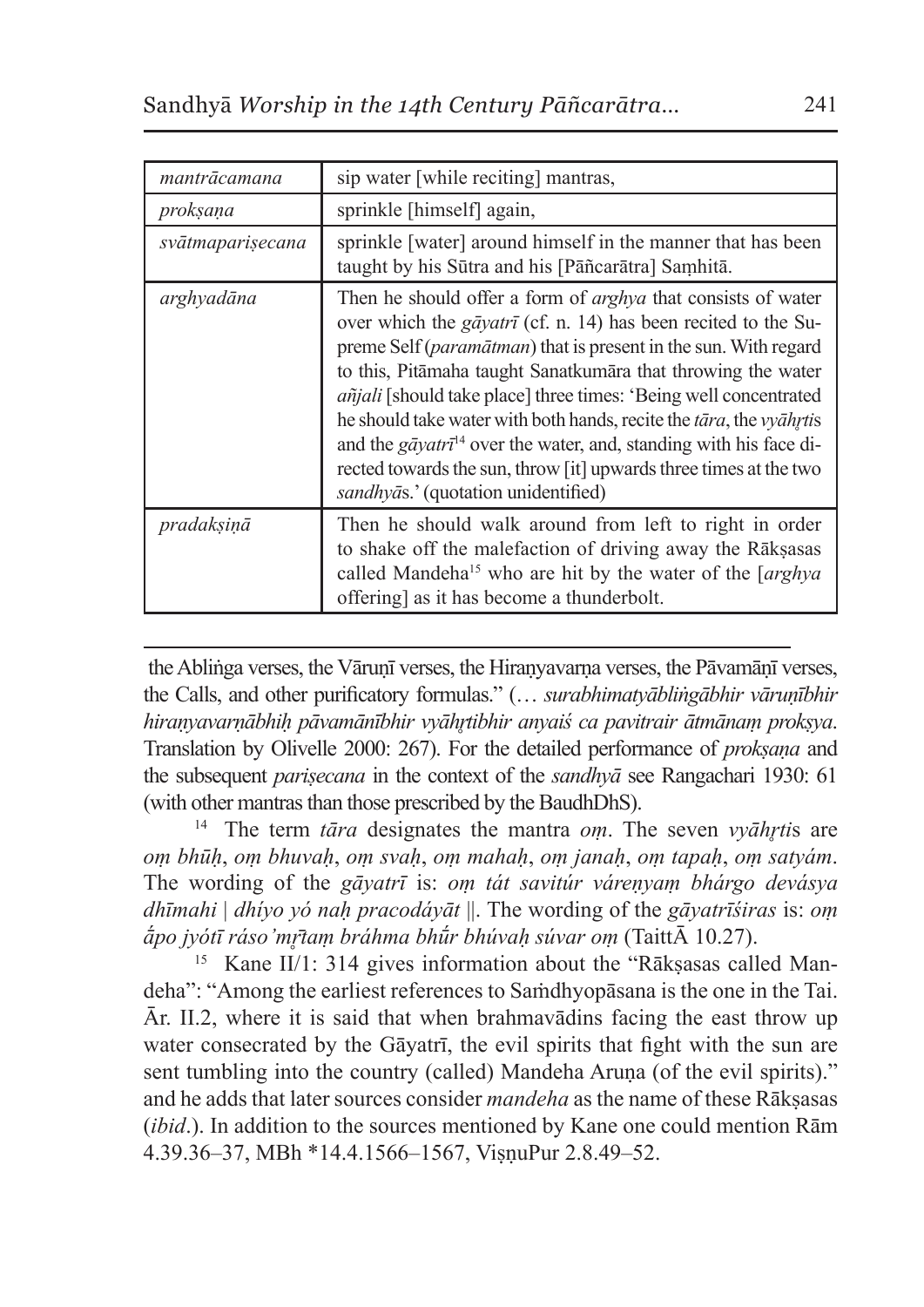| <i>tarpana</i> of the lords of<br>the months | He should satiate Kesaya and the other lords of the months <sup>16</sup><br>starting with Mārgaśīrsa with their respective mantra.                                                                                                                                            |  |
|----------------------------------------------|-------------------------------------------------------------------------------------------------------------------------------------------------------------------------------------------------------------------------------------------------------------------------------|--|
| prāṇāyāma                                    | He should perform three breath controls in the manner<br>taught by [the verse]: 'Controlling his breath he should recite<br>the gāyatrī together with the vyāhrtis, the praņava (i.e., om)<br>and the <i>siras</i> three times. This is called breath control. <sup>217</sup> |  |
| invitation and                               | He should invite <sup>18</sup> the gayatri                                                                                                                                                                                                                                    |  |
| recitation of<br>the <i>gāyatrī</i>          | and recite the <i>gāyatrī</i> 1008, 108 or 10 times according<br>to one's abilities. $(\ldots)^{19}$                                                                                                                                                                          |  |
| recitation of<br>the <i>astāksaramantra</i>  | At the right moment at <i>sandhya</i> [worship], the Venerable<br>eight-syllable-mantra <sup>20</sup> that has been taught by the Sri-<br>vaisņavadharmasāstra such as '()' also has to be re-<br>cited according to one's abilities.                                         |  |
|                                              | Bodhāyana <sup>21</sup> and others declare that the <i>gāyatrī</i> should<br>be recited 1000 times, together with breath control 100<br>times, and together with the special combination of<br><i>pranava</i> and <i>vyāhrtis</i> 10 times. <sup>22</sup> $(\ldots)^{23}$     |  |

<sup>&</sup>lt;sup>16</sup> The names of these deities are Kesava, Nārāyana, Mādhava, Govinda Visnu, Madhusūdana, Trivikrama, Vāmana, Śrīdhara, Hrsīkeśa, Padmanābha, and Dāmodara. Sometimes this series starts with Visnu (cf. below, p. 272 and Rastelli 2006: 348–361).

<sup>&</sup>lt;sup>17</sup> This verse can be found, for example, in BaudhDhS 4.1.28, VasDhS 25.13, *Viṣṇusmr̥ti* 55.9. 18 The *gāyatrī* is considered a goddess here. She is invited before being

recited. Einoo (1993a: 203f.) also describes that the goddess Gāyatrī was invited and worshipped before reciting it during a *sandhyā* ritual he observed in Mithilā 1987 and 1988, and an invitation of Gāyatrī during *sandhyā* worship is also prescribed in *Mānavagrhyasūtra* 1.2.2. Note that in PRR 109,10 (see below) Gāyatrī is asked for permission to worship God in the solar disk. However, it is not clear why she has to be asked for that.

<sup>&</sup>lt;sup>19</sup> The passage that is skipped here contains quotations about the recitation of the *gāyatrī* and the *aṣṭākṣaramantra*.

<sup>20</sup> *oṃ namo nārāyaṇāya*, cf., e.g., PādS *cp* 25.

<sup>21</sup> Cf. BaudhDhS 2.7.5–8.

<sup>22</sup> PRR 106,1–107,12: *evaṃ snātaḥ kr̥tordhvapuṇḍraḥ snānāṅgaṃ bhagavadātmakadevarṣipitr̥tarpaṇaṃ kr̥tvā, ācamya, mantraprokṣaṇa*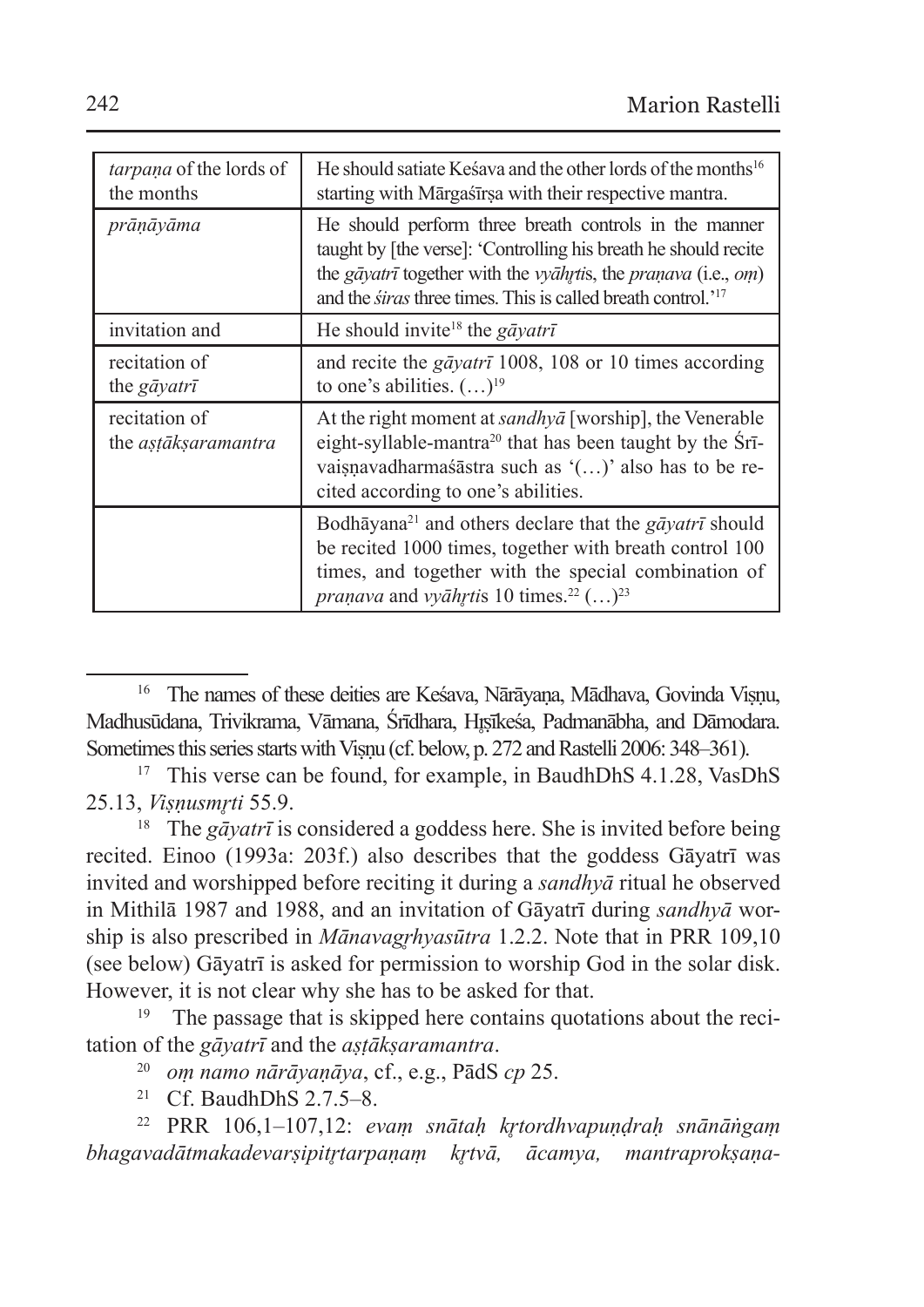| prānāyāma  | Having recited the <i>gayatri</i> until sunrise in this way,<br>standing with his face eastwards or north-eastwards ac-<br>cording to the Smrti 'facing north-east [or] north-west'24,<br>he should perform three breath controls as before, |
|------------|----------------------------------------------------------------------------------------------------------------------------------------------------------------------------------------------------------------------------------------------|
| samkalpa   | formally declare <sup>25</sup> [to perform] the <i>sandhya</i> worship,                                                                                                                                                                      |
| anujñāpana | ask the gāyatrī for permission (cf. n. 18) by means of<br>the mantra uttame śikhare (MNārU 343-344),                                                                                                                                         |
| upasthāna  | worship the Venerable One being present in the solar disk<br>by means of the mantras that are taught by his own Sūtra,                                                                                                                       |

*mantrācamanapunaḥprokṣaṇasvātmapariṣecanāni svasūtrasaṃhitoktaprakāreṇa kr̥tvā, gāyatryābhimantritajalam ādityāntaḥsthitāya paramātmane 'rghyarūpaṃ dadyāt. atra jalāñjaliprakṣepas trir iti sanatkumārāya pitāmahaḥ prāha—"ubhābhyāṃ toyam ādāya hastābhyāṃ susamāhitaḥ | gāyatryā cābhimantryāpas tāravyāhr̥tipūrvayā | raver abhimukhas tiṣṭhann ūrdhvaṃ triḥ sandhyayoḥ kṣipet ||" iti. tato vajrībhūtatajjalanihatamandehākhyarakṣonirasanapāpmāvadhūnanārthaṃ pradakṣiṇaṃ prakramya, mārgaśīrṣādimāseśān keśavādīn tattanmantreṇa tarpayitvā, "savyāhr̥tiṃ sapraṇavāṃ gāyatrīṃ śirasā saha | triḥ paṭhed āyataprāṇaḥ prāṇāyāmaḥ sa ucyate ||" ityuktaprakāreṇa prāṇāyāmatrayaṃ kr̥tvā, gāyatrīm āvāhya, aṣṭottarasahasram aṣṭottaraśataṃ yathāśakti daśavārāṃ vā gāyatrīṃ japet. (…) iti śrīvaiṣṇavadharmaśāstroktaśrīmadaṣṭākṣarajapo 'pi yathāśakti sandhyāyām avasare kāryaḥ. prāṇāyāmena śatakr̥tvaḥ praṇavavyāhr̥tisambhedaviśeṣeṇa daśakr̥tvo gāyatrījapaṃ sahasratulyaṃ bodhāyanādayaḥ smaranti.*

<sup>23</sup> The passage that is skipped here describes variations concerning the recitation of the *gāyatrī* and the *aṣṭākṣaramantra* such as the position one can assume while reciting, the place at which one can recite, how the number of recitations can be counted, etc

<sup>24</sup> The source of this quotation is not yet identified. The quotation seems to contradict Veṅkaṭanātha's statement. Probably, however, Veṅkaṭanātha refers only to the morning while the quotation speaks about the morning and the evening. According to Kane II/1: 314, "the morning *saṁdhyā* is to be performed facing the east and the evening one facing the northwest".

25 On the declaratory formula (*saṃkalpa*) that usually precedes rituals according to the Dharmaśāstric rules see Michaels 2005.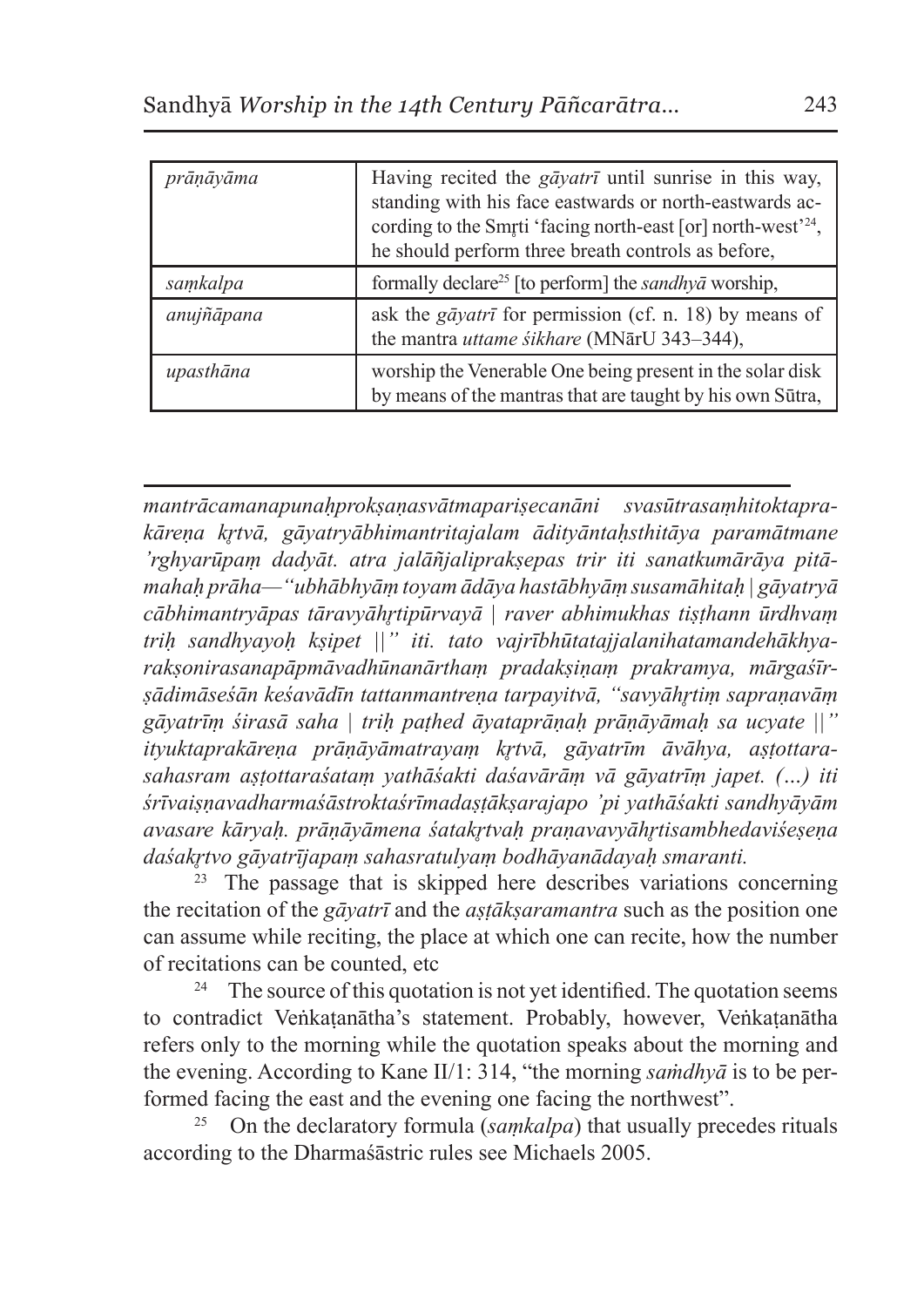| namaskāra for Sandhyā, etc.                                                  | bow down to the five [deities] Sandhya,<br>etc., <sup>26</sup>                                                                                                                                                                                                                                         |
|------------------------------------------------------------------------------|--------------------------------------------------------------------------------------------------------------------------------------------------------------------------------------------------------------------------------------------------------------------------------------------------------|
| pradaksinā                                                                   | who have the nature of the Venerable One<br>and walk around from left to right.                                                                                                                                                                                                                        |
| abhivādana and praņāma for God<br>present in the heart                       | respectfully salute and bow down to the Su-<br>preme Self who is present in the heart<br>as has been learned by [the statement]:<br>He who is in the human being and he who<br>is in the sun is the same', $27$                                                                                        |
| optional: <i>pranāma</i> for the cardinal<br>directions, etc.                | and if there is a tradition of instruction and<br>performance by one's own ancestors<br>of also bowing down to the cardinal di-<br>rections, etc., he should also bow down<br>to these, connected with the realisation<br>that [these] have the nature of the Vener-<br>able one. $(\ldots)^{28}$      |
| tarpaņa of ādhāraśakti, etc., the dei-<br>ties, the seers, and the ancestors | Then he should realise that the adharasakti<br>and the other [constituents of God's<br>throne] <sup>29</sup> up to [His] retinue and the dei-<br>ties, the seers and the ancestors have<br>the nature of the Venerable One and satiate<br>them with their respective names preceded<br>by the praņava. |
| wringing out the bathing cloth                                               | At a pure place he should wring out [his]<br>bathing cloth,                                                                                                                                                                                                                                            |
| ācamana                                                                      | sip water                                                                                                                                                                                                                                                                                              |

<sup>26</sup> Five deities beginning with Sandhyā are also mentioned in *Īśānaśivagurudevapaddhati sāmānyapāda* 9.140. Unfortunately, I was not able to find out the names of the other four deities.

<sup>27</sup> TaittU 2.8 (in the original without *sa* at the beginning).

<sup>28</sup> The passage skipped here contains a quotation corroborating what has been said by Veṅkaṭanātha.

<sup>29</sup> For the constituents of God's throne see Rastelli 2002.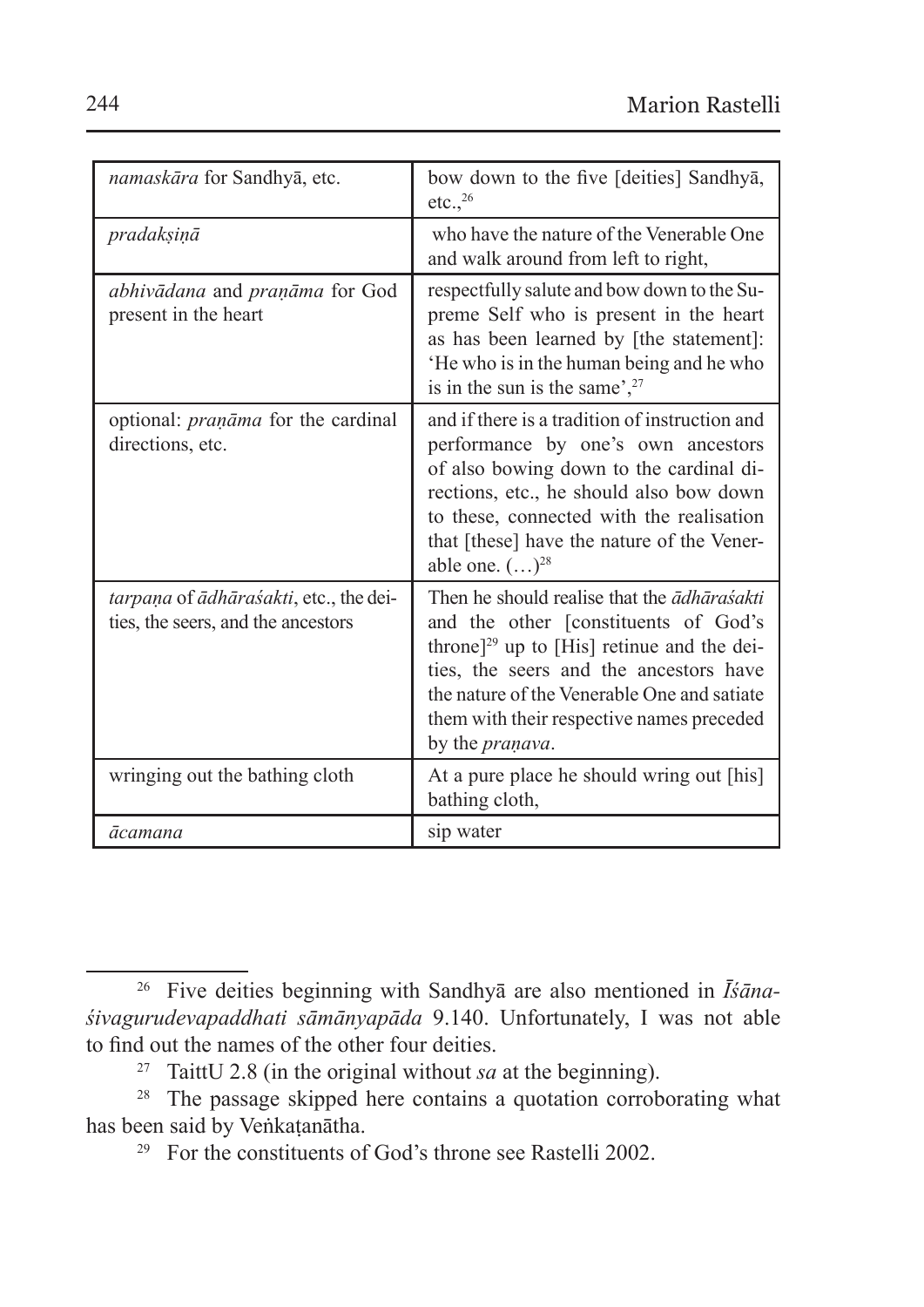| <i>samāhāra</i> of mantras | and draw back <sup>30</sup> the invited tīrtha and |
|----------------------------|----------------------------------------------------|
|                            | the mantras into himself."31                       |

### **The sources of Veṅkaṭanātha's prescriptions**

If we consider Veṅkaṭanātha's statement quoted on pp. 236f, we could conclude that his prescriptions for *sandhyā* worship are based on Vedic Sūtras. If we examine the pertinent Sūtras, however, the case is not so clear.

First of all, the prescriptions for *sandhyā* rites in the Vedic Sūtras are not uniform. Prescriptions for *sandhyā* rites in the form we talk about in this paper can be found only in texts complementary to the Grhyasūtras, such as Grhyapariśista texts and some Dharmasūtras. The Srautasūtras and most of the Grhyasūtras describe different forms of morning and evening rites and for another performer, namely for

<sup>&</sup>lt;sup>30</sup> If mantras were placed on the devotee's body, an object or a place during a ritual, they have to be drawn back when the ritual is completed. Before the devotee takes his bath he makes a holy bathing place (*tīrtha*) present at his bathing place, also by means of mantras. These mantras also have to be drawn back at the end of his bath (see JS 9.25–32 and 58–60, Rastelli 1999: 201f. and 207; I could not find a passage in the PRR which describes making a *tīrtha* present at the devotee's bathing place).

<sup>31</sup> PRR 109,7–110,4: *evam āsūryodayāt "pūrvottarāśābhimukhas tv aparottaradiṅmukhaḥ" ityādismr̥tyanusāreṇa prāṅmukhaḥ prāgudaṅmukho vā tiṣṭhan, gāyatrīm āvarttya, pūrvavat kr̥taprāṇāyāmatrayaḥ, sandhyo*pasthānasaṅkalpapūrvakam "uttame śikhare" iti mantrena gāyatrīm anu*jñāpya, svasūtroktair mantrair ādityamaṇḍalāntasthitaṃ bhagavantam upasthāya, sapradakṣiṇaṃ bhagavadātmakasandhyādipañcakanamaskāraṃ kr̥tvā, "sa yaś cāyaṃ puruṣe yaś cāsāv āditye sa ekaḥ" ity adhītaṃ hr̥dayāntasthitaṃ paramātmānam abhivādya praṇamya, digādinamaskārāṇām api svapūrvapūrvopadeśānuṣṭhānapāramparyam asti cet tatrāpi bhagavadātmakadhyānapūrvakaṃ praṇamet.* (…) *tata ādhāraśaktyādipāriṣadāntān devarṣipitr̥̄ṃś ca bhagavadātmakān dhyātvā, praṇavapūrvakais tattannāmabhiḥ santarpya, śucau deśe snānavastraṃ niṣpīḍya, ācamya, āvāhitatīrthaṃ mantrāṃś ca svātmani samāharet.*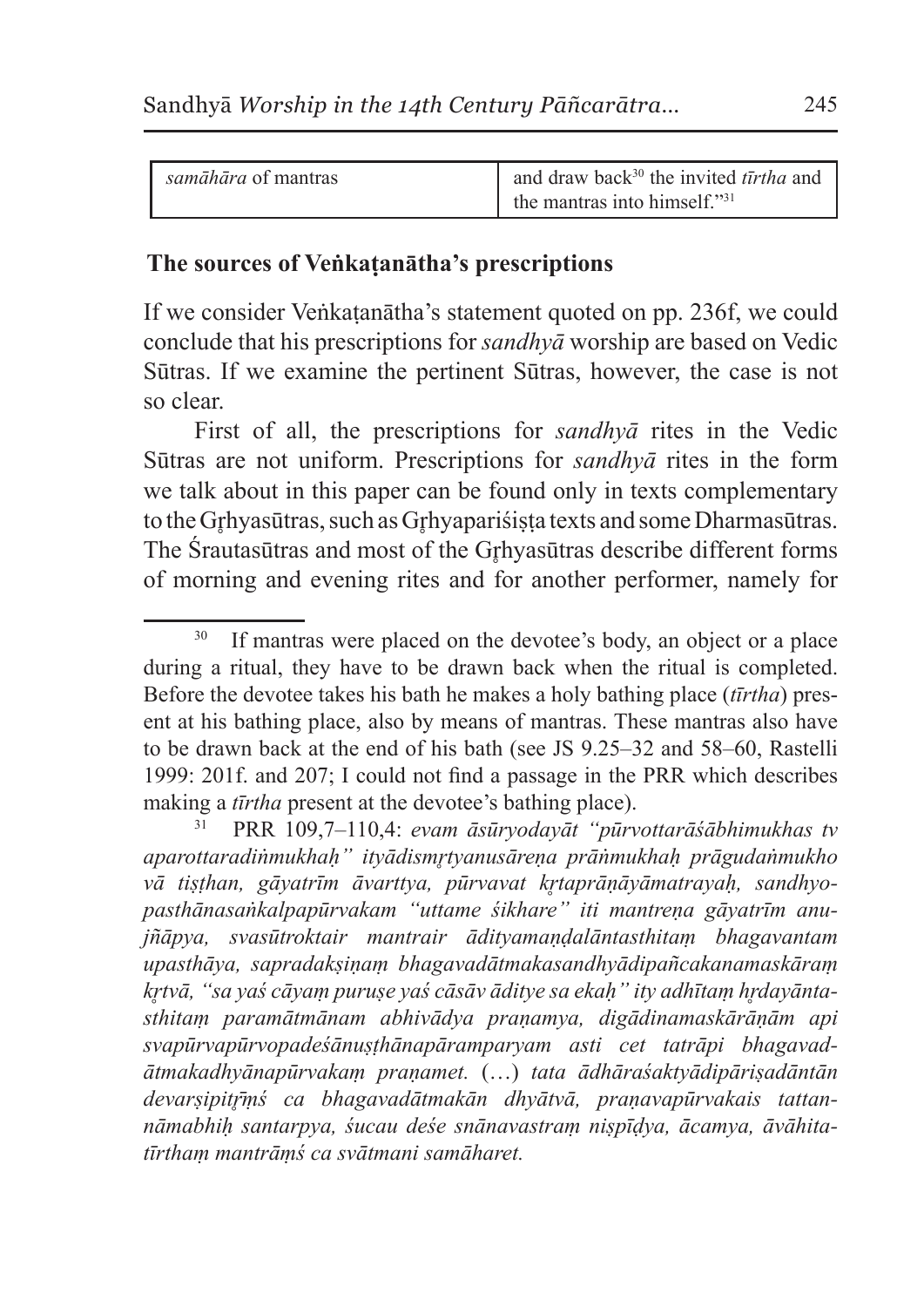the *brahmacārin* instead of for the *grhastha*. Further, if the Grhyasūtras describe *sandhyā* worship it is usually much simpler than the form we discuss here  $32$ 

So Veṅkaṭanātha's sources could be Gr̥hyapariśiṣṭa texts or Dharmasūtras. One Dharmasūtra that he mentions at least once in our context is that of Bodhāyana.33 The *Baudhāyanadharmasūtra* contains a chapter on *sandhyā* worship (2.7) and, subsequently, chapters on the bath and libations (2.8–9). As the table below shows, the Baudh-DhS's prescriptions for *sandhyā* worship and the bath overlap in some aspects. They give the impression of describing two independent procedures that partly consist of the same elements rather than two consecutive sequences.<sup>34</sup> When we compare Veṅkaṭanātha's prescriptions with those of the BaudhDhS, we see that the former has parallels with the latter but that it also contains ritual elements that do not appear in the BaudhDhS.

| <b>PRR</b> | BaudhDhS 2.7                       | BaudhDhS 2.8–9                                                     |
|------------|------------------------------------|--------------------------------------------------------------------|
| snāna      | bath or washing feet and hands (2) | washing hands, feet and body,<br>entering the water $(8.1-2)^{35}$ |

<sup>32</sup> For the evolution of *sandhyā* worship in the Vedic Sūtras see Einoo 1993a and 1993b. Cf. also Kane II/1: 312–319.

Govindasvāmin, the commentator of the BaudhDhS, presents the case as if BaudhDhS 2.8 was the description of the bath that is hinted at by the words *aprayato* '*bhiṣiktaḥ* in 2.7.2 (cf. BaudhDhSV 233,20: "[He] taught: 'having bathed if he had been ritually impure'. Incidentally, he teaches the prescription for this." '[*a*]*prayato* '*bhiṣikta*' *ity uktam. prasaṅgāt tadvidhim āha*.). However, it is not probable that a devotee first performs the procedure described in BaudhDhS 2.8 and then that described in BaudhDhS 2.7 because then the recitation of the *gāyatrī* and the worship of the sun would be performed twice (which especially in the case of the latter is simply not possible: the sun rises only once a day).

<sup>35</sup> BaudhDhS 2.8.1–2: *atha hastau prakṣālya kamaṇḍaluṃ mr̥tpiṇḍaṃ ca saṃgr̥hya tīrthaṃ gatvā triḥ pādau prakṣālayate trir ātmānaṃ ||* 1 *atha haike* 

See PRR 107,12. In addition, he quotes a verse that appears in the BaudhDhS among others in PRR 106,11f. (see n. 17).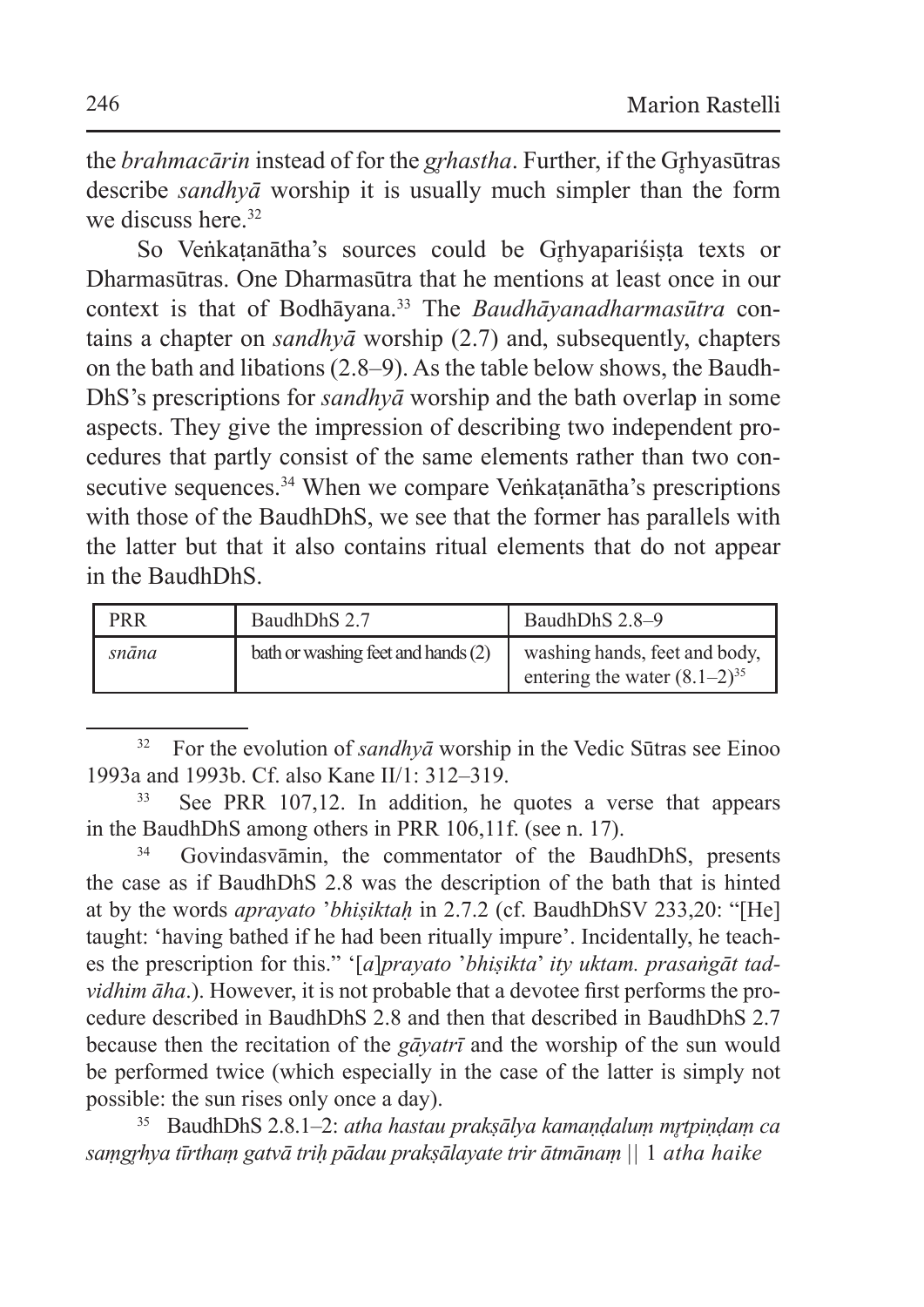| PRR                                         | BaudhDhS 2.7 | BaudhDhS 2.8-9                                                                                                                                                |
|---------------------------------------------|--------------|---------------------------------------------------------------------------------------------------------------------------------------------------------------|
| ūrdhvapundra                                |              |                                                                                                                                                               |
| tarpaņa of the deities,<br>seers, ancestors |              |                                                                                                                                                               |
|                                             |              | <i>añjali</i> of water for one's own ben-<br>efit and for the enemy's damage<br>$(8.4-5)^{36}$                                                                |
|                                             |              | washing one's hands $(\mu \rho \alpha s \rho a r \dot{s} \alpha n a)^{37}$<br>(8.6)                                                                           |
|                                             |              | whirling the water around three times<br>with his hand in a clockwise motion<br>(Olivelle 2000: 269) in order to ban-<br>ish evils <sup>38</sup> $(8.6)^{39}$ |

*bruvate | śmaśānam āpo devagr̥haṃ goṣṭhaṃ yatra ca brāhmaṇā aprakṣālya pādau tan na praveṣṭavyam iti ||.* I do not give a translation of the BaudhDhS here in order to save space and because Olivelle's (2000) translation is easily accessible. If not indicated otherwise, my interpretation of the text follows Olivelle's translation.

<sup>36</sup> BaudhDhS 2.8.4–5: *athāñjalināpa upahanti* | *sumitrā na āpa oṣadhayaḥ santv iti* || 4 *tāṃ diśaṃ nirukṣati yasyām asya diśi dveṣyo bhavati* | *durmitrās tasmai bhūyāsur yo 'smān dveṣṭi yaṃ ca vayaṃ dviṣma iti* || 5.

<sup>37</sup> Olivelle 2000: 269 understands *upaspr*śya as "he washes himself" but Govindasvāmin glosses *upasparśanam* with *pāṇiprakṣālanam* (BaudhDhSV 236,19), which seems to be more probable at this stage of the procedure.

<sup>38</sup> The *añjali* of water and whirling water around seem to be parallels of the *arghyadāna* and the subsequent *pradakṣiṇa* in order to drive away Rākṣasas in PRR 106,3–9, asthey also aim at enemies.

Whirling water around in a clockwise direction (*pradaksinam*) could have been reinterpreted as walking around in a clockwise direction at some point in time. ThatVeṅkaṭanātha intends thelatter meaning iswithout any doubt. *pradakṣiṇaṃprakramya* (*v.l*. *parikramya*) hardly means whirling around. Also the reading of the edition of PādS *cp* 13.25d: *paribhramaṇam ātmanaḥ* instead of *parikramya pradakṣiṇam*  in Veṅkaṭanātha's reading of the PādS (PRR 111,2) supports this interpretation.

<sup>39</sup> BaudhDhS 2.8.6: *athāpa upaspr̥śya triḥ pradakṣiṇam udakam āvartayati | yadapāṃ krūraṃ yad amedhyaṃ yad aśāntaṃ tadapa gacchatād iti* ||.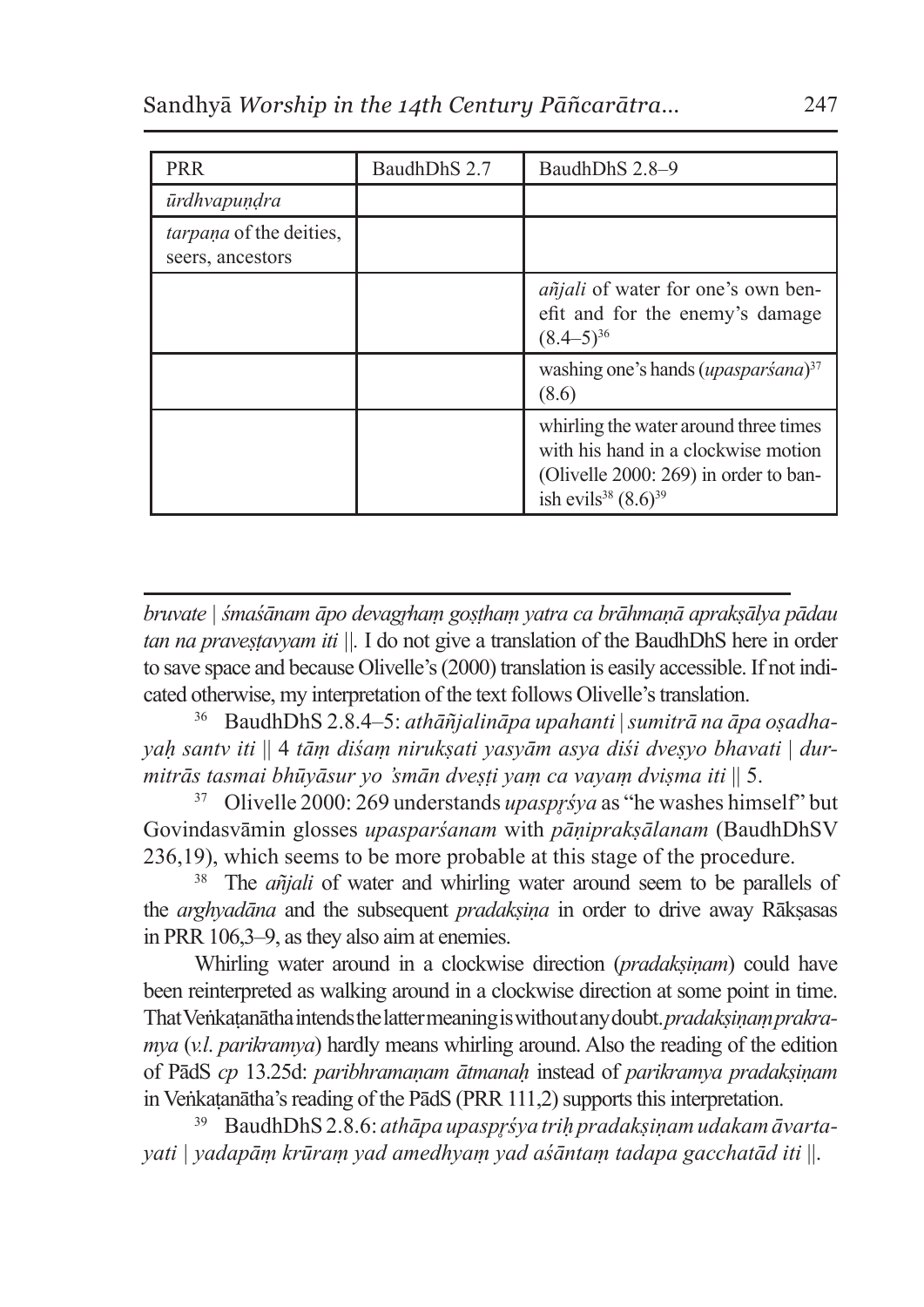| PRR                                   | BaudhDhS 2.7                                                                                             | BaudhDhS 2.8-9                                                                                              |
|---------------------------------------|----------------------------------------------------------------------------------------------------------|-------------------------------------------------------------------------------------------------------------|
|                                       |                                                                                                          | bathing and climbing back<br>onto the bank $(8.7, 8.10)$                                                    |
| ācamana                               | ācamana (2)                                                                                              | ācamana (8.10)                                                                                              |
| mantraprokṣaṇa                        | sprinkling<br>( <i>proksana</i> )<br>oneself while reciting var-<br>ious Vedic mantras (2) <sup>40</sup> |                                                                                                             |
| mantrācamana                          |                                                                                                          | repeated $\bar{a}c$ amana $(8.10)^{41}$                                                                     |
| proksana                              |                                                                                                          |                                                                                                             |
| svātmaparisecana                      |                                                                                                          | mārjana <sup>42</sup> while reciting vari-<br>ous mantras $(8.11)$                                          |
| arghyadāna                            |                                                                                                          | [cf. n. 38]                                                                                                 |
| pradakşiņā                            |                                                                                                          | [cf. n. $38$ ]                                                                                              |
| tarpana of the lords<br>of the months |                                                                                                          |                                                                                                             |
| prānāyāma                             |                                                                                                          | 3 prāņāyāmas while stand-<br>in<br>water, reciting<br>ing<br>the <i>aghamarsana</i> hymn (RV<br>X.190(8.11) |
|                                       |                                                                                                          | climbing back onto the bank,<br>wringing out the bathing cloth,<br>putting on fresh clothes (8.11)          |
|                                       |                                                                                                          | <i>ācamana</i> (8.11)                                                                                       |

<sup>40</sup> BaudhDhS 2.7.2: *tīrthaṃ gatvāprayato 'bhiṣiktaḥ prayato vānabhiṣiktaḥ prakṣālitapādapāṇir apa ācamya surabhimatyābliṅgābhir vāruṇībhir hiraṇyavarṇābhiḥ pāvamānībhir vyāhr̥tibhir anyaiś ca pavitrair ātmānaṃ prokṣya prayato bhavati*. 41 BaudhDhS 2.8.7 and 10: *apsu nimajjyonmajjya ||* <sup>7</sup> (…) *uttīryācam-*

<sup>42</sup> Olivelle (2000: 271) translates *mārjayati* with "rubs his body with water". According to Kane II/1: 314, however, *mārjana* is "sprinkling himself with water to the accompaniment of several mantras". If we follow

*yācāntaḥ punar ācāmet | āpaḥ punantu pr̥thivīṃ pr̥thivī pūtā punātu mām | punantu brahmaṇaspatir brahma pūtā punātu mām || yad ucchiṣṭam abhojyaṃ yad vā duścaritaṃ mama | sarvaṃ punantu mām āpo asatāṃ ca pratigrahaṃ svāheti ||.*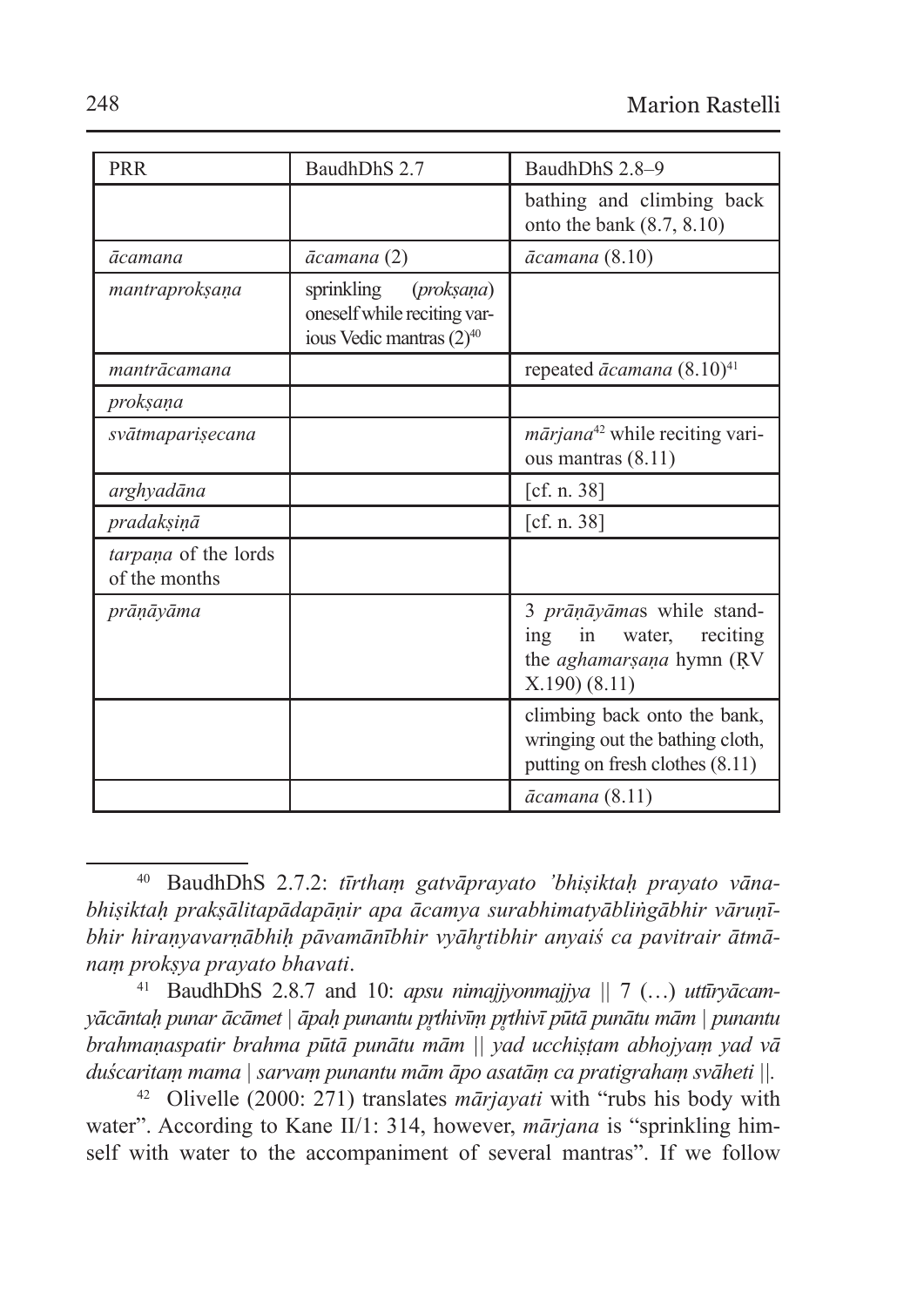| <b>PRR</b>                                               | BaudhDhS 2.7                                                                                                                                                                                              | BaudhDhS 2.8–9                                                                                               |
|----------------------------------------------------------|-----------------------------------------------------------------------------------------------------------------------------------------------------------------------------------------------------------|--------------------------------------------------------------------------------------------------------------|
| recitation of the <i>gavatri</i>                         | 1000 recitations of the <i>savitri</i><br>$(=$ gayatri) or 100 recitations<br>with prāņāyāma or 10 recita-<br>tions of the <i>savitri</i> together with<br><i>om</i> and the <i>vyahytis</i> $(5-7)^{43}$ | $1000$ , $100$ , an unlimited<br>number or 10 times of<br>recitations of the <i>savitri</i><br>$(8.11)^{44}$ |
| recitation of the <i>astaksara</i> -<br>mantra           |                                                                                                                                                                                                           |                                                                                                              |
| prānāyāma                                                | 3<br>with<br>prāņāyāmas<br>the <i>brahmahrdaya</i> <sup>45</sup> (8) <sup>46</sup>                                                                                                                        |                                                                                                              |
| samkalpa                                                 |                                                                                                                                                                                                           |                                                                                                              |
| anujñāpana                                               |                                                                                                                                                                                                           |                                                                                                              |
| upasthāna                                                |                                                                                                                                                                                                           | worship of the sun<br>$(upasthāna)$ $(8.12)^{47}$                                                            |
| <i>namaskāra</i> for Sandhyā,<br>etc., <i>pradaksinā</i> |                                                                                                                                                                                                           |                                                                                                              |

Kane's interpretation, *mārjana* would be a parallel of *svātmapariṣecana*  in PRR 106,2–3.

<sup>43</sup> BaudhDhS 2.7.5–7: *darbheṣv āsīno darbhān dhārayamāṇaḥ sodakena pāṇinā pratyaṅmukhaḥ sāvitrīṃ sahasrakr̥tva āvartayet ||* 5 *prāṇāyāmaśo vā śatakr̥tvaḥ ||* 6 *ubhayataḥ praṇavāṃ sasaptavyāhr̥tikāṃ manasā vā daśakr̥tvaḥ* || 7.

<sup>44</sup> BaudhDhS 2.8.11: *pavitre kr̥tvādbhir mārjayati | āpo hi ṣṭhā mayobhuva iti tisr̥bhiḥ | hiraṇyavarṇāḥ śucayaḥ pāvakā iti catasr̥bhiḥ | pavamānaḥ suvarjana iti | etenānuvākena mārjayitvāntarjalagato 'ghamarṣaṇena trīn prāṇāyāmān dhārayitvottīrya vāsaḥ pīḍayitvā prakṣālitopavātāny akliṣṭāni vāsāṃsi paridhāyāpa ācamya darbheṣv āsīno darbhān dhārayamāṇaḥ prāṅmukhaḥ sāvitrīṃ sahasrakr̥tva āvartayec chatakr̥tvo 'parimitakr̥tvo vā daśāvaram ||.*

<sup>45</sup> *brahmahr̥daya* means reciting the mantra *oṃ bhūḥ oṃ bhuvaḥ*  (cf. BaudhDhSV 228,18: *brahmahr̥dayaṃ 'oṃ bhūḥ | oṃ bhuvaḥ' ity anuvākaḥ*.)

<sup>46</sup> BaudhDhS 2.7.8: *tribhiś ca prāṇāyāmais tānto brahmahr̥dayena*.

<sup>47</sup> BaudhDhS 2.8.12: *athādityam upatiṣṭhate* (…).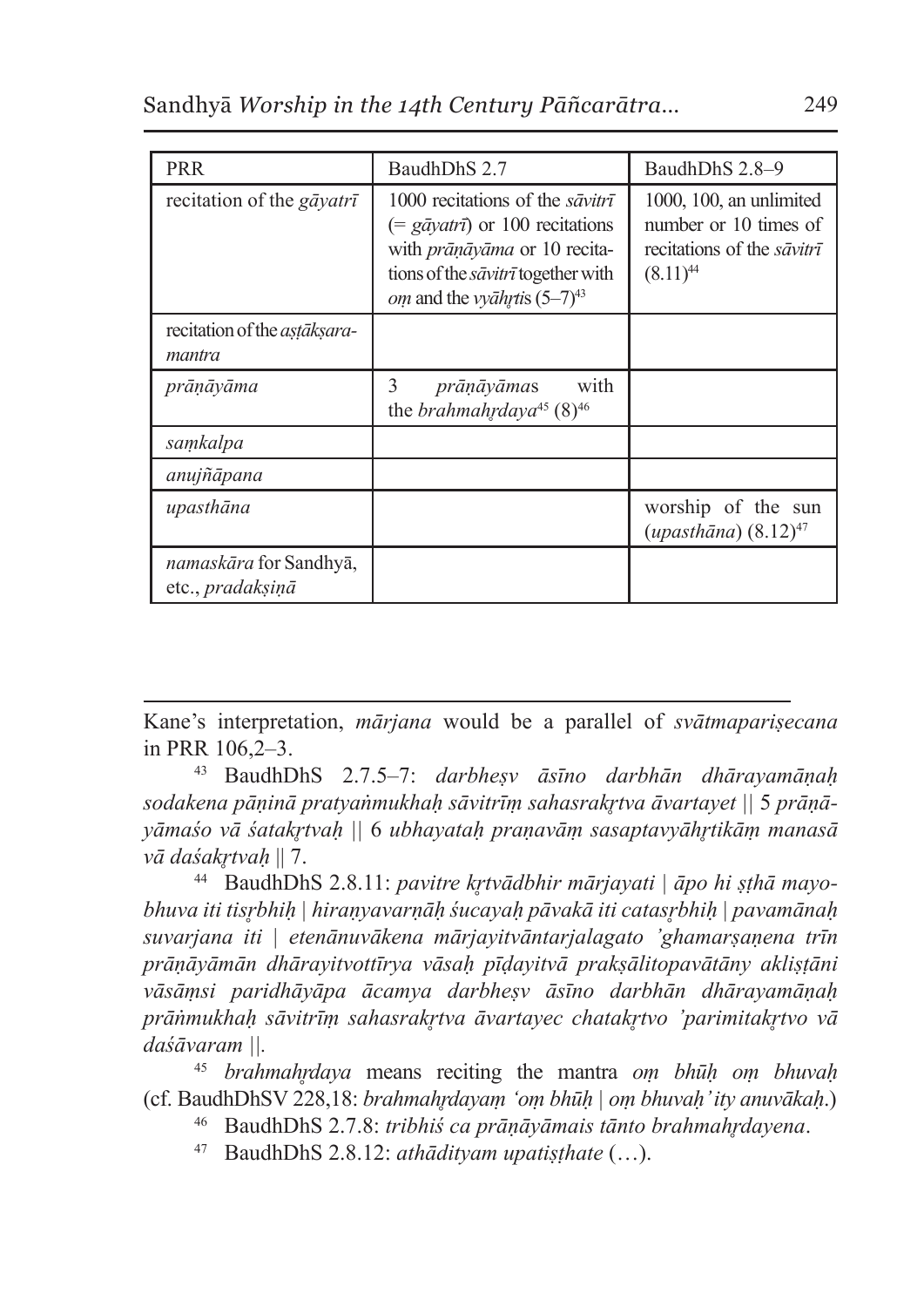| abhivādana and praņāma<br>for God present in the heart                        |                                                         |
|-------------------------------------------------------------------------------|---------------------------------------------------------|
| optional: <i>praņāma</i><br>for<br>the cardinal directions, etc.              |                                                         |
| tarpana of ādhāraśakti,<br>etc., the deities, the seers,<br>and the ancestors | tarpaņa of various dei-<br>ties, seers, etc. $(9.1ff.)$ |
| wringing out the bathing<br>cloth                                             |                                                         |
| ācamana                                                                       |                                                         |
| samāhāra of mantras                                                           |                                                         |

Thus, it is not probable that the BaudhDhS is the only source of Veṅkaṭanātha's prescriptions. As the BaudhDhS is much more elaborate with regard to *sandhyā* worship than most of the other Vedic Sūtras,<sup>48</sup> we can conclude that Veṅkatanātha does not rely on another Vedic Sūtra but rather on post-Vedic sources.

In fact, Veṅkaṭanātha himself presents us with another one of his sources when he quotes passages which corroborate his argument that the Pāñcarātra Saṃhitās approve the prescriptions of the Vedic Sūtras. He quotes the *Pādmasaṃhitā*'s prescriptions for *sandhyā* worship, and when we compare these with Veṅkatanātha's presentations we see certain agreements in the procedures of the two.

| <b>PRR</b>                                         | PādS $cp$ 13.23–28b |                       |
|----------------------------------------------------|---------------------|-----------------------|
| snāna                                              |                     |                       |
| ūrdhvapundra                                       |                     |                       |
| <i>tarpana</i> of the deities,<br>seers, ancestors |                     |                       |
| ācamana                                            | ācamana             | "Having sipped water, |

<sup>&</sup>lt;sup>48</sup> Cf. the sources quoted in n. 32. Another comparatively elaborate description of *sandhyā* worship is *Jaiminigrhyasūtra* 1.13 (cf. Einoo 1993a: 227) but this is also not Veṅkaṭanātha's source.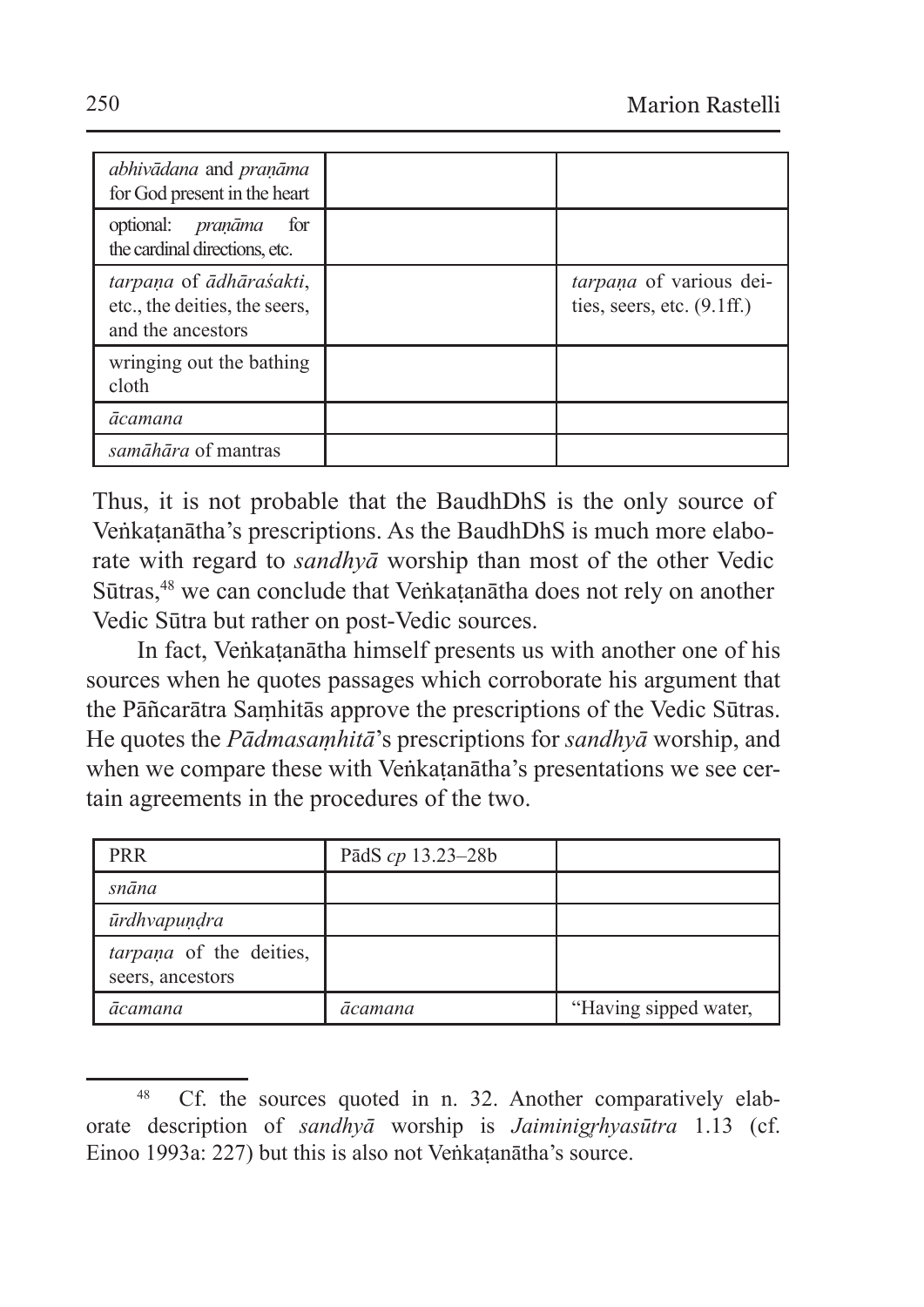| <b>PRR</b>                                             | PādS cp 13.23-28b                 |                                                                                                                                                                                                                            |
|--------------------------------------------------------|-----------------------------------|----------------------------------------------------------------------------------------------------------------------------------------------------------------------------------------------------------------------------|
| mantraprokṣaṇa                                         | proksana                          | he should sprinkle [his]<br>body, which is endowed<br>with<br>mantras.<br>with<br>darbha water.                                                                                                                            |
| mantrācamana                                           |                                   |                                                                                                                                                                                                                            |
| proksana                                               |                                   |                                                                                                                                                                                                                            |
| svātmaparisecana                                       | svātmaparisecana                  | should<br>He<br>sprinkle<br>water around himself<br>over which the gāyatrī<br>beginning with om has<br>been recited                                                                                                        |
| arghyadāna in order<br>to destroy Rākṣasas             | salilāñjali                       | and throw a water <i>añjali</i><br>up. At both twilights,<br>Rāksasas who wish<br>to fight are destroyed,<br>$(23-24)$ as they are<br>killed by the waters that<br>have become a thun-<br>derbolt when driven<br>forwards. |
| pradaksiņā in order<br>to remove this male-<br>faction | pradakşiņā                        | He should walk around<br>from left to right,<br>[which] is a rite of rep-<br>aration for the injury.<br>(25)                                                                                                               |
| tarpana of the lords<br>of the months                  | of devas<br>tarpana<br>and others | Then, having sat down,<br>he should satiate the de-<br>ities and other [beings],<br>uttering their respective<br>mantras.                                                                                                  |
| prāņāyāma                                              |                                   |                                                                                                                                                                                                                            |
| invitation and                                         |                                   |                                                                                                                                                                                                                            |
| recitation of<br>the gāyatrī                           | recitation of the<br>sāvitrī      | Standing in the water, fac-<br>ing eastwards, he should<br>recite the sāvitrī. (26)                                                                                                                                        |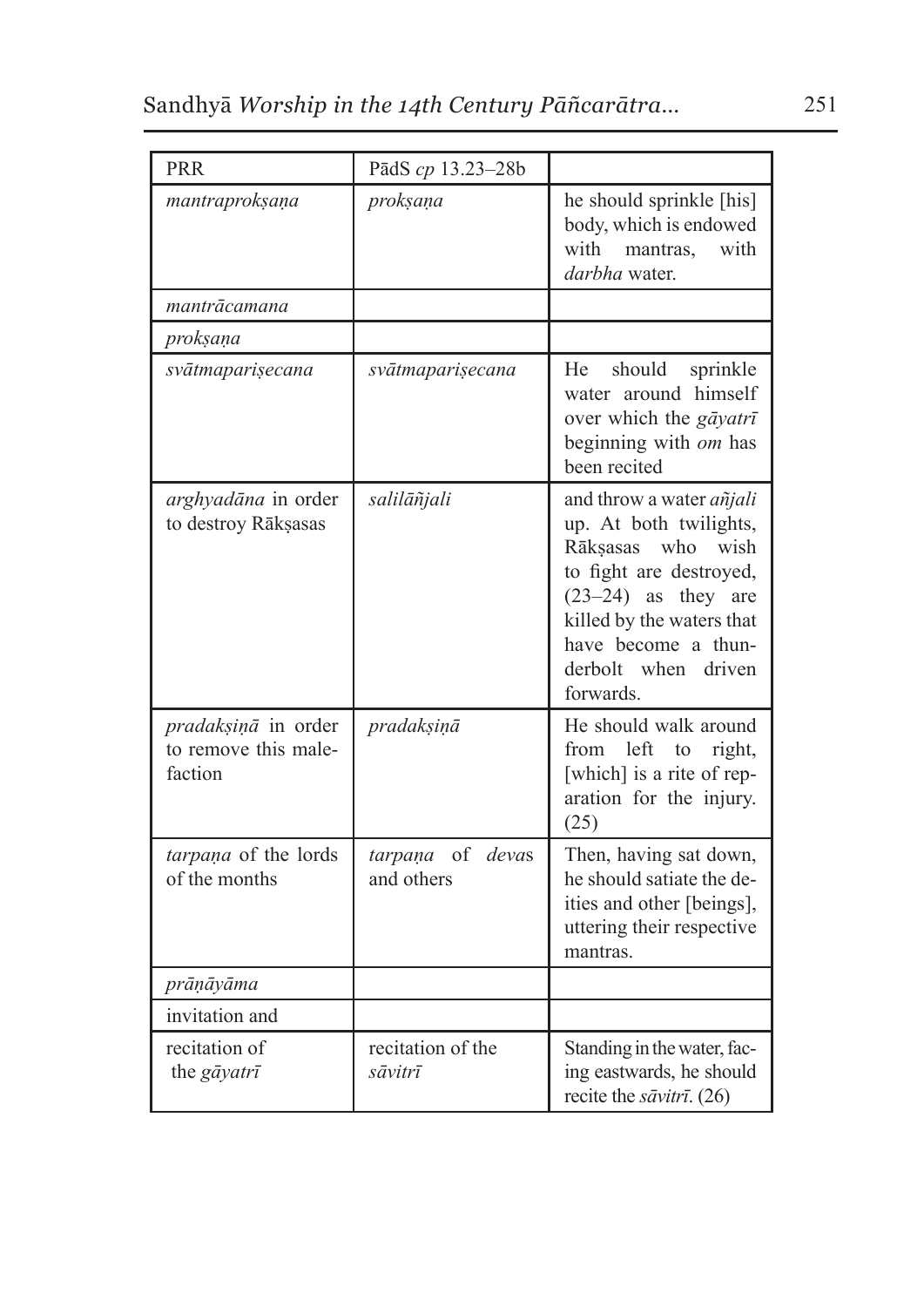| recitation of the <i>astaksara</i> -<br>mantra                                |                                 |                                                                                                                                                                                                    |
|-------------------------------------------------------------------------------|---------------------------------|----------------------------------------------------------------------------------------------------------------------------------------------------------------------------------------------------|
| prāņāyāma                                                                     |                                 |                                                                                                                                                                                                    |
| samkalpa                                                                      |                                 |                                                                                                                                                                                                    |
| anujñāpana                                                                    |                                 |                                                                                                                                                                                                    |
| upasthāna                                                                     | upasthāna                       | Joining and holding out<br>his hollowed open hands,<br>he should look at the one dis-<br>pelling darkness <sup>49</sup> until sun-<br>rise, worship him with man-<br>tras taught by his own śākhā, |
| namaskāra for Sandhyā,<br>etc., pradakșiņā                                    |                                 |                                                                                                                                                                                                    |
| abhivādana and praņā-<br>ma for God present in<br>the heart                   | visualising God in the<br>heart | [him] who is to be visu-<br>alised as being present<br>in [his] heart. $(27)$                                                                                                                      |
| optional: <i>praņāma</i> for<br>the cardinal directions,<br>etc.              |                                 |                                                                                                                                                                                                    |
| tarpaņa of ādhāraśakti,<br>etc., the deities, the seers,<br>and the ancestors |                                 |                                                                                                                                                                                                    |
| wringing out the bathing<br>cloth                                             |                                 |                                                                                                                                                                                                    |
| ācamana                                                                       |                                 |                                                                                                                                                                                                    |
| samāhāra of mantras                                                           |                                 |                                                                                                                                                                                                    |
|                                                                               | salutation to teachers,<br>etc. | He should respectfully sa-<br>lute the old teachers and<br>Bhāgavatas in due order."50                                                                                                             |

<sup>49</sup> *timirāpaha*, "the one dispelling darkness", can designate the sun but also God who dispels the darkness of ignorance. Here, both are meant, God being present in the sun.

<sup>50</sup> PādS *cp* 13.23–28b (as quoted in PRR 110,15–111,7, variants given by the edition of the PādS are mentioned in parentheses): *ācamya prokṣayed*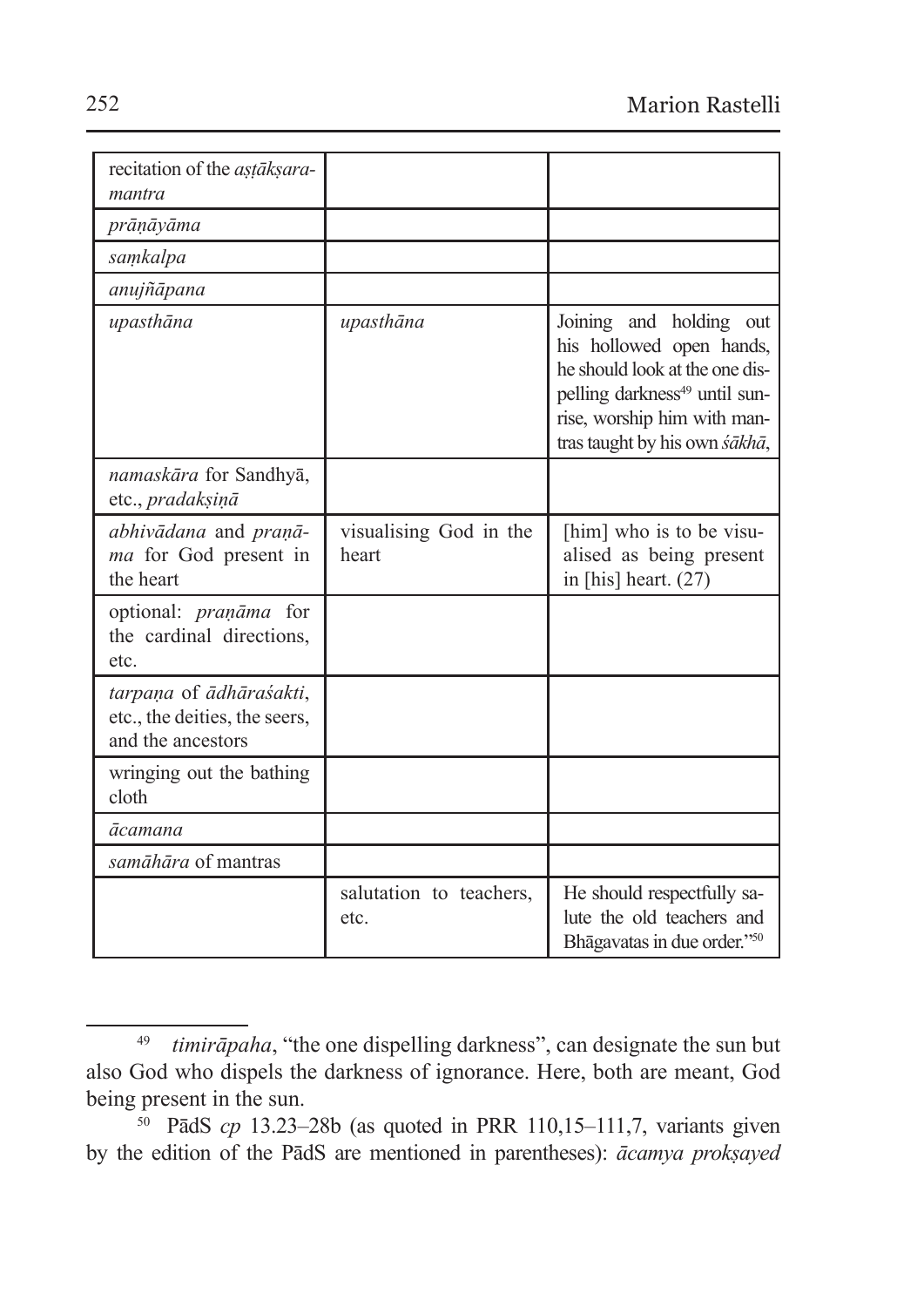PRR BaudhDhS 2.7 BaudhDhS 2.8–9 PādS *cp* 13.23–28b *snāna* bath or washing feet and hands washing hands, feet and body, entering the water *ūrdhvapuṇḍra tarpaṇa* of the deities, seers, ancestors *añjali* of water for one's own benefit and for the enemy's damage washing one's hands whirling the water around three times with his hand in a clockwise motion in order to banish evils

In order to summarise our results so far, let us look at the procedures of all three sources side by side.

*darbhavāribhir* (PādS *dehaṃ vāribhir*) *mantravattanum* (PādS *mantravittamaḥ, mantravit tanum*) *| oṃpūrvayā ca gāyatryā vāribhiś cābhimantritaiḥ ||* 23 *ātmānaṃ pariṣicyordhvam utkṣipet salilāñjalim | yoddhukāmāni rakṣāṃsi sandhyayor ubhayor api ||* 24 *śāmyanti tair vajrabhūtair* (PādS *vajrahatair, vajraghātaiḥ, vajrabhūtaiḥ*) *hatāni preritair* (PādS *hastābhipreritair*) *jalaiḥ | prāyaścittaṃ tu hiṃsāyāḥ parikramya pradakṣiṇam* (PādS *paribhramaṇam ātmanaḥ*) *||* 25 *tarpayed upaviśyātha tattanmantram udīrayan | devādīn salile tiṣṭhan sāvitrīṃ prāṅmukho japet ||* 26 *yāvat sūryodayaṃ dr̥ṣṭvā prāñjalis timirāpaham | upasthāya svaśākhoktair mantrair dhyeyaṃ* (PādS *dhyāyan*) *hr̥di sthitam ||*  27 *abhivādya gurūn vr̥ddhāṃs* (PādS *vr̥ddhān*) *tathā bhāgavatān kramāt |.*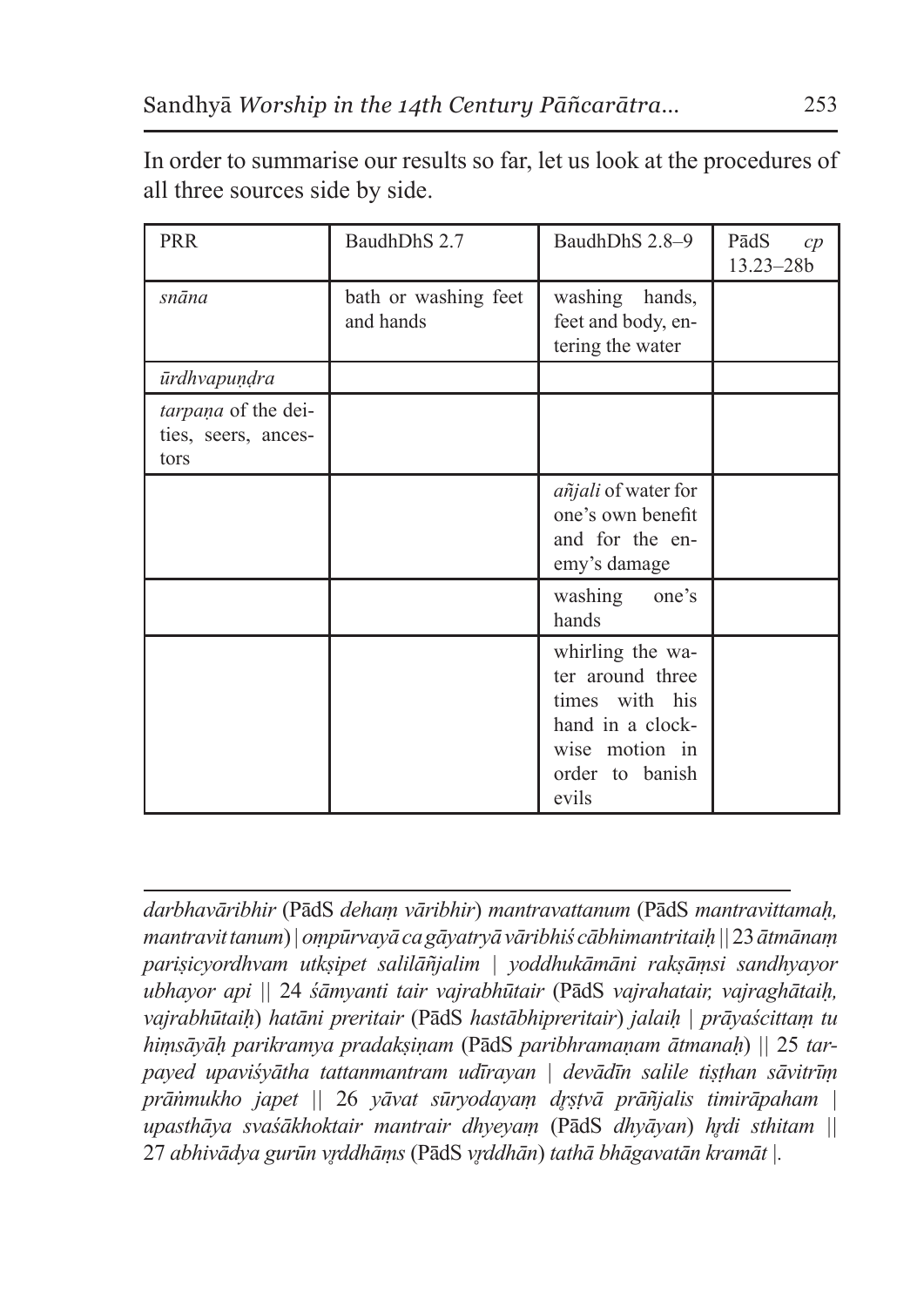| <b>PRR</b>                                             | BaudhDhS 2.7                                                                | BaudhDhS 2.8-9                                                                                        | PādS<br>cp<br>13.23-28b                                 |
|--------------------------------------------------------|-----------------------------------------------------------------------------|-------------------------------------------------------------------------------------------------------|---------------------------------------------------------|
|                                                        |                                                                             | bathing and climb-<br>ing back<br>onto<br>the bank                                                    |                                                         |
| ācamana                                                | ācamana                                                                     | ācamana                                                                                               | <b>ācamana</b>                                          |
| mantraproksaņa                                         | (proksaņa)<br>sprinkling<br>oneself while reciting<br>various Vedic mantras |                                                                                                       | proksaņa                                                |
| mantrācamana                                           |                                                                             | repeated ācamana                                                                                      |                                                         |
| proksana                                               |                                                                             |                                                                                                       |                                                         |
| svātmaparişecana                                       |                                                                             | while<br>mārjana<br>reciting<br>various<br>mantras                                                    | svātmapari-<br>secana                                   |
| arghyadāna in order<br>to destroy Rākșasas             |                                                                             |                                                                                                       | salilāñjali<br>order<br>in<br>destroy<br>to<br>Rāksasas |
| pradaksiņā in or-<br>der to remove this<br>malefaction |                                                                             |                                                                                                       | pradakşiņā<br>as a rite of<br>reparation                |
| of<br>the<br>tarpaņa<br>lords of the months            |                                                                             |                                                                                                       | tarpaņa of<br>devas<br>and<br>others                    |
| prāņāyāma                                              |                                                                             | $\mathfrak{Z}$<br>prāņāyāmas<br>while<br>standing<br>in water, reciting<br>the aghamarșana<br>hymn    |                                                         |
|                                                        |                                                                             | climbing back onto<br>the bank, wring-<br>ing out the bath-<br>ing cloth, putting<br>on fresh clothes |                                                         |
|                                                        |                                                                             | ācamana                                                                                               |                                                         |
| invitation and                                         |                                                                             |                                                                                                       |                                                         |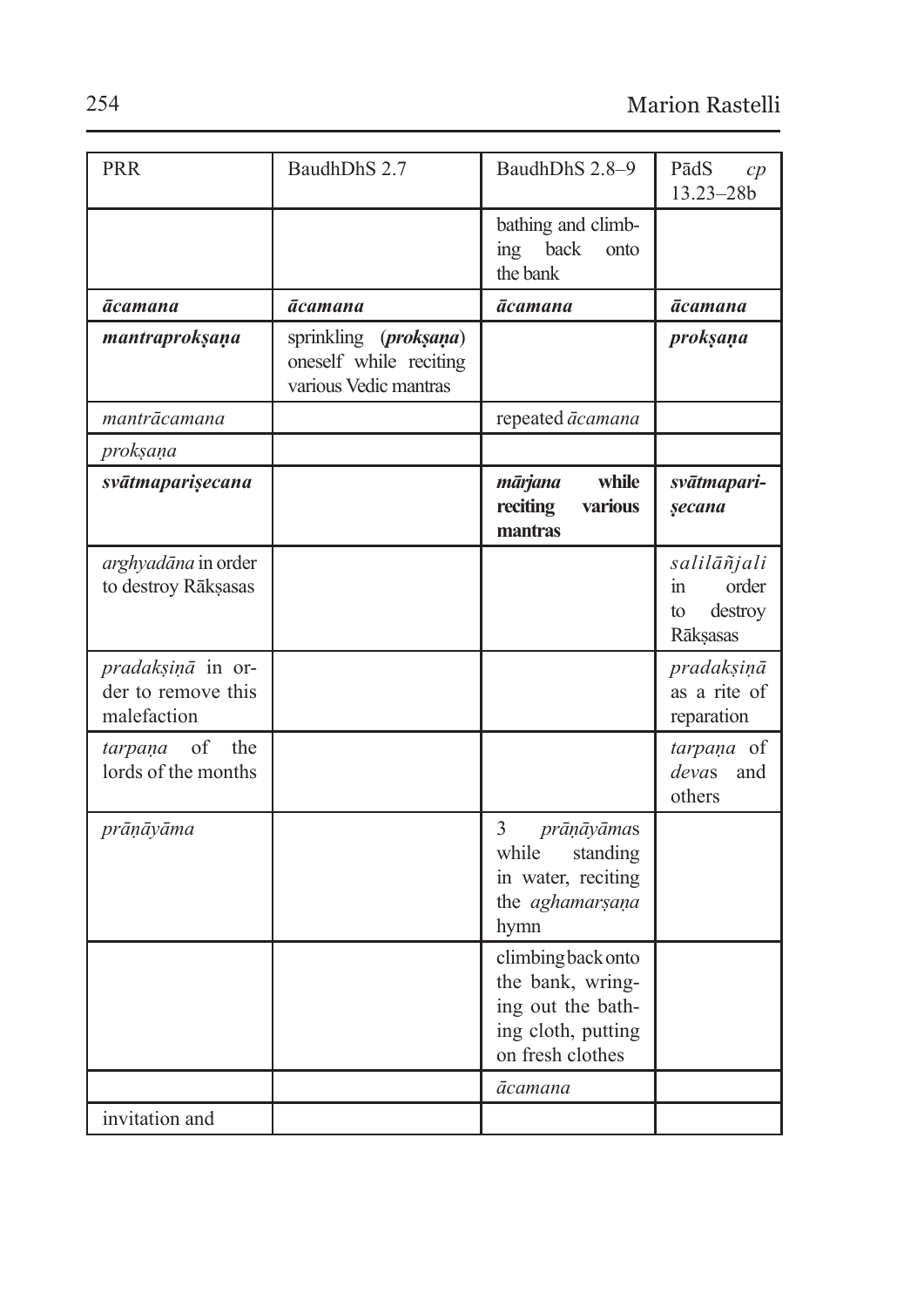| PRR                                                                                  | BaudhDhS 2.7                          | BaudhDhS 2.8-9                                  | PādS<br>cp<br>$13.23 - 28b$        |
|--------------------------------------------------------------------------------------|---------------------------------------|-------------------------------------------------|------------------------------------|
| recitation of<br>the gāyatrī                                                         | recitation of<br>the sāvitrī          | recitation of<br>the sāvitrī                    | recitation of<br>the sāvitrī       |
| recitation of<br>the astāksara-<br>mantra                                            |                                       |                                                 |                                    |
| prāņāyāma                                                                            | 3 prāņāyāmas with<br>the brahmahrdaya |                                                 |                                    |
| samkalpa                                                                             |                                       |                                                 |                                    |
| anujñāpana                                                                           |                                       |                                                 |                                    |
| upasthāna                                                                            |                                       | upasthāna                                       | upasthāna                          |
| for<br>namaskāra<br>Sandhyā,<br>etc.,<br>pradakşiņā                                  |                                       |                                                 |                                    |
| abhivādana<br>and<br>praņāma for God<br>present in the heart                         |                                       |                                                 | visualising<br>God in the<br>heart |
| optional: praņāma<br>for the cardinal di-<br>rections, etc.                          |                                       |                                                 |                                    |
| tarpana of ādhāra-<br>śakti, etc., the dei-<br>ties, the seers, and<br>the ancestors |                                       | tarpana of vari-<br>ous deities, seers,<br>etc. |                                    |
| wringing out of<br>the bathing cloth                                                 |                                       |                                                 |                                    |
| ācamana                                                                              |                                       |                                                 |                                    |
| samāhāra of mantras                                                                  |                                       |                                                 |                                    |
|                                                                                      |                                       |                                                 | salutation to<br>teachers, etc.    |

All three sources have the following rites in common (printed in bold letters in the table): sipping water (*ācamana*), sprinkling oneself while reciting mantras (*mantraprokṣaṇa*), and sprinkling around oneself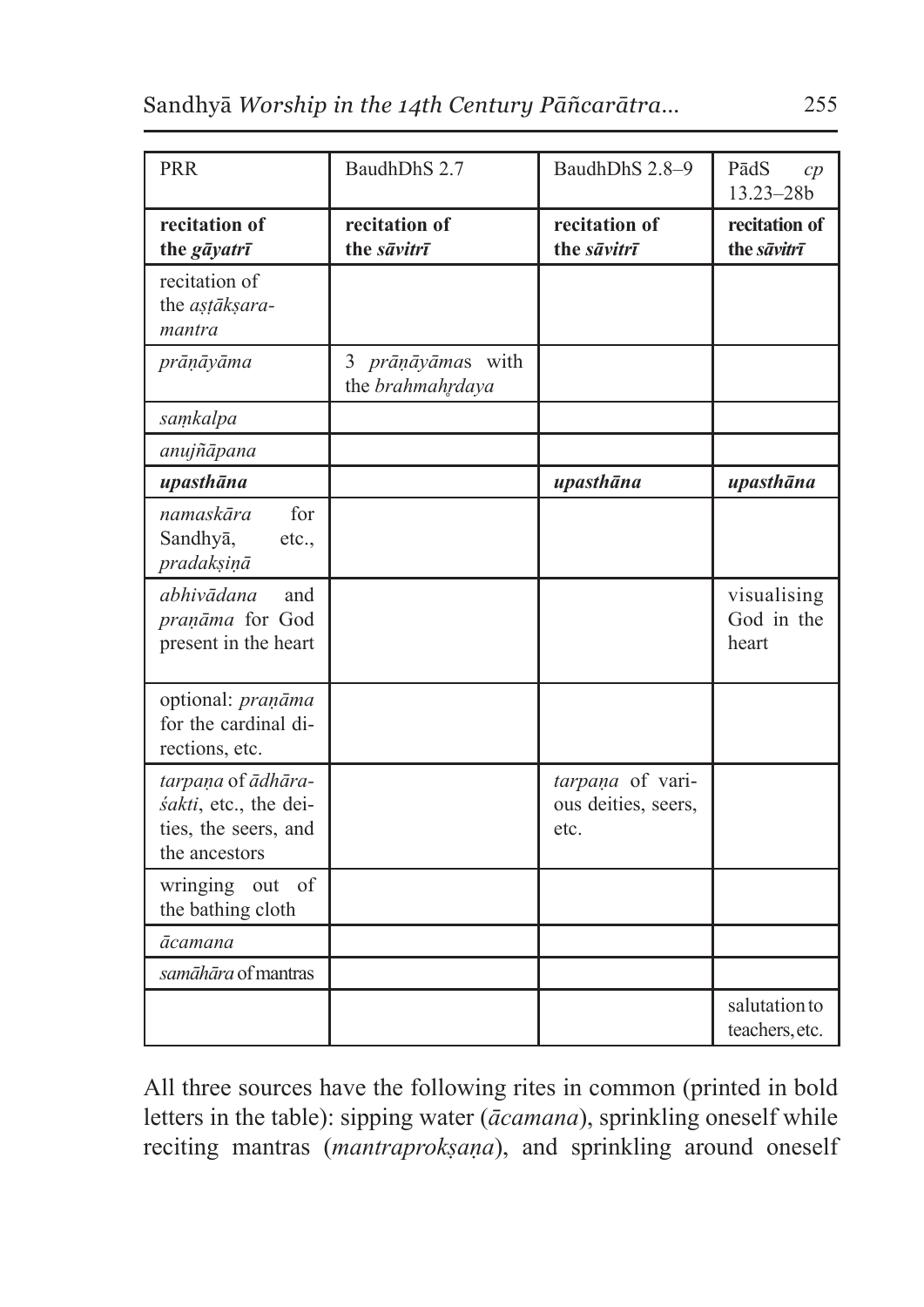(*svātmapariṣecana*, *mārjana*) at the very beginning of the ritual procedure; and the two essential elements of *sandhyā* worship: the recitation of the *gāyatrī* and the worship of (God in) the sun (*upasthāna*). Throwing an *añjali* of water in order to banish evils also appears in all three sources but in this respect the PRR has much more in common with the PādS than with the BaudhDhS. Both the PRR and the PādS say that this *añjali* of water destroys Rākṣasas because it becomes a thunderbolt. In both sources, the *añjali* of water is followed by walking around (*pradakṣiṇā*), which is considered a kind of reparation rite for the crime of killing other beings, and then, according to both sources, a libation for deities (even if not the same) is performed. Even if one can perceive some similarities to this in the BaudhDhS, too, such as aiming the *añjali* of water at enemies, these similarities are much less here.

The most striking similarities in the PRR and the BaudhDhS are the repeated sipping of water after the *mantraprokṣaṇa*, the sequence of three *prāṇāyāma*s, which appears twice in these sources but not at all in the PādS, and the libations (*tarpaṇa*) after the worship of (God in) the sun.

In conclusion, what do we know about the sources of Veñkatanātha's description of *sandhyā* worship? We can be sure that Veṅkaṭanātha knew both sources, the BaudhDhS and the PādS, as he mentions them explicitly. However, we can also be sure that these two sources were not his only ones, asthe sequence of *sandhyā* worship he describes also contains elements that cannot be found in the two sources.

In addition, one should be aware of two facts. The first is that out of the many prescriptions for *sandhyā* worship that one can find in texts (be it the Vedic Sūtras or the Pāñcarātra Saṃhitās, which were examined in the context of the research for this paper), hardly any one equals another in every little detail. The normal case is that these prescriptions have certain ritual elements in common but deviate from each other in sequences and/or with regard to other ritual elements.<sup>51</sup>

<sup>51</sup> For Vedic Sūtras apart from those examined in this paper see, for example, *Kāthakagrhyasūtra* 1.25–28, *Kausītakigrhyasūtra*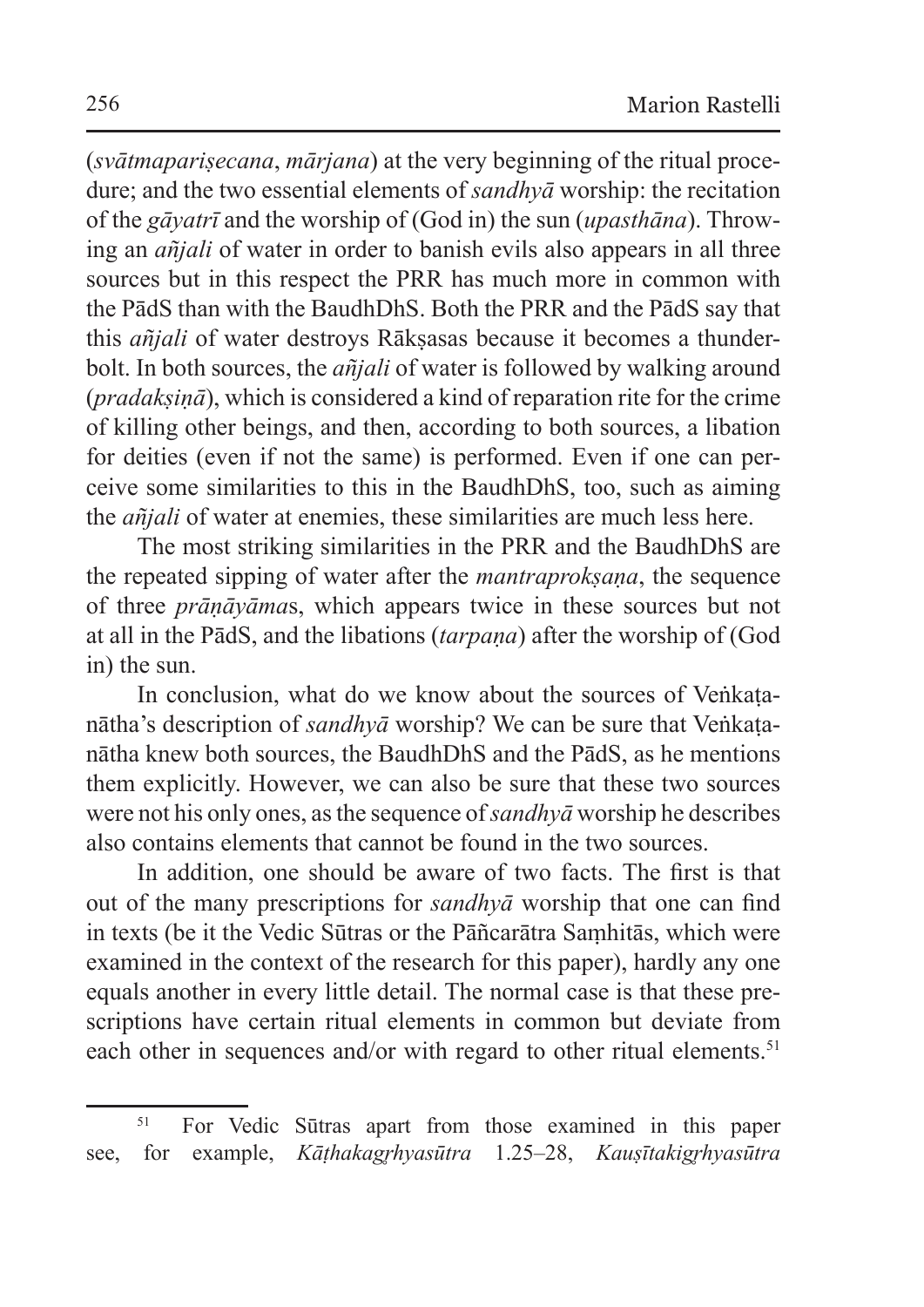This means that in practice, depending on the respective traditions, many versions of *sandhyā* worship were possible and valid. It is quite possible and even probable that Veṅkaṭanātha added another version of *sandhyā* worship to these many possibilities and did not depend on a single textual source for its description. What we know for sure is that Veṅkatanātha did not insist on using a specific source for the performance of the *sandhyā* worship, as he explicitly said that it is proper to perform such rituals as prescribed by the Sūtra of one's own Veda branch,<sup>52</sup> regardless which one.

The second fact is that a devotee does not learn the performance of a ritual such as *sandhyā* worship primarily on the basis of texts. The performance of rituals of such a kind is learned in practice. Little boys watch their male family members, imitate them, and finally, having grown up, perform their own ritual according to their observation.53 They may pay lip service to a certain textual basis but their main source is the practical tradition they grew up in, which, perhaps even more easily than texts, can also be subject to evolution and change.<sup>54</sup>

53 Cf. Hüsken 2009.

54 Cf., for example, Kane II/1: 315: "Modern writers went on adding details, e.g. it is now the practice in Deccan to repeat the 24 names of Viṣṇu at the very beginning of *saṁdhyopāsana*, but this is hardly anywhere prescribed by any Smrti or early commentator." Cf. also Hüsken 2009: 205: "Although the ritual texts are always referred to as authoritative and ultimate 'source of tradition' by the performers themselves, the priest can deviate from the ritual rules given therein, at least to a certain extent."

<sup>2.6.3–4,</sup> *Mānavagr̥hyasūtra* 1.2.1–5, *Varāhagr̥hyasūtra* 5 (p. 6,12–14), *Śāṅkhāyanagr̥hyasūtra* 2.9.1–3, *Āśvalāyanagr̥hyasūtra* 3.7.3–6, *Pāraskaragr̥hyasūtrapariśiṣṭa Trikaṇḍikāsūtra* (see also Einoo 1993a: 226–236). Examples of *sandhyā* prescriptions from the Pāñcarātra Saṃhitās apart from those examined in this paper are JS 9.42c–60b, SS 6.190–191 ( $>$   $\overline{S}$  6.81 and 83ab), PauṣS 41.57, NārS 11.58c–70b, ŚrīprśS 17.22–43b, MārkS 15.6, AnS 10.24– 25, BBS 3.7.165–189, ParāśaraS 3.3–8b, 4.1–30, ŚeṣaS pp. 50,6–51,13,  $176,3-21$ .

<sup>52</sup> PRR 110,11f., quoted on pp. 236f.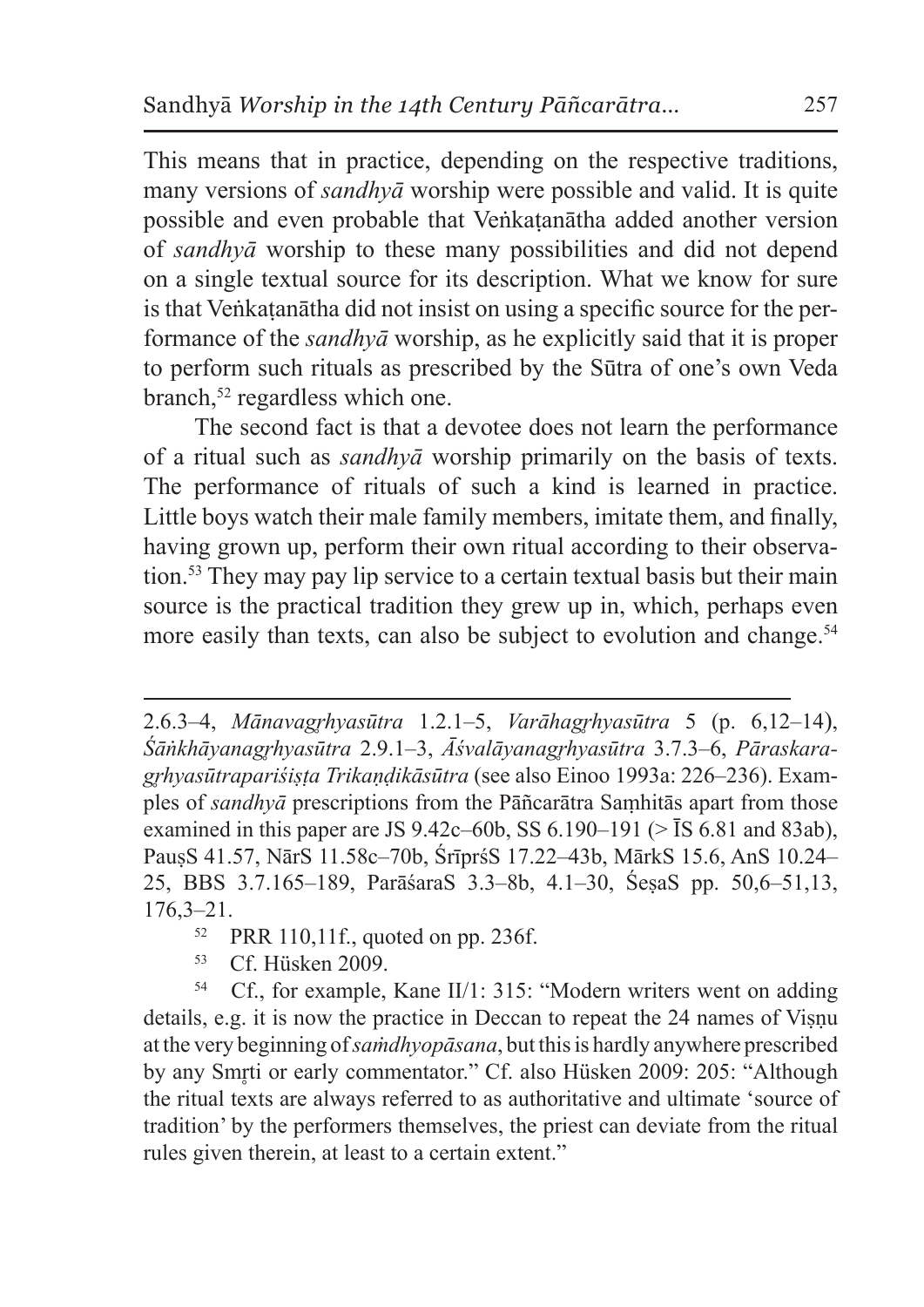This means that it is possible that Veṅkatanātha's description did not rely only on textual sources, but also on practice or on practice as it should be in his opinion.

### **The** *sandhyā* **worship according to the Pāñcarātra Saṃhitās**

If Veṅkaṭanātha did not insist on a particular textual prescription for *sandhyā* worship, this does not mean that he considered any prescription as proper to be followed. As we have seen in the passage quoted on pp. 236f, he explicitly mentioned prescriptions of certain Saṃhitās, namely, the *Parama*- and the *Pārameśvarasaṃhitā*, which he implicitly considered not proper to be followed because, as he argued, they have "no tradition of proper instruction and performance". Let us now examine what is so different in these *sandhyā* prescriptions.

The ParS, which is the earlier of the two texts,  $55$  contains several passages describing *sandhyā* worship. In chapter 3, two variants of *sandhyā* worship are described. One is a general form meant for all Bhāgavatas and one is to be performed by initiated persons.<sup>56</sup> The one to be performed by all Bhāgavatas is described as follows:

|         | "At early morning he should purge his<br>bowels and silently wash [himself]. |
|---------|------------------------------------------------------------------------------|
| ācamana | At twilight, being pure he should sip<br>water                               |

<sup>55</sup> The PārS is based on several other Saṃhitās, among these, to a small extent, the ParS; cf. Rastelli 2006: 49 and 570f.

<sup>56</sup> Cf. ParS 3.57: "Now I will explain the rules of conduct (*ācāra*) that is always to be performed by Bhāgavatas. The daily rituals that are taught by the *śāstra* are called *ācara*." (*ācāram adhunā vakṣye kāryaṃ bhāgavatais sadā* | *ācāro nityakarmaiva śāstradr̥ṣṭaṃ prakīrtyate* ||) and ParS 3.69cd: "I will teach you the rules of conduct (samācāra) for initiated persons, o grandfather." (*dīkṣitānāṃ samācāraṃ vakṣye tava pitāmaha* ||).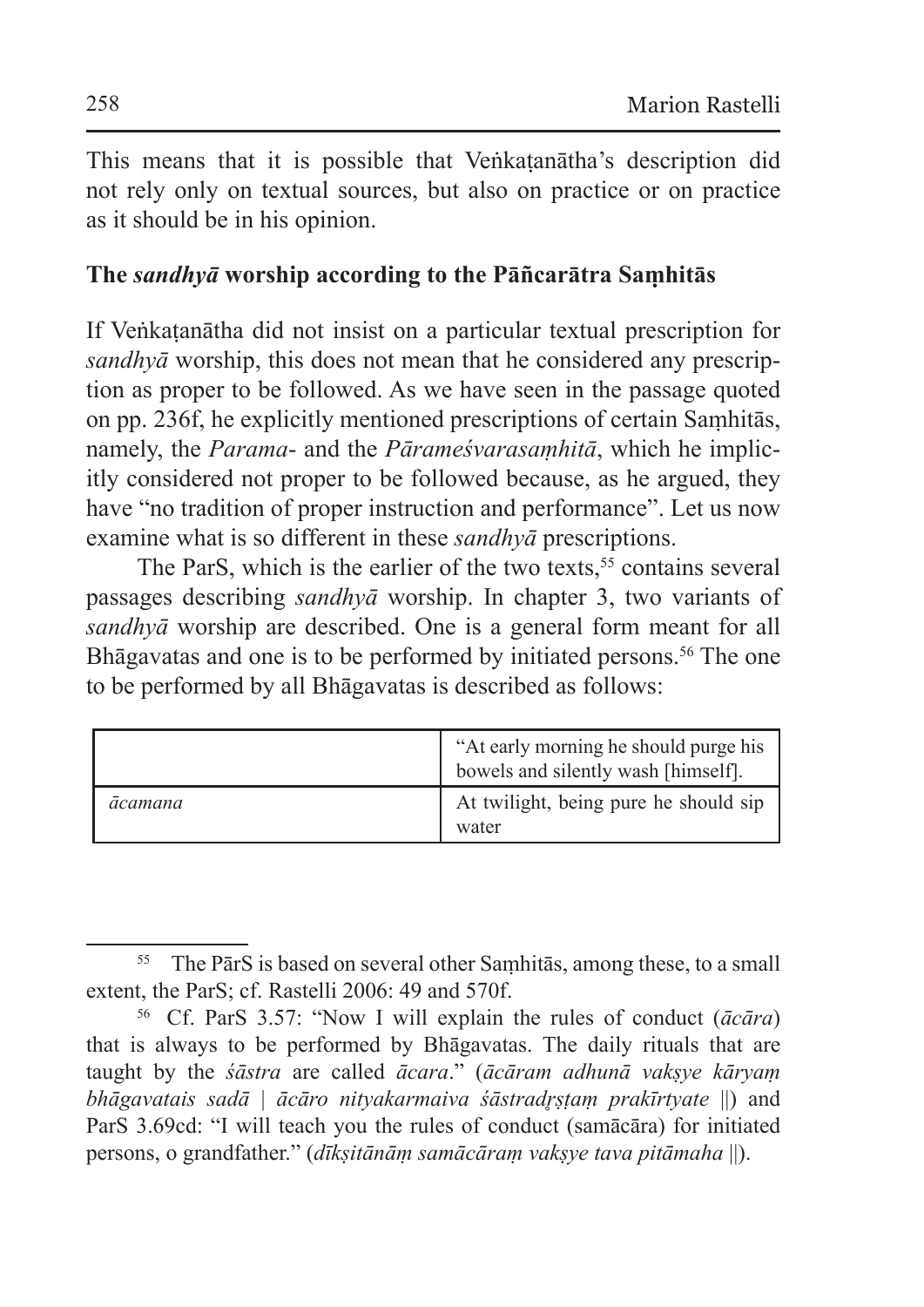| recitation of the <i>pañcopanisads</i>                             | and recite the <i>pañcopanisad</i> [-mantras] <sup>57</sup> one<br>hundred times, one thousand times or ten<br>times in times of distress. |
|--------------------------------------------------------------------|--------------------------------------------------------------------------------------------------------------------------------------------|
| worship of the sun                                                 | He should do homage to the sun [while re-<br>citing] the kalamantra                                                                        |
| worship of the cardinal directions                                 | and then to the cardinal directions [while]<br>reciting] their own mantra. <sup>58</sup>                                                   |
| recitation of the eight-syllable and<br>the twelve-syllable mantra | Having become pure he should recite<br>the eight-syllable mantra and the twelve-<br>syllable [mantra]. <sup>59</sup>                       |
| recitation of hymns                                                | According to one's possibilities, one should<br>daily recite hymns of praise and think of<br>the God of gods at last." <sup>60</sup>       |

For initiated persons, *sandhyā* worship is described twice in ParS 3, once very briefly and the second time in more detail<sup>61</sup>:

<sup>58</sup> The ParS passage describing these mantras is corrupt. Thus it is difficult tofigure out their wording. Possiblythe*kālamantra* is*oṃ haṃ kālāya namas*. The *diṅmantra* is possibly *oṃ haḥ digbhyo namas* (ParS 6.8–9 and 18cd).

59 The eight-syllable mantra (*aṣṭākṣaramantra*) is *oṃ namo nārāyaṇāya*  (e.g. PādS *cp* 25). The twelve-syllable mantra (*dvādaśākṣaramantra*) is *oṃ namo bhagavate vāsudevāya* (eg. PādS *cp* 24).

<sup>60</sup> ParS 3.58–61b: *uṣaḥkāle malotsargaṃ kr̥tvā prakṣālya vāgyataḥ | śucir ācamya sandhyāyāṃ pañcopaniṣadaṃ japet ||* 58 *śatakr̥tvaḥ sahasraṃ vā daśakr̥tvo* [']*thavāpadi | bhāskaraṃ kālamantreṇa svamantreṇa diśo* (em., ed. *diśāṃ*) *kramāt ||* 59 *namaskr̥tvā śucir bhūtvā mantram aṣṭākṣaraṃ japet | dvādaśākṣaram evāpi yathāsambhavam anvaham ||* 60 *stotrāṇi ca japitvānte devadevam anusmaret |*

It is quite possible that these passages originally derive from independent sources and were used for compiling ParS 3.

<sup>57</sup> According to the ParS cosmology, the *pañcopaniṣanmantra*s constitute the subtle body (*sūkṣmaśarīra*) of God (ParS 2.29–34). Their wording is *oṃ ṣāṃ namaḥ parāya parameṣṭhyātmane namaḥ*; *oṃ yāṃ namaḥ parāya puruṣātmane namaḥ*; *oṃ rāṃ namaḥ parāya viśvātmane namaḥ*; *oṃ vāṃ namaḥ parāya nivr̥ttyātmane namaḥ and oṃ lāṃ namaḥ parāya sarvātmane namaḥ* (NG 182,17–20).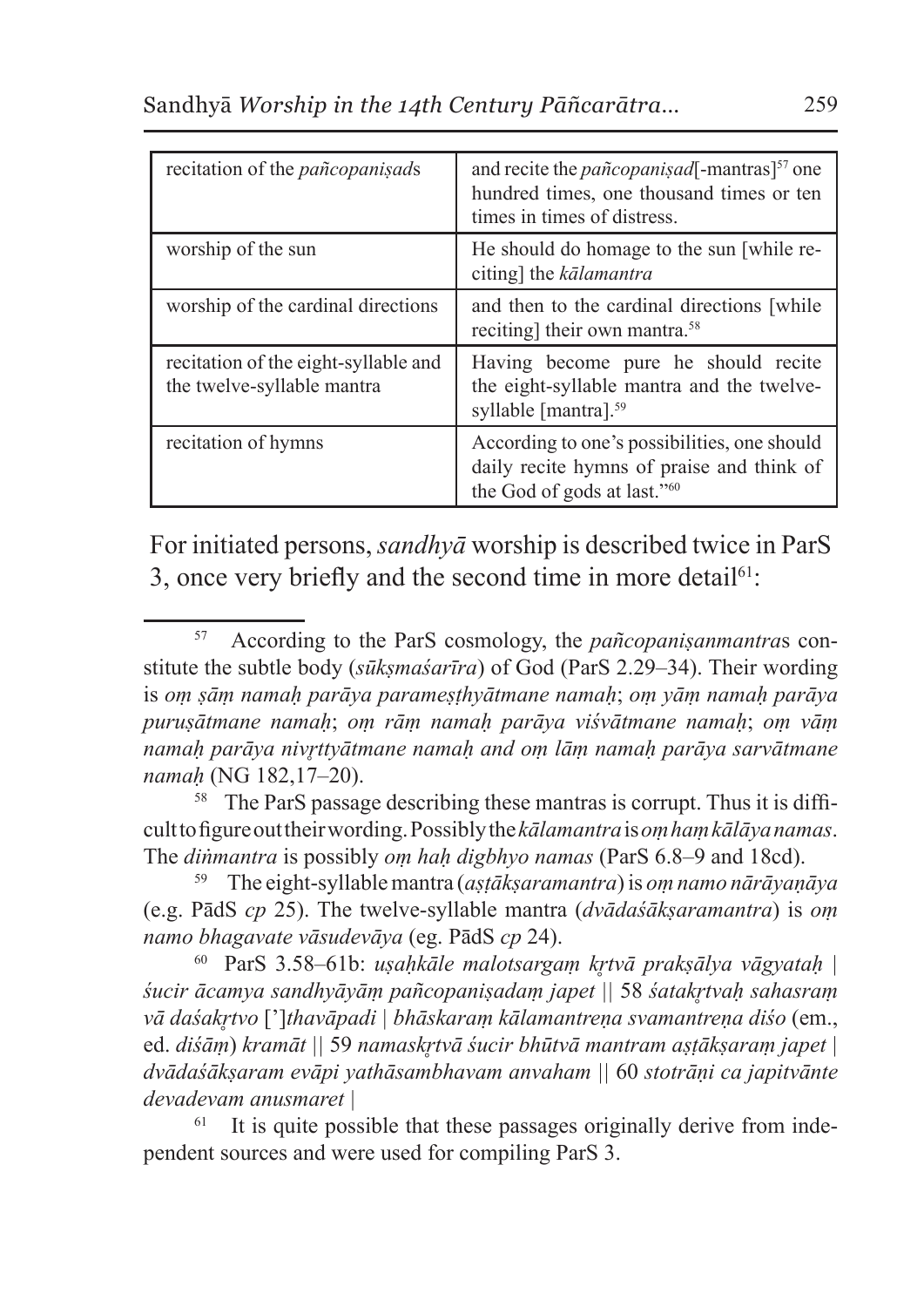|                           | "He should wash off the dirt with clay"<br>and water according to the <i>sastra</i> .                                                                    |
|---------------------------|----------------------------------------------------------------------------------------------------------------------------------------------------------|
| touching the body         | He should touch [his body (?) while<br>reciting] the <i>visva[mantra]</i> ,                                                                              |
| ācamana                   | sip water [while reciting] the <i>purusa</i> -<br>[ <i>mantra</i> ].                                                                                     |
| proksana                  | sprinkle his head or his entire body<br>[while reciting] the <i>paramesthi</i> -<br>$[mantra]^{62}$ ,                                                    |
| recitation                | perform sandhyā worship according<br>to the prescription, recite [the <i>pañ</i> -<br><i>copanisanmantras</i> (?)] in due se-<br>quence,                 |
| formal declaration        | formally declare [to perform sandhya]<br>worship while reciting] the <i>mano-</i><br>mantra,                                                             |
| touching the sense organs | touch each sense organ [while reciting]<br>the ahamkāramantra,                                                                                           |
| worship                   | salute respectfully the imperishable<br>Supreme Self (paramātman)                                                                                        |
|                           | and touch a brown cow [while reciting]<br>the <i>buddhimantra</i> . Having thought of<br>the supreme Mantra, he should fulfill<br>his worldly duties."63 |

<sup>62</sup> These mantras belong to the *pañcopaniṣanmantra*s; cf. n. 57.

<sup>63</sup> ParS 3.72–75: *malaprakṣālanaṃ kr̥tvā mr̥dbhir adbhiś ca śāstrataḥ | spr̥ṣṭvā viśvātmanā toyam ācāmet puruṣātmanā* || 72 *parameṣṭhyātmanā prokṣya śiras sarvāṅgam eva vā | sandhyām upāsya vidhinā japitvā ca yathākramam* || 73 *manomantreṇa saṅkalpya paramātmānam avyayam | spr̥ṣṭvāhaṃkāramantreṇa indriyāṇi sakr̥t sakr̥t* || 74 *abhivandyāmr̥śed*  gām ca kapilām buddhividyayā | mantram param anusmŗtya (ParS<sub>ms</sub> p. 44, ed. *anuspr̥śya*) *laukikaṃ kāryam ācaret* || 75. The line 74cd probably is a later interpolation because if we remove it we get the smooth formulation: *paramātmānam avyayam abhivandya*. Otherwise, *paramātmānam avyayam* lacks a verb, and *abhivandya* lacks an object. In the translation, however, I do not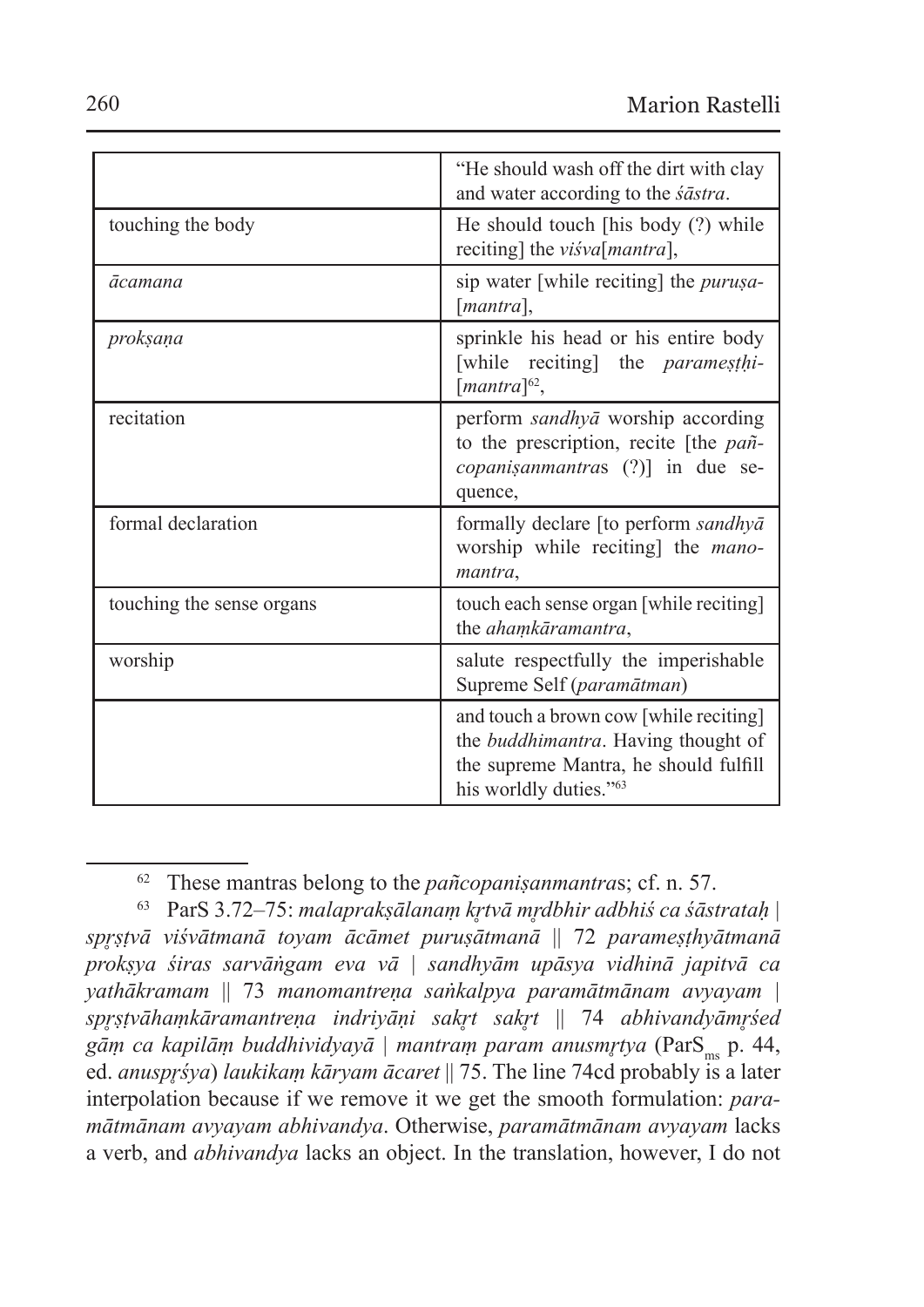| bath                                                          | "For purification he should bathe<br>first and [then] perform a <i>mantra</i><br>bath. (83cd) Taking clay [while re-<br>citing] the <i>sarva</i> [mantra], he should<br>purify the water by means<br>- of<br>the <i>nivrtti</i> [ <i>mantra</i> ]. He should invite<br>the bathing place $(t\bar{t}rtha)$ and smear [his<br>body while reciting] the <i>purusa</i> [mantra].<br>(84) He should bathe [while reciting]<br>the <i>parames<sub>thi</sub></i> mantra <sup>[62</sup> . |
|---------------------------------------------------------------|-----------------------------------------------------------------------------------------------------------------------------------------------------------------------------------------------------------------------------------------------------------------------------------------------------------------------------------------------------------------------------------------------------------------------------------------------------------------------------------|
| ācamana                                                       | He should sip water again according<br>to the rules.                                                                                                                                                                                                                                                                                                                                                                                                                              |
| proksaņa                                                      | Having sprinkled [himself while recit-<br>ing] the <i>pañcopanisad</i> [-mantras],                                                                                                                                                                                                                                                                                                                                                                                                |
| cleaning the body                                             | he should clean his whole body. (85)                                                                                                                                                                                                                                                                                                                                                                                                                                              |
| recitation of the <i>pañcopanisads</i> with<br>breath control | Standing inside the water he should<br>recite the five mantras in the proper se-<br>quence. Having recited while perform-<br>ing breath control (prāņāyāma) thrice,<br>twice or once <sup>64</sup> and having bathed,                                                                                                                                                                                                                                                             |
| changing clothes                                              | he should put on his clothes,                                                                                                                                                                                                                                                                                                                                                                                                                                                     |
| ācamana                                                       | sip water,                                                                                                                                                                                                                                                                                                                                                                                                                                                                        |

remove this line, but give the ritual sequence in the order that was probably intended by the interpolator

<sup>64</sup> The meaning of *vinayena* in the line *prāṇāyāmaiḥ tribhir dvābhyām ekena vinayena vā* is not quite clear. The word order suggests that the words *ekena vinayena* are one unit. Then *vinaya* would be a kind of synonym of *prāṇāyāma*. However, I am not aware of the usage of the term *vinaya* in this meaning. One could also understand *vinayena* as "in a controlled way". Then, however, the position of the word  $v\bar{a}$  would be strange, even if one takes into consideration that word order in *śloka*s is usually not strictly regulated. The variant of PārS 2.87cd (≈ ParS 3.86cd): *prāṇāyāmais tribhir dvābhyām ekena niyatena vā* does not help in this case. *niyatena* could either be a synonym of *vinayena* in the sense of "in a controlled way" or it could mean "in a fixed [number]" (?).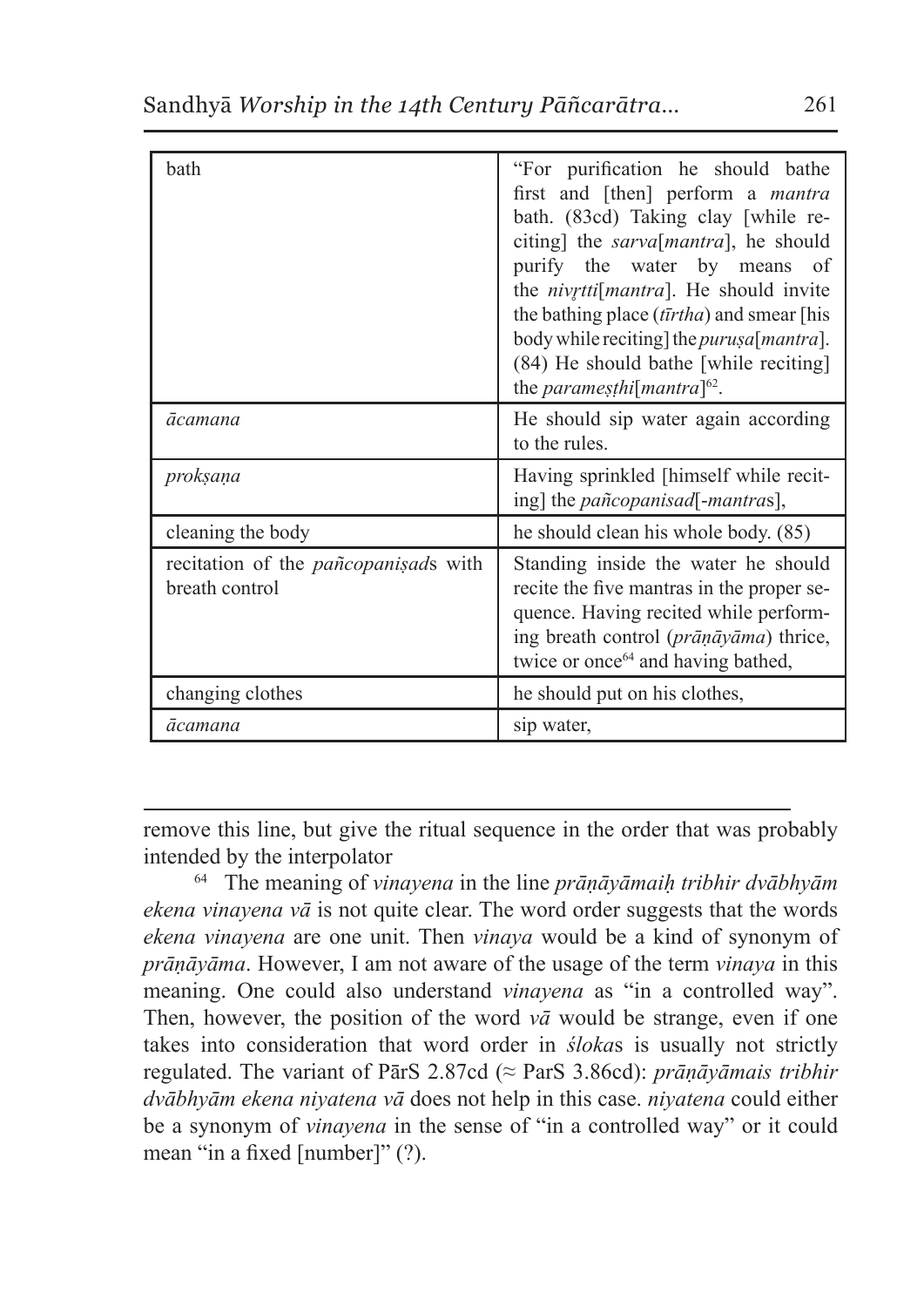| recitation of various <i>mantras</i> | turn eastwards and, holding <i>kusa</i> grass in his<br>hand [and] being concentrated, (86–87) recite<br>the <i>paramahamsa</i> and the <i>pranava</i> <sup>65</sup> (i.e. <i>om</i> ) con-<br>sisting of three syllabic instants one thousand or one<br>hundred times, and [he should also recite] the twelve-<br>syllable and the eight-syllable [mantras]. (88)                                                                                                                                             |
|--------------------------------------|----------------------------------------------------------------------------------------------------------------------------------------------------------------------------------------------------------------------------------------------------------------------------------------------------------------------------------------------------------------------------------------------------------------------------------------------------------------------------------------------------------------|
| worship of God in the sun            | He should worship the sun after having thrown a wa-<br>ter <i>añjali</i> [while reciting] just these great mantras.<br>And joining his hollowed palms, he should visu-<br>alise the subtle, fiery supreme Lord as being present<br>in the [solar] disk [while reciting] the kāla[mantra]                                                                                                                                                                                                                       |
| tarpaņa of the deities, etc.         | and, after that, he should satiate the deities with water<br>in the proper sequence, (89–90) [namely,] Indra and<br>the others, Visnu and the others, Vāsudeva and the oth-<br>ers, the twelve <i>mūrtis</i> and the <i>śaktis</i> <sup>66</sup> and the Supreme<br>Self himself, (91) the elements earth and the others,<br>the seers and the ancestors. The name in the accusative<br>case at the beginning, then [the phrase] 'I satiate', (92)<br>this is the mantra that is fitly declared for satiating. |
|                                      | Having satiated [the deities], he should sip wa-<br>ter again and $g\ddot{o}^{67}$ to the place of worship." <sup>68</sup>                                                                                                                                                                                                                                                                                                                                                                                     |

<sup>65</sup> As Czerniak-Drożdżowicz (2003: 191, n. 626) points out, these two mantras may only be used by initiated persons (see ParS 29.73c–74b). The wording of the *paramahaṃsamantra* (mentioned also in ParS 4.54–55, 84, 8.32, 23.41, 29.16) is not clear. One could think of the *haṃsamantra*  (*so 'ham*, *Dhyānabindūpaniṣad* 61c–62b) but there is no evidence that this mantra is meant here. If one searches for the term *paramahaṃsa* in other Saṃhitās than the ParS, it appears most often meaning God's manifestation as supreme goose (JS 2.7, PādS cp 13.57, BhT 1.40).

<sup>66</sup> For all these deities see pp. 273f.

<sup>67</sup> *samā*-√*car* actually does not mean "to go" but rather "to perform". This, however, does not make sense with *yāgasthāna* as object. So I interpret it in the meaning of √*car* without prefixes.

<sup>68</sup> ParS 3.83c–93: *śuddhyarthaṃ prathamaṃ snātvā mantrasnānaṃ samācaret* || 83 *sarveṇa mr̥dam ādāya nivr̥ttyā vāri śodhayet | viśvena tīrtham āvāhya puruṣeṇānulepayet* || 84 *parameṣṭhyātmanā snāyād ācāmed vidhinā*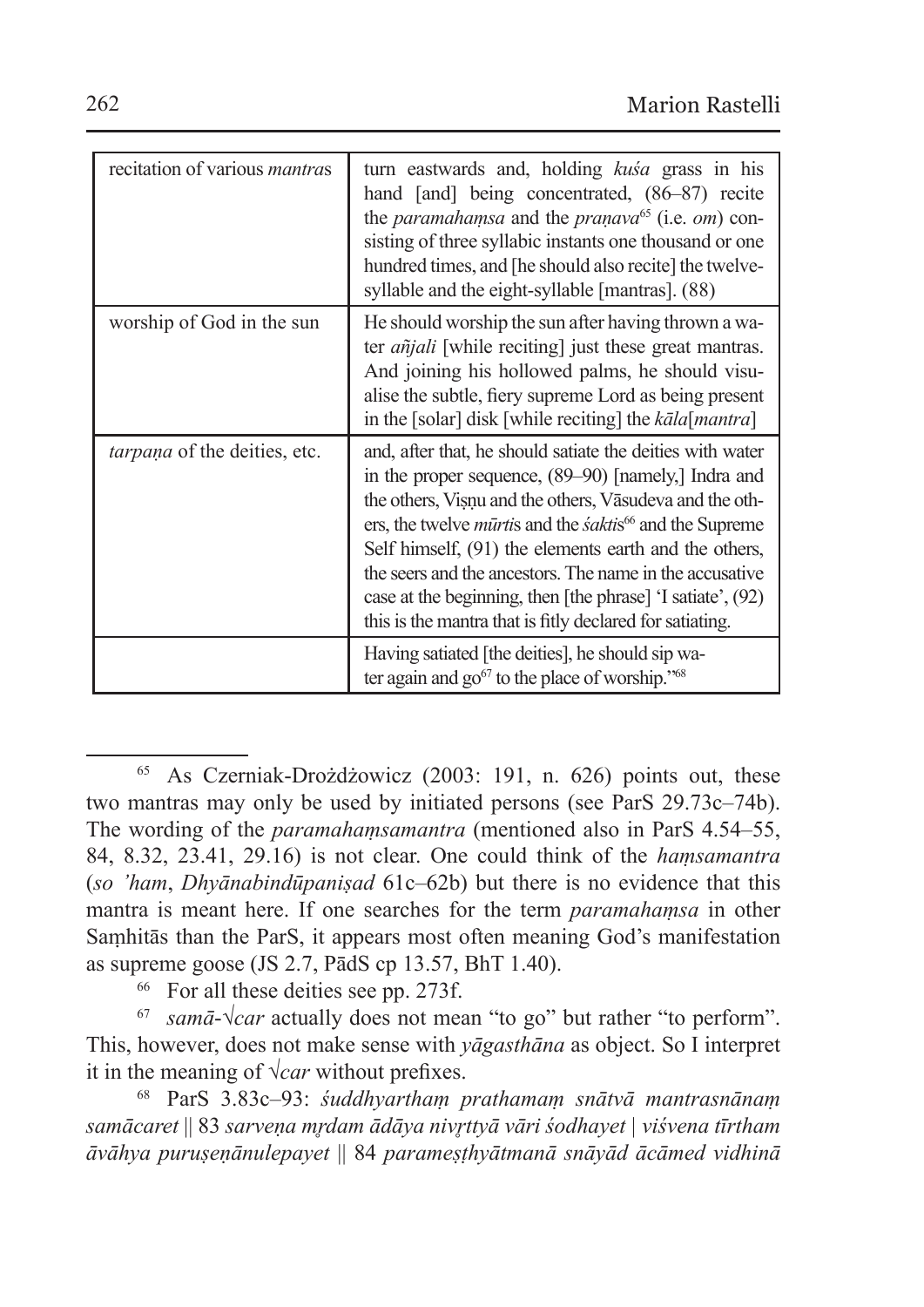In addition, ParS 27 gives another short account of *sandhyā* worship in a kind of summary of rituals $69$ :

| ācamana                                      | "() Afterwards he should sip water according<br>to the prescriptions,                     |
|----------------------------------------------|-------------------------------------------------------------------------------------------|
| drinking, wiping the mouth                   | drink [water], wipe his mouth once, (7cd)                                                 |
| ācamana                                      | sip water again,                                                                          |
| ātmaproksana                                 | sprinkle himself according to the prescriptions,                                          |
| ātmaparisecana                               | then sprinkle water around himself                                                        |
| jalāñjali                                    | and throw a water $a\tilde{n}jali.$ (8)                                                   |
| washing the hands                            | With regard to the <i>sandhya</i> [worship] he should wash<br>his hands with water again. |
| recitation of the <i>pañ</i> -<br>copanisads | recite the five <i>mantras</i>                                                            |
| pradaksinā                                   | and circumambulate God."70                                                                |

*punaḥ | pañcopaniṣadā prokṣya sarvagātraṃ viśodhayet* || 85 *antarjalagato bhūtvā pañcamantrān kramāj japet | prāṇāyāmaiḥ tribhir dvābhyām ekena vinayena vā* || 86 *japitvā tu kr̥tasnānaḥ paridhāyātha vāsasī | ācāntaḥ prāṅmukho bhutvā kuśapāṇiḥ samāhitaḥ* (em. [for a parallel see ParS 22.34b], ed. *kuśalaṃ nissamāhitaḥ*) || 87 *japet paramahaṃsaṃ tu trimātraṃ praṇavaṃ tathā | sahasraṃ śatavāraṃ vā dvādaśāṣṭākṣarāv api* || 88 *ādityam upatiṣṭheta pūrvaṃ muktvā jalāñjalim | etair eva mahāmantraiḥ kālena ca kr̥tāñjaliḥ* || 89 *sūkṣmaṃ tejomayaṃ dhyātvā maṇḍalasthaṃ paraṃ prabhum | tarpayed devatāḥ paścād udakena yathākramam* || 90 *indrādīn viṣṇupūrvāṃś ca vāsudevādikān api | mūrtīr dvādaśa śaktīś ca paramātmānam eva ca* || 91 *pr̥thivyādīni bhūtāni r̥ṣīṃś ca pitr̥bhis saha | ādau nāma dvitīyāntaṃ tarpayāmīti cottaram* || 92 *eṣa mantras tu nirdiṣṭaḥ tarpaṇe tu yathātatham | saṃtarpya punar ācamya yāgasthānaṃ samācaret* || 93

69 Cf. ParS 27.2ab: "Look! I will give you a summary of the rituals." (*hanta te kathayiṣyāmi karmaṇāṃ saṃgrahaṃ tava* |).

<sup>70</sup> ParS 27.7c–9: *ācamya vidhivat paścāt pītvonmr̥jya sakr̥n mukham ||* 7 *bhūya eva tathācamya prokṣyātmānaṃ yathāvidhi | ātmānaṃ pariṣicyātha visr̥jet salilāñjalim* || 8 *sandhyām uddiśya bhūyo 'pi pāṇī prakṣālya vāriṇā | pañcamantrajapaṃ kr̥tvā devasyāpi pradakṣiṇam* || 9.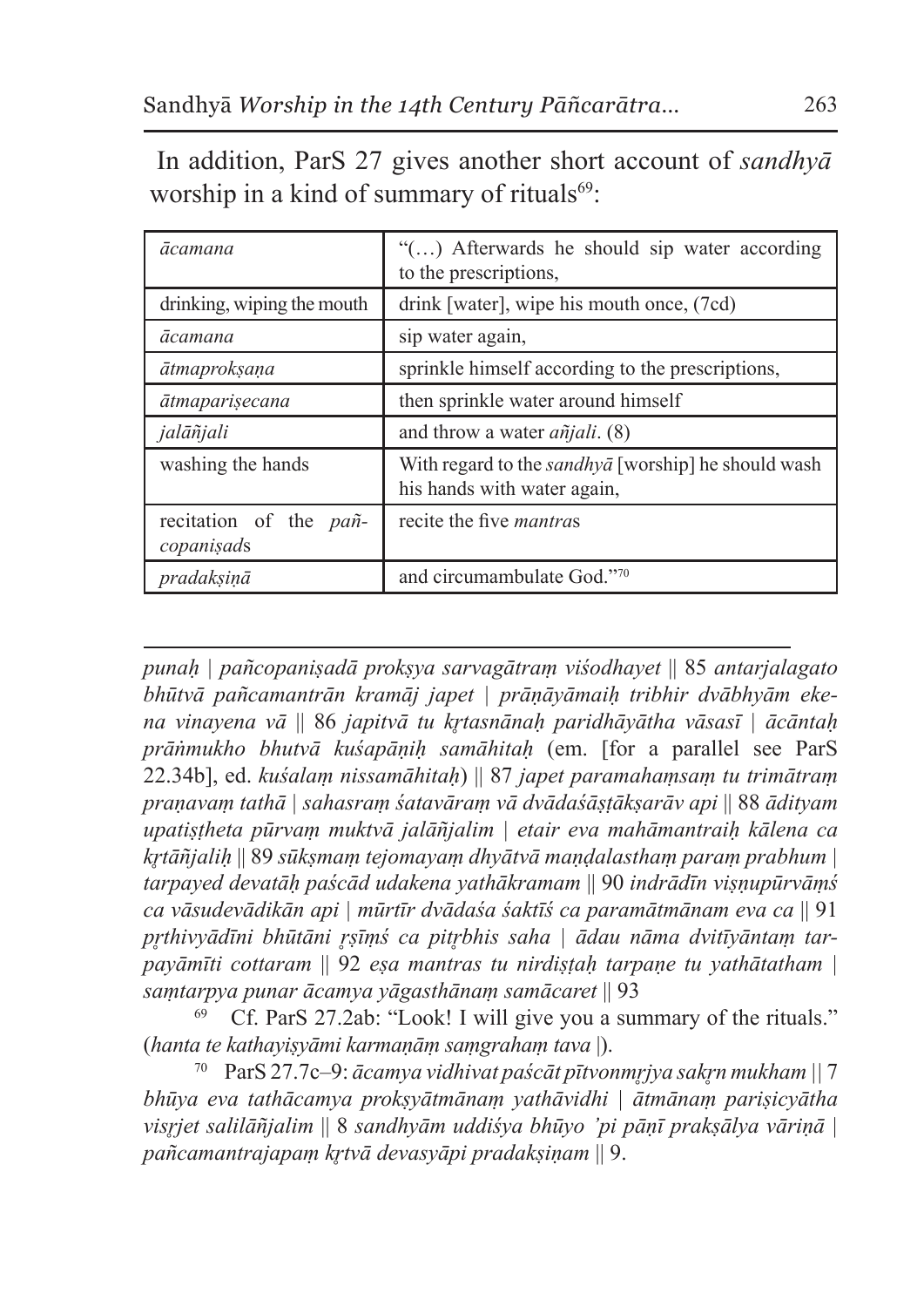# The PārS offers prescriptions for the *sandhyā* rituals within its description of the Pāñcarātric daily routine called *pañcakālas*<sup>71</sup>:

| touching the sense organs                            | " $()$ He should cover his ears, eyes, mouth<br>[and] nose in sequence with his fingers.                                                                                                                                                                                                                                                                    |
|------------------------------------------------------|-------------------------------------------------------------------------------------------------------------------------------------------------------------------------------------------------------------------------------------------------------------------------------------------------------------------------------------------------------------|
| plunging into the water while<br>reciting            | Then he should plunge finto the water while<br>reciting the mantra and the <i>anga</i> [ <i>mantras</i> ] (85)<br>once or many times according to his ability.                                                                                                                                                                                              |
| visualisation of God within<br>the body              | He should visualise Hari, the God, as consist-<br>ing of light, as being present in the lotus of<br>the heart and in the place between the eyes. (86)                                                                                                                                                                                                       |
| prānāyāma                                            | In order to remove all malefactions he should<br>perform 'sin-effacing' (aghamarsana) in this<br>way (?) by means of three, two, one or a fixed<br>number $(?, cf. n. 64)$ of breath controls. <sup>72</sup> (87)                                                                                                                                           |
| stepping out of the water,<br>changing clothes, etc. | Afterwards he should rise up and perform<br>[his rites $(?)$ ]. He should look at the solar<br>disk—the one of great splendour (i.e. the sun)<br>is a manifestation of the mantra <sup>73</sup> —step out of<br>the water, (88) take off the bathing cloth, put<br>on another cloth, then bind his tuft of hair while<br>reciting the <i>sikharmitra</i> ], |

<sup>71</sup> For the role of the *pañcakāla* rites in the PārS see Rastelli 2006: 62–91.

It is not at all certain that the text is correct here. This sentence inserted into another one seems strange but as I cannot propose a better solution

<sup>72</sup> For the manner of the performance of the *aghamarṣaṇa* rite see Kane II/1: 317: "*Aghamarṣaṇa* (driving out sin) consists in taking water in the right hand formed in the shape of a cow's ear, holding it near one's nose, breathing out from the nose on the water (with the idea of driving away sin from oneself) to the accompaniment of the three verses '*rtam ca*' (Rg. X. 190.1–3) and then casting the water away to one's left on the ground." If according to the PārS RV X.190 or another mantra is recited is not clear; see below (pp. 271f) on the mantras used in the *sandhyā* worship according to the PārS and n. 75. Cf. also Gupta/Hoens/Goudriaan 1979: 132: "The Tantric form of *aghamarṣaṇa* (removal of all sins) differs from the Vedic *aghamarṣaṇa* in that it does not use any Vedic mantra."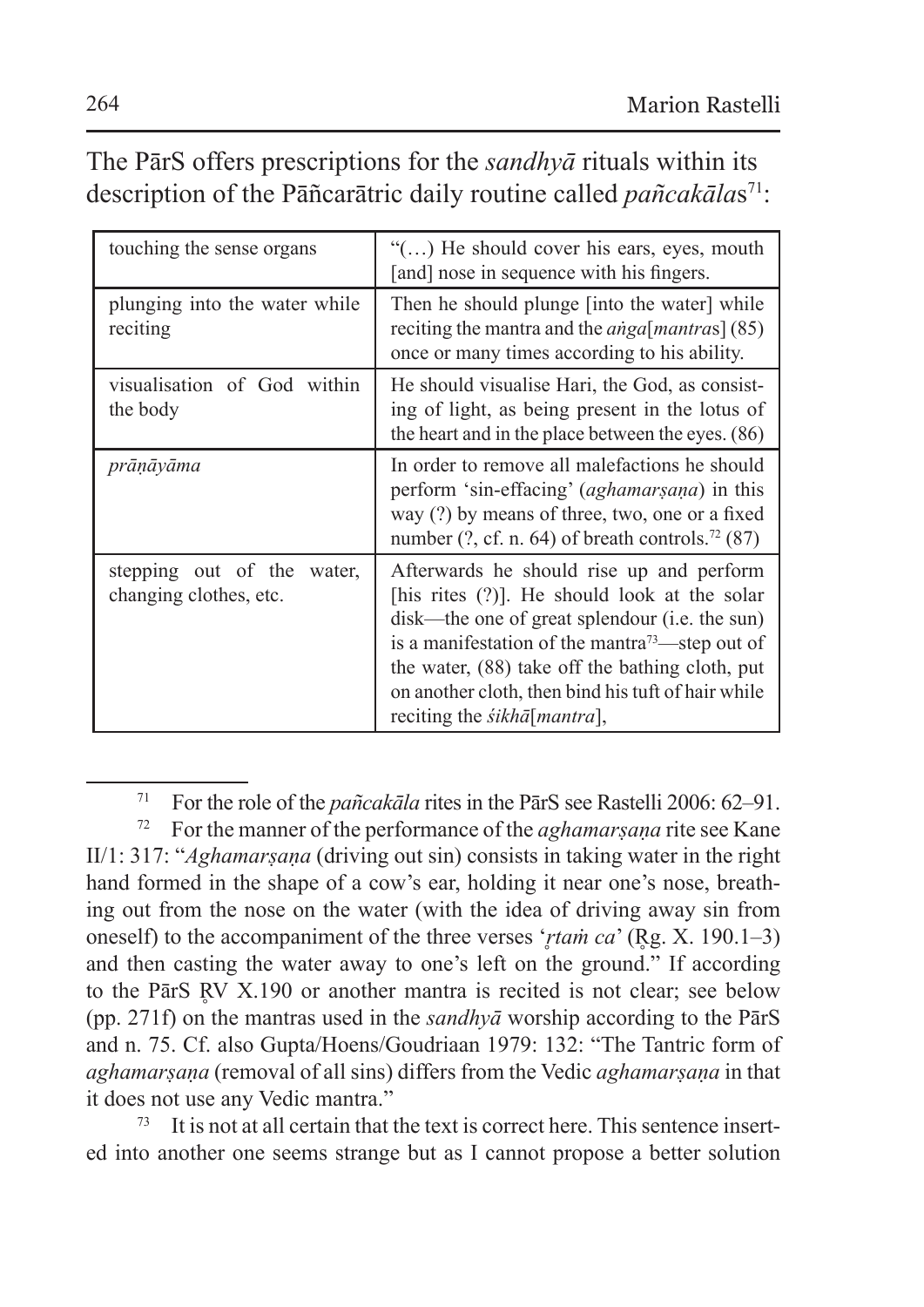| ācamana                                                | and sip water according to the prescriptions.<br>$(89)$ $(\ldots)^{74}$                                                                                                                                                                                                                            |
|--------------------------------------------------------|----------------------------------------------------------------------------------------------------------------------------------------------------------------------------------------------------------------------------------------------------------------------------------------------------|
| with<br>water<br>prāņāyāma<br>(aghamarṣaṇa?)           | He should move his right palm filled with wa-<br>ter to the tip of his nose, O Sage, (96cd) smell<br>[it] while thinking of the hymnantra, hold [his<br>breath] while whispering the kavaca[mantra],<br>and exhale, uttering the <i>astra</i> [mantra] while<br>throwing water. <sup>75</sup> (97) |
| mantranyāsa                                            | Then he should place [mantras] on his hands<br>and body in sequence.                                                                                                                                                                                                                               |
| <i>jalāñjali</i> for sages                             | Then he should take filtered water into his left<br>hand while reciting the <i>hynmantra</i> (98) and<br>he should delight the deceased sages, throw-<br>ing [water] while reciting the <i>sikhā</i> [mantra].                                                                                     |
| jalāñjali in order to destroy vil-<br>lains and faults | In order to destroy villains and faults, thinking<br>of the <i>astra</i> [ <i>mantra</i> ] he should throw [water]<br>onto the earth (99) towards the intermediate<br>points of the compass (?antarāntarayogena),<br>then down and finally up.                                                     |
| jalāñjali for God                                      | Then he should take an <i>añjali</i> of water and,<br>thinking of Hari while reciting his mantra,<br>(100) satiate [Him] who is present in the solar<br>disk by means of this water.                                                                                                               |
| reciting while facing the sun                          | Then with his [right] hand holding kusa<br>grass raised upwards, his eyes closed, recit-<br>ing, $(101)$ he should look <sup>76</sup> at the sun, which<br>is the mantra that has been worshipped before<br>by means of <i>arghya</i> .                                                            |

I take the text as it is. The entire PārS is a text compiled of passages from other texts (cf. Rastelli 2006: 49–62), which often results in inhomogeneities

<sup>74</sup> PārS 2.90–96b (ParS 5.5–9) is a detailed prescription of how to perform *ācamana.*

<sup>75</sup> These *prāṇāyāma*s seem to be a replication of the *aghamarṣaṇa* rite described in PārS 2.87.

<sup>76</sup> Probably this means that the devotee should close his eyes and face the sun.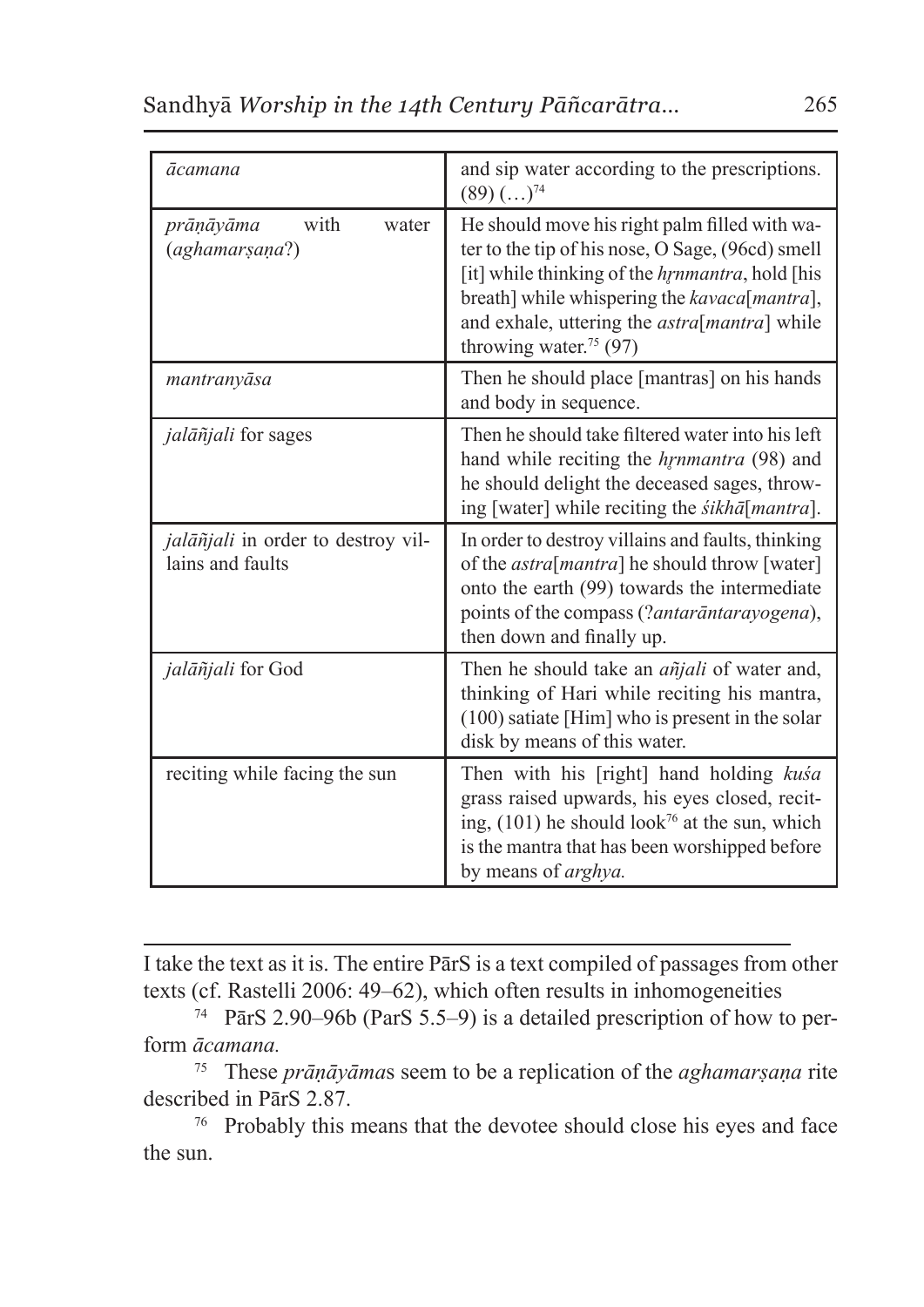| tarpana of throne, deities, etc.           | Then he should sit down and satiate the mantra<br>together with his limbs and his retinue, preceded<br>by [satiating] the throne [that serves as] support<br>(ādhārāsana). Then, in sequence, [he should sa-<br>tiate] Indra and the others, Visnu and the others,<br>Vāsudeva and the others, $(102-103)$ the twelve<br><i>mūrtis</i> and the <i>saktis</i> and the Supreme Self him-<br>self, the elements earth and the others, the seers<br>and the ancestors. (104) Uttering the name<br>in the accusative case at the beginning and<br>[the phrase] 'I satiate', this is the mantra that<br>is declared for satiating in due succession. (105) |
|--------------------------------------------|------------------------------------------------------------------------------------------------------------------------------------------------------------------------------------------------------------------------------------------------------------------------------------------------------------------------------------------------------------------------------------------------------------------------------------------------------------------------------------------------------------------------------------------------------------------------------------------------------------------------------------------------------|
| <i>tarpana</i> of the ancestors            | Having satiated the fathers and grandfathers with<br>water with sesame, he should satiate the great-<br>grandfathers and their wives afterwards. (106)<br>He should satiate while facing southwards for<br>all the ancestors <sup>77</sup> , for the deities and all the oth-<br>ers he should face eastwards [in the morning] or<br>westwards [in the evening]. $(107)$                                                                                                                                                                                                                                                                             |
| ācamana                                    | Then he should put the <i>pavitraka</i> (i.e. the kusa<br>grass mentioned in 101) away. The one who<br>knows the mantra ( <i>mantravid</i> <sup>78</sup> ) should sip wa-<br>ter again and                                                                                                                                                                                                                                                                                                                                                                                                                                                           |
| salutation of the cardinal di-<br>rections | salute to in the cardinal directions respectfully<br>after having visualised Nārāyaṇa, the Lord,<br>in the evening and in the morning."79                                                                                                                                                                                                                                                                                                                                                                                                                                                                                                            |

<sup>77</sup> The southern direction is the direction of Yama, the deity that rules the spirits of the dead. Thus it fits to the deceased ancestors.

<sup>78</sup> In this context the term *mantravid* probably does not only mean that the devotee knows the mantra, but also that he recites it while sipping water.<br>
<sup>79</sup> ParS 2.85–89 and 96c–108: *stotradrevadanam nāsām* 

<sup>79</sup> PārS 2.85–89 and 96c–108: *śrotradr̥gvadanaṃ nāsāṃ svakarāṅgulibhiḥ kramāt | sthagayitvā nimajyātha sāṅgaṃ mantram athoccaran* || 85 *sakr̥d vā bahuśaḥ śaktyā dhyāyej jyotirmayaṃ harim | devaṃ hr̥tpuṣkarāntasthaṃ netrayor atha cāntare* || 86 *sarvapāpanirāsārthaṃ kr̥tvaivam aghamarṣaṇam | prāṇāyāmais tribhir dvābhyām ekena niyatena vā* || 87 *samutthāyācaret paścāt sannirīkṣyārkamaṇḍalam | mantramūrtir mahātejāḥ samuttīrya jalāntarāt* || 88 *snānavastraṃ parityajya paridhāyāmbarāntaram |*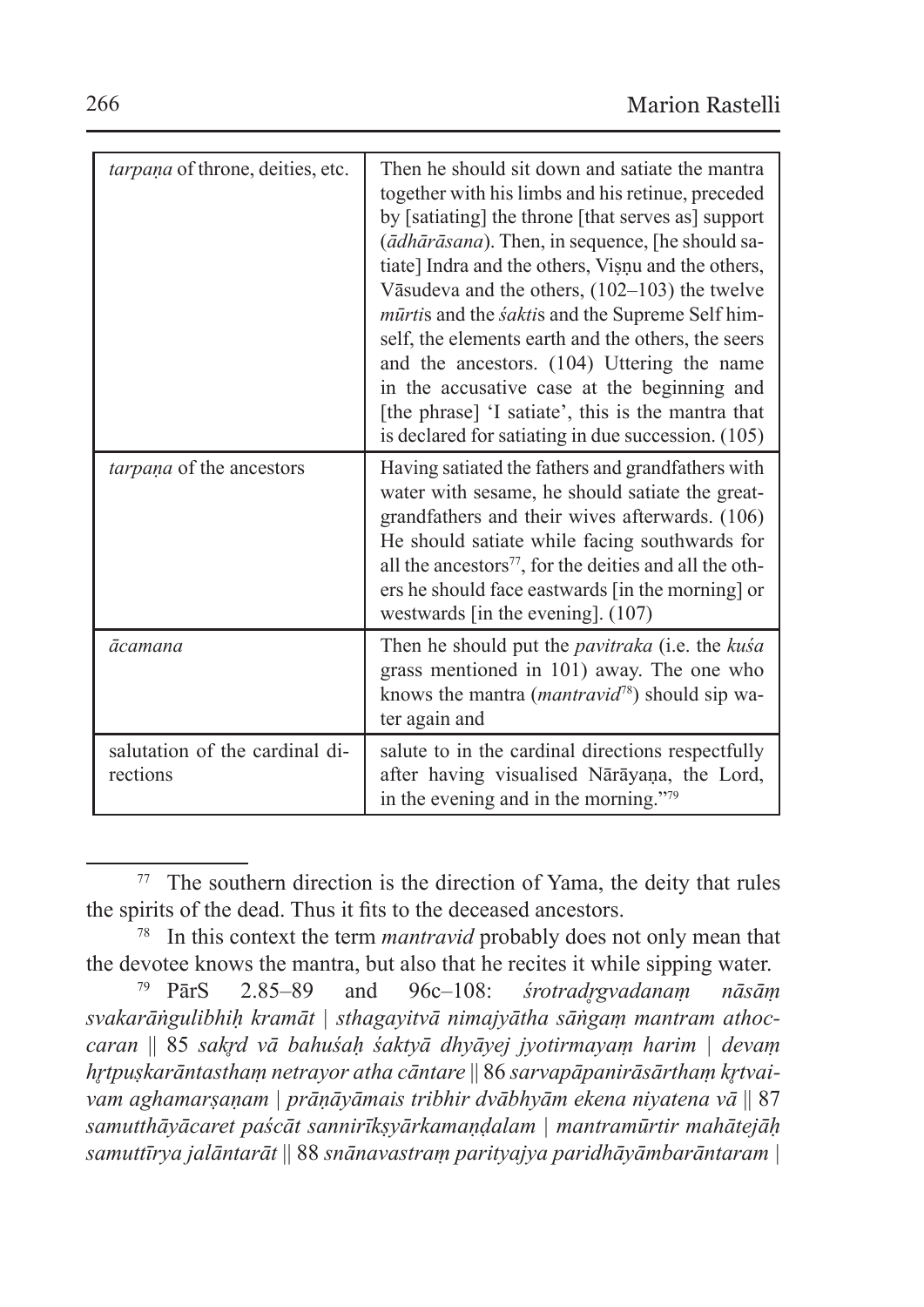| PRR | ParS<br>$3.58 - 61b$ | ParS<br>$3.72 - 75$     | ParS<br>3.85b-93 | ParS<br>$27.7c - 9$             | PārS<br>$2.85 - 108$                       |
|-----|----------------------|-------------------------|------------------|---------------------------------|--------------------------------------------|
|     |                      | touching<br>the<br>body |                  |                                 | touching the<br>sense organs               |
|     |                      |                         |                  |                                 | plunging into the<br>water, recitation     |
|     |                      |                         |                  |                                 | visualisation<br>of God within<br>the body |
|     |                      |                         |                  | ācamana                         |                                            |
|     |                      |                         |                  | drinking, wiping<br>one's mouth |                                            |

Let us again compare the ritual sequences described in these texts with the sequence described by Veṅkatanātha:

*śikhayātha śikhābandhaṃ kr̥tvācamya yathāvidhi* || 89 (…) *sajalaṃ dakṣiṇaṃ hastaṃ kr̥tvā ghrāṇāgragaṃ mune* || 96 *smaran hr̥nmantram āghrāya sandhārya kavacaṃ lapan | virecya samudīryāstraṃ toyakṣepeṇa vai saha* || 97 *tatas tu hastayor dehe nyāsaṃ kuryād yathākramam* (corr. of the editor, text: *yathāgamam*) | *hr̥dā vāmakare toyam ādāya galitaṃ ca tat* || 98 *vibudhān ūrdhvadehasthān hlādayec chikayā kṣipan | smarann astraṃ kṣiped bhūmau duṣṭadoṣapraśāntaye* || 99 *antarāntarayogena hy ūrdhvāntaṃ prāg adhas tataḥ | jalāñjalim athādāya svamantreṇa* (corr. of the editor, text: *samantreṇa*) *hariṃ smaran* || 100 *sūryamaṇḍalamadhyasthaṃ tarpayet tena vāriṇā* | *sakuśordhvakaraś cātha vinimīlitadr̥g japan* || 101 *sūryaṃ nirīkṣayen mantraṃ yad arghyenārcitaṃ purā | tatopaviśya santarpya ādhārāsanapūrvakam* || 102 *sāṅgaṃ saparivāraṃ ca mantraṃ tadanu vai kramāt | indrādīn viṣṇupūrvāṃś ca vāsudevādikān api* || 103 *mūrtīr dvādaśa śaktīś ca paramātmānam eva ca* | *pr̥thivyādīni bhūtāni r̥ṣīṃś ca pitr̥bhiḥ saha* || 104 *ādau nāma dvitīyāntaṃ tarpayāmīti coccaran* | *eṣa mantras tu nirdiṣṭas tarpaṇeṣu yathākramam* || 105 *tilodakais tarpayitvā svapitṝṃś ca pitāmahān | prapitāmahasaṃjñāṃś ca sadārān anutarpayet* || 106 *tarpayet sarvapitṝṇāṃ dakṣiṇābhimukhena tu | devānāṃ ca tadanyeṣāṃ prāṅmukho vāpy udaṅmukhaḥ* || 107 *pavitrakaṃ tyajet paścāt punar ācamya mantravit | sāyaṃ prātar diśo vandyād dhyātvā nārāyaṇaṃ prabhum* || 108. PārS 2.87cd; ≈ParS 3.86cd; PārS 2.90–96b; ≈ParS 5.5–9; PārS 2.103c–105; ≈ParS 3.91–93b.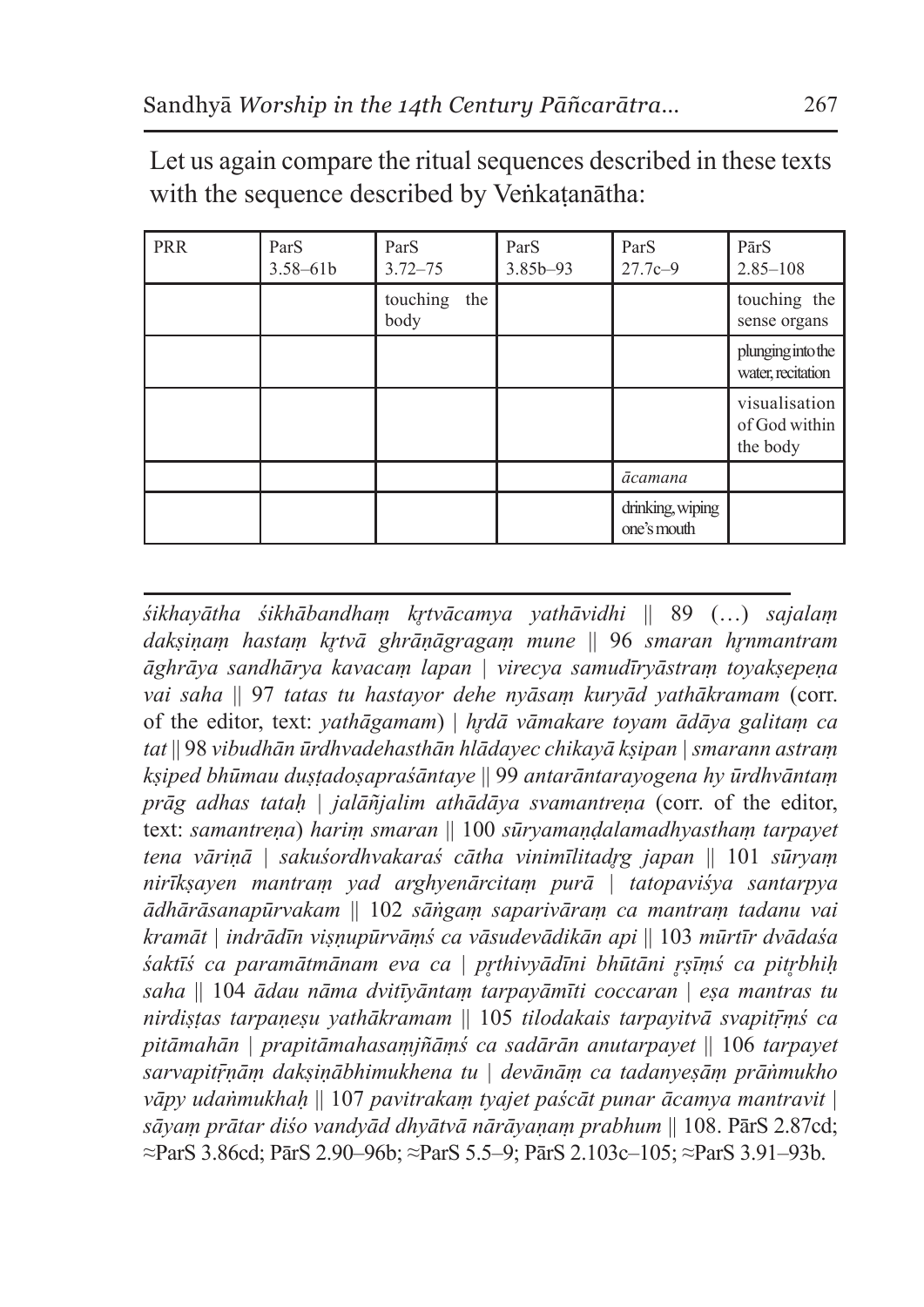| <b>PRR</b>                                                             | ParS<br>$3.58 - 61b$                                                          | ParS<br>$3.72 - 75$ | ParS<br>$3.85b - 93$                                                                      | ParS<br>$27.7c - 9$                 | PārS<br>$2.85 - 108$                                   |
|------------------------------------------------------------------------|-------------------------------------------------------------------------------|---------------------|-------------------------------------------------------------------------------------------|-------------------------------------|--------------------------------------------------------|
|                                                                        |                                                                               |                     |                                                                                           |                                     |                                                        |
| ācamana<br>mantra-<br>proksana                                         | ācamana                                                                       | ācamana<br>proksana | ācamana<br>proksana<br>while reciting<br>the pañc-<br>opanisads                           | <b>ācamana</b><br>ātmaproksa-<br>na |                                                        |
| mantrācama-<br>na                                                      |                                                                               |                     |                                                                                           |                                     |                                                        |
| proksaņa                                                               |                                                                               |                     |                                                                                           |                                     |                                                        |
| svātmapari-<br>secana                                                  |                                                                               |                     |                                                                                           | ātmapari-<br>secana                 |                                                        |
| arghyadāna in<br>order to des-<br>troy Rākșasas                        |                                                                               |                     |                                                                                           |                                     |                                                        |
| pradaksinā                                                             |                                                                               |                     |                                                                                           |                                     |                                                        |
| $_{\mathrm{of}}$<br>tarpaņa<br>the lords of<br>the months              |                                                                               |                     |                                                                                           |                                     |                                                        |
|                                                                        |                                                                               |                     | purification of<br>the body                                                               |                                     |                                                        |
| $prānāvāma$ ,<br>invitation and<br>recitation of<br>the <i>gāyatrī</i> | recitation of<br>the <i>pañcopa</i> -<br>nisads (100,<br>1000 or 10<br>times) | recitation          | recitation of<br>the <i>pañcopa</i> -<br>nisads with<br>prāņāyāma                         |                                     | aghamarsana<br>by means of<br>prāņāyāmas <sup>80</sup> |
|                                                                        |                                                                               |                     | changing<br>clothes                                                                       |                                     | stepping out<br>of the wa-<br>ter, changing<br>clothes |
|                                                                        |                                                                               |                     | ācamana                                                                                   |                                     | ācamana                                                |
|                                                                        |                                                                               |                     | of<br>recitation<br>the <i>parama</i> -<br>hamsa and the<br>pranava, 1000<br>or 100 times |                                     |                                                        |

<sup>&</sup>lt;sup>80</sup> Cf. BaudhDhS 2.8.11 for a parallel rite.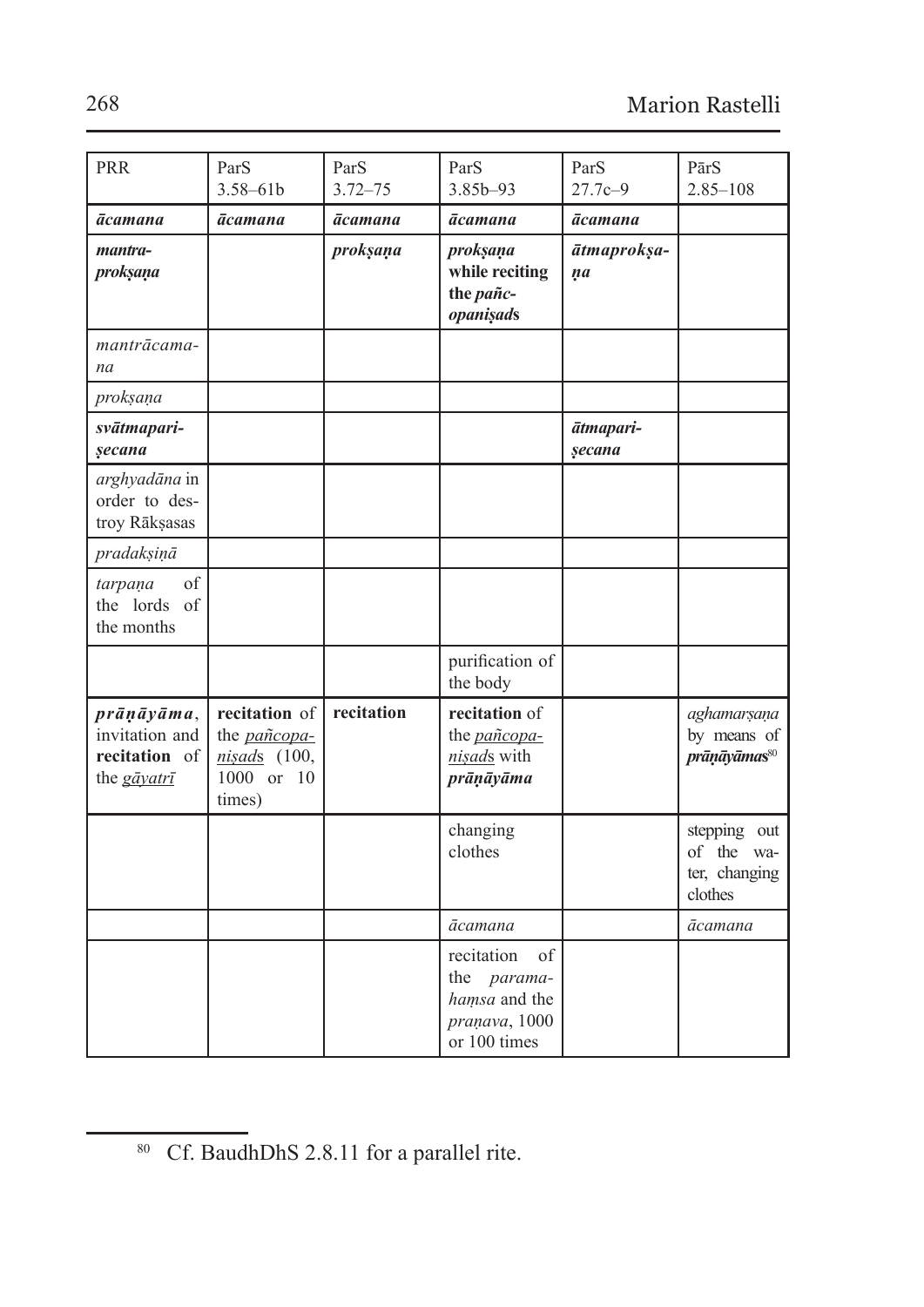| <b>PRR</b>                                                               | ParS<br>$3.58 - 61b$                                   | ParS<br>$3.72 - 75$                  | ParS<br>3.85b-93                                                                                                                     | ParS<br>$27.7c - 9$ | PārS<br>$2.85 - 108$                                                                                      |
|--------------------------------------------------------------------------|--------------------------------------------------------|--------------------------------------|--------------------------------------------------------------------------------------------------------------------------------------|---------------------|-----------------------------------------------------------------------------------------------------------|
| recitation<br>of the ast-<br>$\bar{a}$ $k$ $s$ $a$ $r$ $a$ $-$<br>mantra |                                                        |                                      | recitation of<br>the astaksara-<br>and dvādaśā-<br>ksaramantra                                                                       |                     |                                                                                                           |
| prāņāyāma                                                                |                                                        |                                      |                                                                                                                                      |                     | prāņāyāma with<br>$\int \frac{1}{2} a^2$<br>water<br>marsana?) reci-<br>ting hm-, kavaca-,<br>astramantra |
| samkalpa                                                                 |                                                        | samkalpa                             |                                                                                                                                      |                     |                                                                                                           |
| anujñāpana                                                               |                                                        |                                      |                                                                                                                                      |                     |                                                                                                           |
|                                                                          |                                                        | touching the<br>sense organs         |                                                                                                                                      |                     |                                                                                                           |
|                                                                          |                                                        |                                      |                                                                                                                                      |                     | mantranyāsa                                                                                               |
|                                                                          |                                                        |                                      |                                                                                                                                      |                     | for<br>jalāñjali<br>sages <sup>81</sup>                                                                   |
|                                                                          |                                                        |                                      |                                                                                                                                      |                     | jalāñjali in order<br>to destroy villains<br>and faults <sup>81</sup>                                     |
| upasthāna                                                                | worship<br>of<br>the sun re-<br>citing kala-<br>mantra | worship<br>of<br>the Supreme<br>Self | jalāñjali, wor-<br>ship of the sun<br>reciting mahā-<br>mantras and<br>kālamantra;<br>visualisation of<br>God in the so-<br>lar disk | jalāñjali           | jalāñjali<br>for<br>God<br>present<br>in the sun, recita-<br>tion of his mantra                           |
| namskāra<br>for Sandhyā,<br>t c<br>e<br>$\ddots$<br>pradakşinā           |                                                        |                                      |                                                                                                                                      |                     |                                                                                                           |
| abhivādana<br>and praņāma<br>for God pres-<br>ent in the heart           |                                                        |                                      |                                                                                                                                      |                     |                                                                                                           |

<sup>&</sup>lt;sup>81</sup> The *jalāñjalis* for the sages and for the sake of the destruction of villains and faults seem to be a parallel of the *jalāñjali*s for one's own benefit and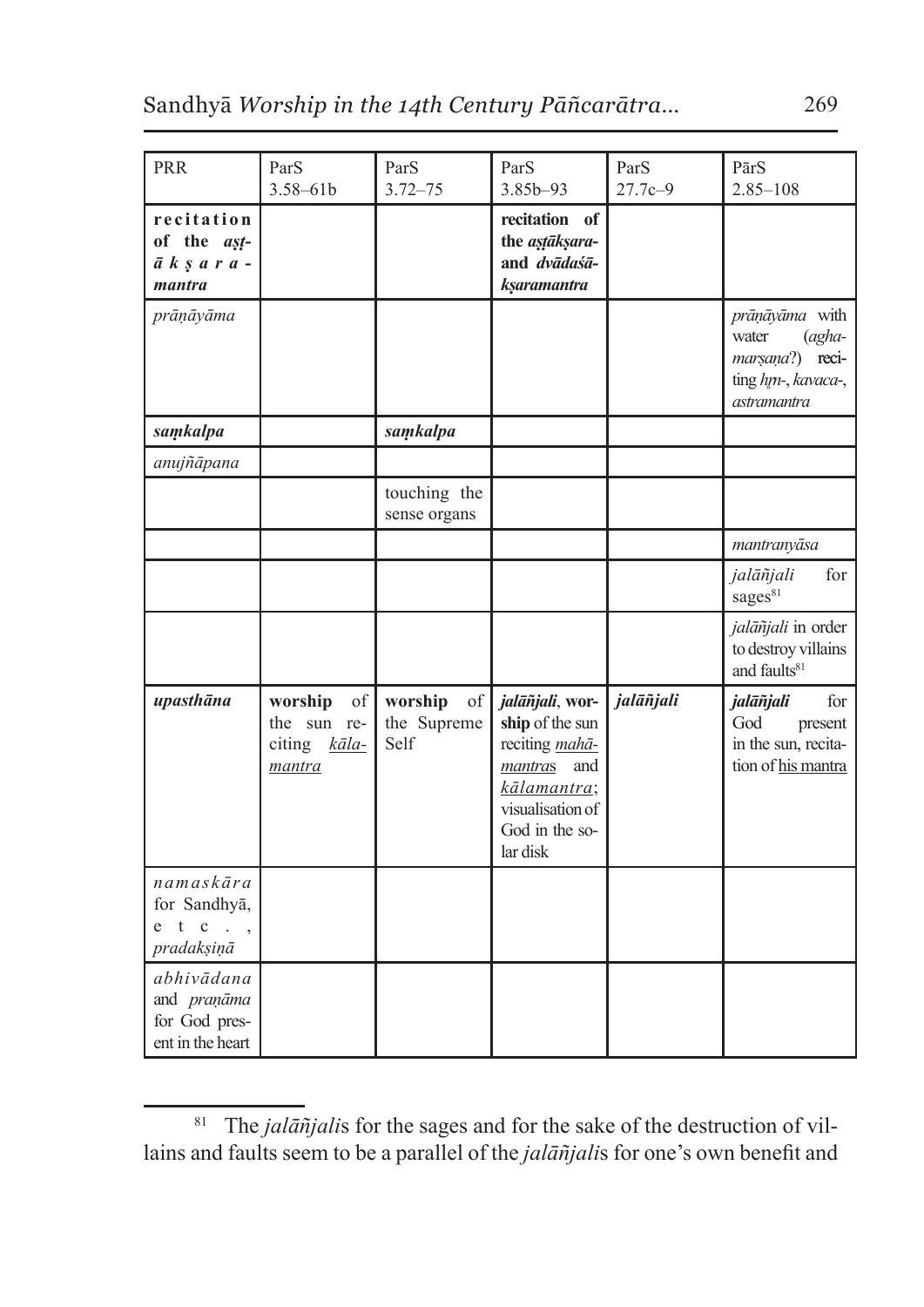| PRR                                                                                | ParS<br>$3.58 - 61b$                                                         | ParS<br>$3.72 - 75$ | ParS<br>$3.85b - 93$           | ParS<br>$27.7c - 9$                     | PārS<br>$2.85 - 108$                                                                 |
|------------------------------------------------------------------------------------|------------------------------------------------------------------------------|---------------------|--------------------------------|-----------------------------------------|--------------------------------------------------------------------------------------|
|                                                                                    |                                                                              |                     |                                | washing<br>one's hands                  |                                                                                      |
|                                                                                    |                                                                              |                     |                                | recitation<br>of the pañc-<br>opanişads |                                                                                      |
|                                                                                    |                                                                              |                     |                                | pradakşinā<br>for God                   |                                                                                      |
| optional:<br>pranāma for<br>the cardinal<br>directions, etc.                       | worship<br>of<br>the cardinal<br>directions<br>reciting their<br>mantra      |                     |                                |                                         |                                                                                      |
|                                                                                    | recitation of<br>the astāksara-<br>and $dv\bar{a}$ -<br>daśāksara-<br>mantra |                     |                                |                                         |                                                                                      |
|                                                                                    | reciting stotras,<br>thinking of God                                         |                     |                                |                                         |                                                                                      |
| tarpanaof<br>ādhāraśakti, etc.,<br>the deities.<br>the seers, and<br>the ancestors |                                                                              |                     | of<br>tarpaņa<br>deities, etc. |                                         | <sub>of</sub><br>tarpaņa<br>ādhāraśākti,<br>etc., the deities<br>etc., the ancestors |
| wringing out the<br>bathing cloth                                                  |                                                                              |                     |                                |                                         |                                                                                      |
| ācamana                                                                            |                                                                              |                     |                                |                                         | ācamana                                                                              |
|                                                                                    |                                                                              |                     |                                |                                         | salutation of<br>the cardinal<br>directions                                          |
| samāhāra of<br>mantras                                                             |                                                                              |                     |                                |                                         |                                                                                      |

The comparisonshows that in some cases the nature of rituals that constitute *sandhyā* worship and their sequence match in their descriptions those of the PRR, the ParS and the PārS, and in some cases they diverge.

for the enemy's damage in BaudhDhS 2.8.4.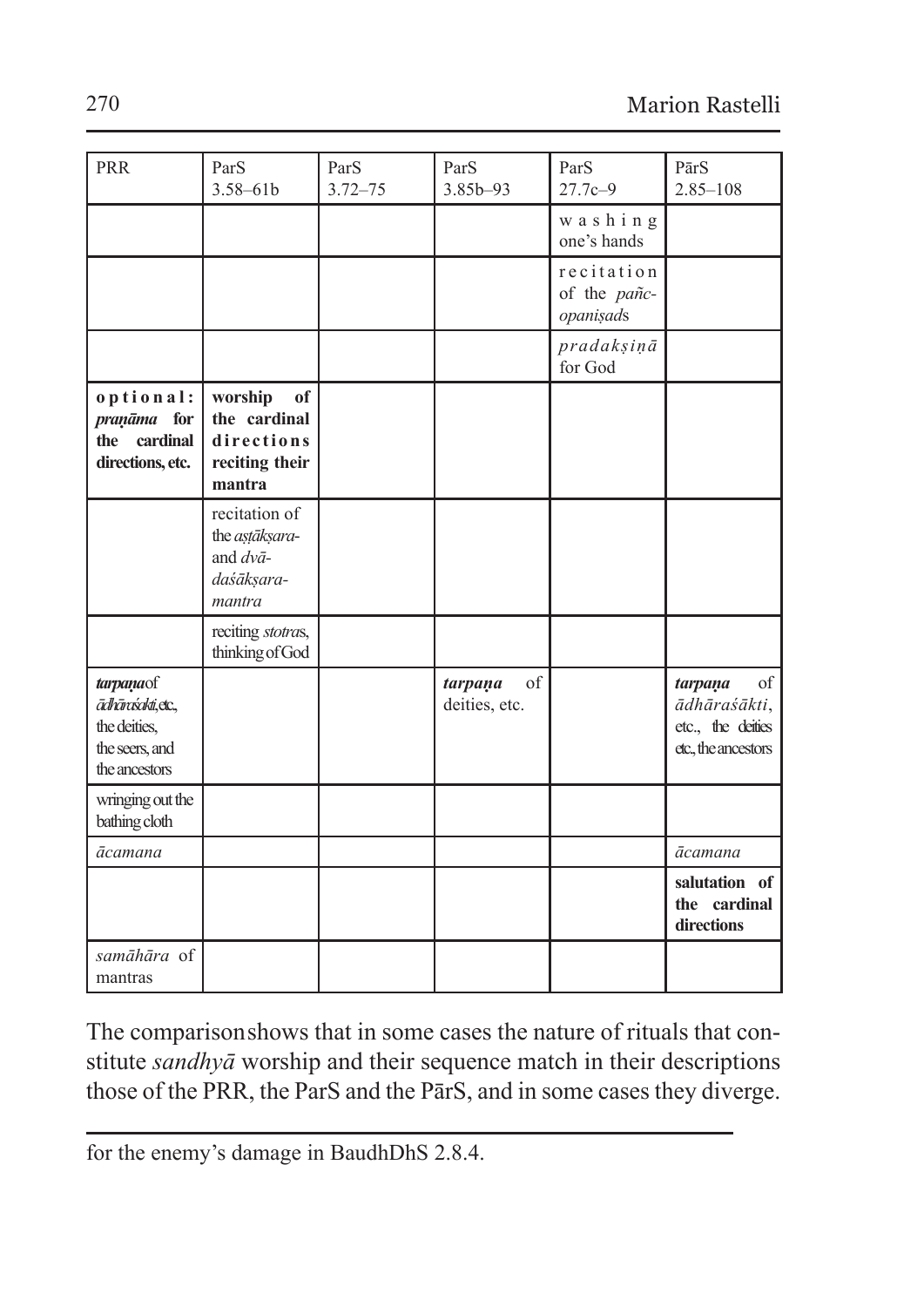We arrived at the same conclusion when we compared the PRR's descriptions with those of the BaudhDhS and the PādS: the kind of rituals and their sequence sometimes match and sometimes diverge. So if we look only at these two aspects, namely, which rituals are performed and in what sequence, we do not find more matches or affinities between the PRR and the BaudhDhS and the PādS than between the PRR and the ParS and the PārS.

However we find another aspect that diverges in the prescriptions of the PRR and those of the ParS and the PārS, which is most crucial: the mantras that are recited while the devotee performs his rites.

In the Vedic orthodox form of the *sandhyā* ritual, the most important mantra is the *gāyatrī*. Its recitation is considered one of the principal constituents of this ritual, $82$  and it also plays a prominent role in Veṅkaṭanātha's description.

In contrast, in the ParS's prescriptions the mantras that appear most often are the *pañcopanisanmantras*. As already mentioned (n. 57), in the ParS's cosmology these mantras, although they bear masculine names, represent five *śakti*s that constitute the subtle body of God. They belong to the most important mantras of the ParS and are mentioned very often in its ritual prescriptions.<sup>83</sup> In the ParS's prescriptions for *sandhyā* worship, they take the place of the *gāyatrī*: They should be recited one hundred, one thousand or ten times (ParS 3.58–59b; see also 27.9) just as the *gāyatrī* should be recited according to the Vedic prescriptions (cf. PRR 107,11f.), and they are recited also in other contexts of the morning ritual (ParS 3.72c–73b, 3.84–86).

Another important mantra intheParS's prescriptions isthe*kālamantra* (ParS 3.59, 89), the mantra of time, used for the worship of sun, which is another principal element of the *sandhyā* ritual. In the ParS, time is one of the *tattva*s that constitute the world. Like all other *tattva*s constituting the world, mostly borrowed from the Sāṃkhya, it arises during the process of creation, more precisely, from the *taijasa ahaṃkāra* (cf. n. 91)

<sup>82</sup> Cf., e.g., Kane II/1: 314.

<sup>83</sup> E.g., ParS 4.5, 41–43b, 48, 5.24, 8.33, 51, 19.28, 20.28, 40, 55.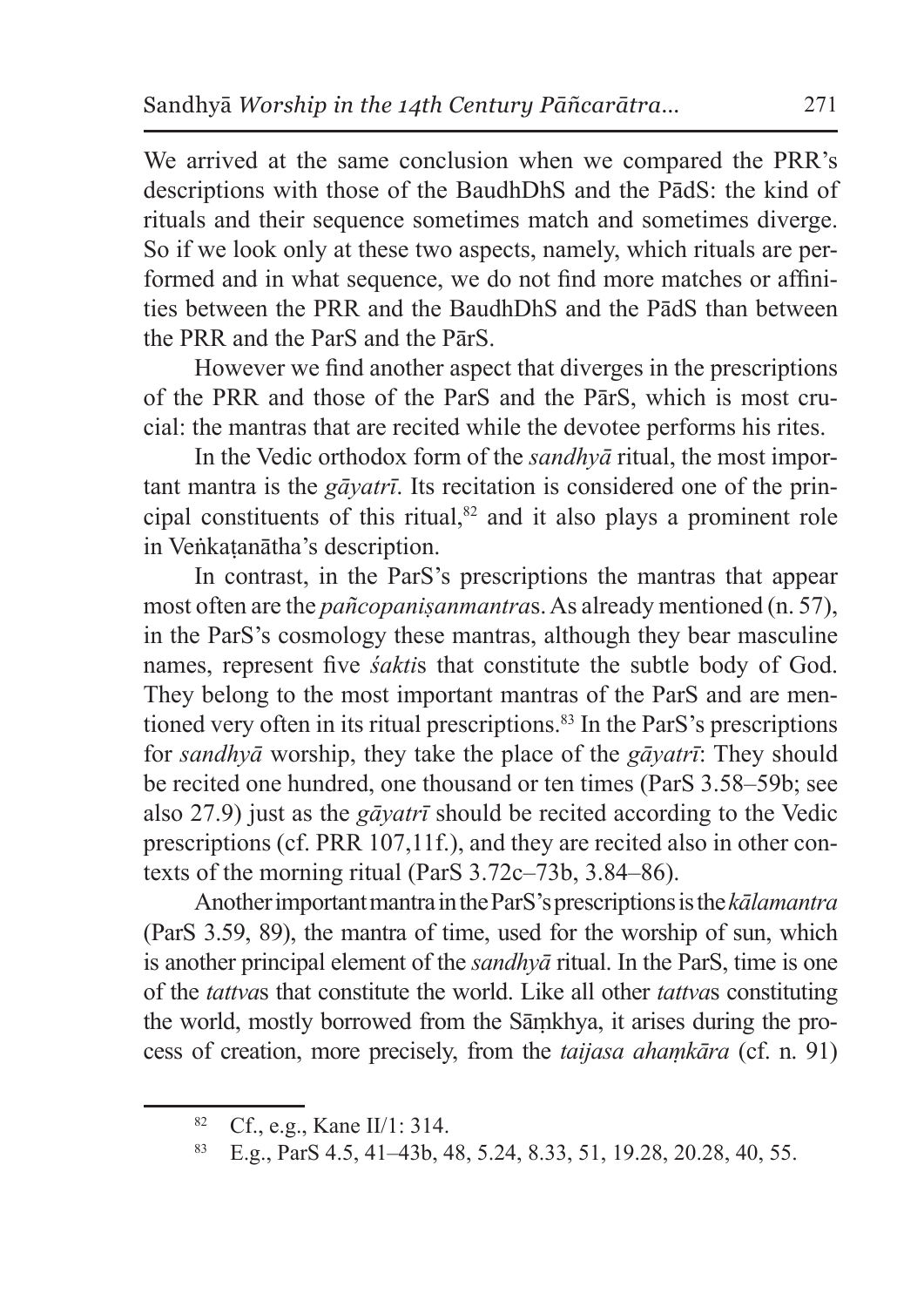(ParS 2.35–51),84 and just like the other *tattva*s it is a form of manifestation of God.85 As the passing of time is most clearly visible in the movement of the sun, it obviously suggests itself to consider the sun a manifestation of God in the form of time, and thus the *kālamantra* was considered the appropriate mantra for worshipping this form of God.

Another mantra specifically used in the ParS's *sandhyā* ritual is the *diṅmantra*, the mantra of the cardinal directions, which are also one of the *tattva*s of the ParS's cosmology, arising from time (ParS 2.49) and representing space. This mantra is fittingly used for worshipping the cardinal directions, a rite that is also accepted by Veṅkaṭanātha as an option if the devotee stands in a tradition performing it (PRR 109,13–15, see p. 244). The *manomantra*, the *ahaṃkāramantra*, and the *buddhimantra* mentioned in ParS 3.74–75 are constituents of the ParS's cosmology, too.<sup>86</sup>

The only mantra the recitation of which is described by both the ParS and Veṅkaṭanātha is the eight-syllable mantra (*aṣṭākṣaramantra*) (ParS 3.60, 88, PRR 107, 10f., see p. 279f).<sup>87</sup>

See ParS 2.52–53b: "The five subtle elements such as smell and the others, the cardinal directions, time, mind, self-awareness, intellect, the primary matter and the yoga body (i.e. the subtle body made of the *pañcopaniṣad*s; see ParS 2.29–34) are taught as the twelve manifestations of the Supreme Self." (*gandhamātrādikāḥ pañca diśaḥ kālo manas tathā* | *ahaṃkāraś ca buddhiś ca prakr̥tir yogavigrahaḥ* || 52 *ity etā dvādaśa proktā mūrtayaḥ paramātmanaḥ* |) and ParS 2.77: "The supreme person himself, o Brahmā, appearing as time permanently turns the wheel for the sake of the course of the world." (*para eva pumān brahma kālo bhūtvā vyavasthitaḥ* | *lokasaṃvyavahārārthaṃ cakraṃ bhramayati dhruvam* || 77). According to the Pāñcarātra, every aspect of the world is a manifestation of God; cf. Rastelli 1999: 98f.

<sup>86</sup> ParS 2.41–48. The mind (*manas*) is associated with volition (*saṃkalpa*) (ParS 2.48cd, 6.18ab) which makes it appropriate for the ritual declaration (*saṃkalpa*) for performing a ritual.

It is probably not by chance that Veñkatanātha does not mention the *dvādaśākṣaramantra* here because it is associated with the Ekāyanas (Rastelli 2006: 204f.). On the Ekāyanas see pp. 279f.

<sup>&</sup>lt;sup>84</sup> For a detailed description of this process of creation according to the ParS see Czerniak-Drożdżowicz 1998 and Rastelli 2006: 354; for a summary see p. 273.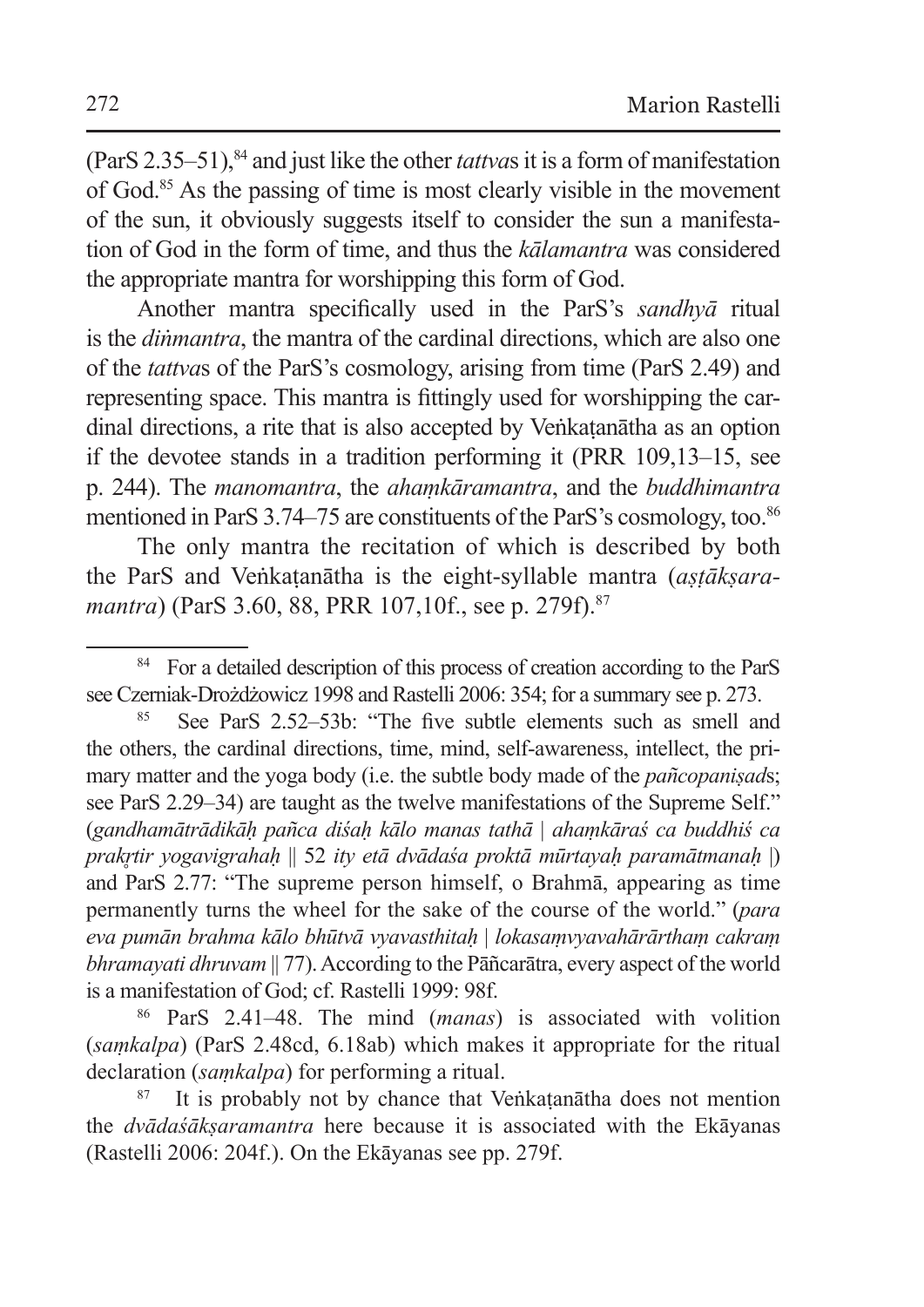Another difference between the PRR and the ParS can probably be found in the deities satiated during the *sandhyā* ritual. Although Veṅkaṭanātha does not specify the deities that are to be satiated, but formulates his prescription in a rather general way,<sup>88</sup> we can be almost sure that he does not mean the deities that are mentioned in the ParS. The reason is that although the list of deities in the ParS 3.91–92b seems to be quite general at first view, they are quite specific for the ParS's cosmology, even if the ParS's cosmology is not coherent in all places of the text.

| Supreme Self:              | The Supreme Self ( <i>paramātman</i> ) possesses a body made of<br>the pañcopanisads (ParS 2.29-30).                                                                                                                                                                                                                                                                                                                                          |
|----------------------------|-----------------------------------------------------------------------------------------------------------------------------------------------------------------------------------------------------------------------------------------------------------------------------------------------------------------------------------------------------------------------------------------------------------------------------------------------|
| śaktis:                    | When the <i>pañcopanisads</i> join with the primary matter<br>(prakrti), fifteen śaktis (Jyesthā, Vidyā, Kānti, Šānti, Šraddhā,<br>Vāgīśvarī, Kriyā, Kīrti, Laksmī, Srsti, Mohinī, Avidyā<br>Tamovatī, Mrtyu, Māyā, Malinā) arise (ParS 2.35–38).                                                                                                                                                                                             |
| twelve <i>mūrtis</i> :     | These fifteen <i>saktis</i> in three groups of five constitute the three<br><i>gunas</i> , from which the various <i>tattvas</i> arise (ParS 2.35cd and<br>39–51). Twelve of these <i>tattvas</i> , namely, the five subtle ele-<br>ments, the cardinal directions, time, mind, self-awareness,<br>intellect, the primary matter and the yoga body, are called<br>the twelve <i>mūrtis</i> of the Supreme Self (ParS 2.52–53b, cf.<br>n. 85). |
|                            | From these twelve <i>mūrtis</i> twelve <i>saktis</i> (Yogesvarī, Sukhā,<br>Prajñā, Tusti, Smrti, Dīptirāgā, Vāc, Nīti, Kānti, Amrtā, Sakti,<br>Sarvā) arise (ParS 2.79–81).                                                                                                                                                                                                                                                                   |
| Visnu and the oth-<br>ers: | From the twelve <i>saktis</i> the twelve lords of the months Visnu,<br>Madhusūdana, Trivikrama, Vāmana, Srīdhara, Hrsīkesa,<br>Padmanābha, Dāmodara, Keśava, Nārāyaṇa, Mādhava, and<br>Govinda arise (ParS 2.82–86).                                                                                                                                                                                                                          |

Let us investigate the role of these deities in the ParS in detail:

<sup>88</sup> PRR 110,1f.: "Then he should realise that the *ādhāraśakti* and the other [constituents of God's throne] up to [His] retinue and the deities, the seers and the ancestors have the nature of the Venerable One and satiate them with their respective names preceded by the *praṇava*." For the Sanskrit text see n. 31.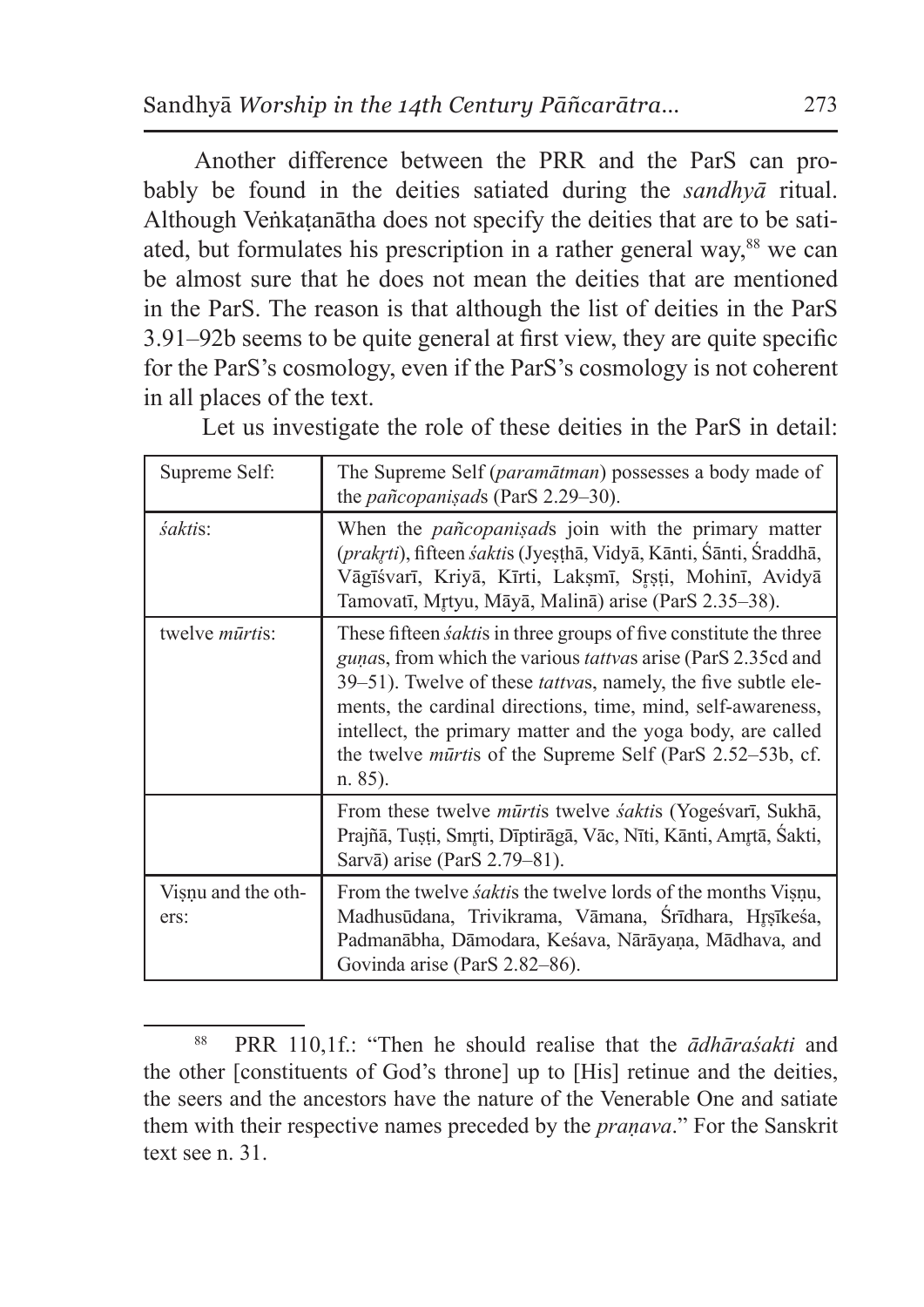Vāsudeva and the others are the four Vyūhas: Vāsudeva, Samkarsana, Pradyumna, and Aniruddha. They are also mentioned in the ParS chapter on cosmology (ParS 2.99c–101), but they do not have a specific role or place in the process of creation. It seems that they were added to this description later. The four Vyūhas, however, appear also in another passage, namely, in the description of the throne (*yāgapīṭha*?89) used for the worship of God. This kind of throne is generally constituted of elements that also constitute the universe.<sup>90</sup> Thus it also gives us information about cosmological concepts. In the ParS's throne, the four Vyūhas are its four legs and represent the four positive *guṇa*s of the intellect (*buddhi*), *dharma*, *jñāna*, *vairāgya* and *aiśvarya*. The other parts of the throne are the four negative *guṇa*s of the *buddhi*, the three *ahamkāras*<sup>91</sup>, the three *gunas* of primary matter, the elements (*bhūta*), and a lotus. On the petals and the filaments of the lotus, the twelve *mūrti*s and the fifteen *śakti*s are situated. On the receptacle (*karṇikā*) the three groups of five *śakti*s being the sources of the three *guṇa*s of the *prakr̥ti* are present. Above them we find fire (*agni*), moon (*soma*), and sun (*sūrya*), which are the uppermost elements of the throne (ParS 4.28c–36). We see that in contrast to the cosmology chapter, in the throne the four Vyūhas have been integrated into a system to which also the twelve *mūrti*s, the fifteen *śakti*s, etc. belong.

Indra and the others mean the guardians of the world (*lokapāla*). They are deities that are quite common but the formulation "[while reciting] the mantras beginning with the [twelve] *mūrti*s and the [twelve] *śakti*s and ending with the *lokapāla*s" (*mūrtiśaktyādibhir mantrair lokapālāvasānikaiḥ* ||) in ParS 20.54 shows that they can have a fixed

<sup>89</sup> The verses ParS 4.27–28 indeed use the term *yāgapīṭha*. This term may be used intentionally or it may be a scribal error for the term *yogapīṭha* which is more common and appears also in other places of the ParS (ParS 4.64, 22.71, 25.22, 29.3 and 64).

<sup>90</sup> Cf. Rastelli 1999: 73–80.

<sup>91</sup> I.e. the *vaikārika ahaṃkāra* made of *sattva*, the *taijasa ahaṃkāra* made of *rajas*, and the *bhūtādi ahaṃkāra* made of *tamas* (ParS 2.45–46).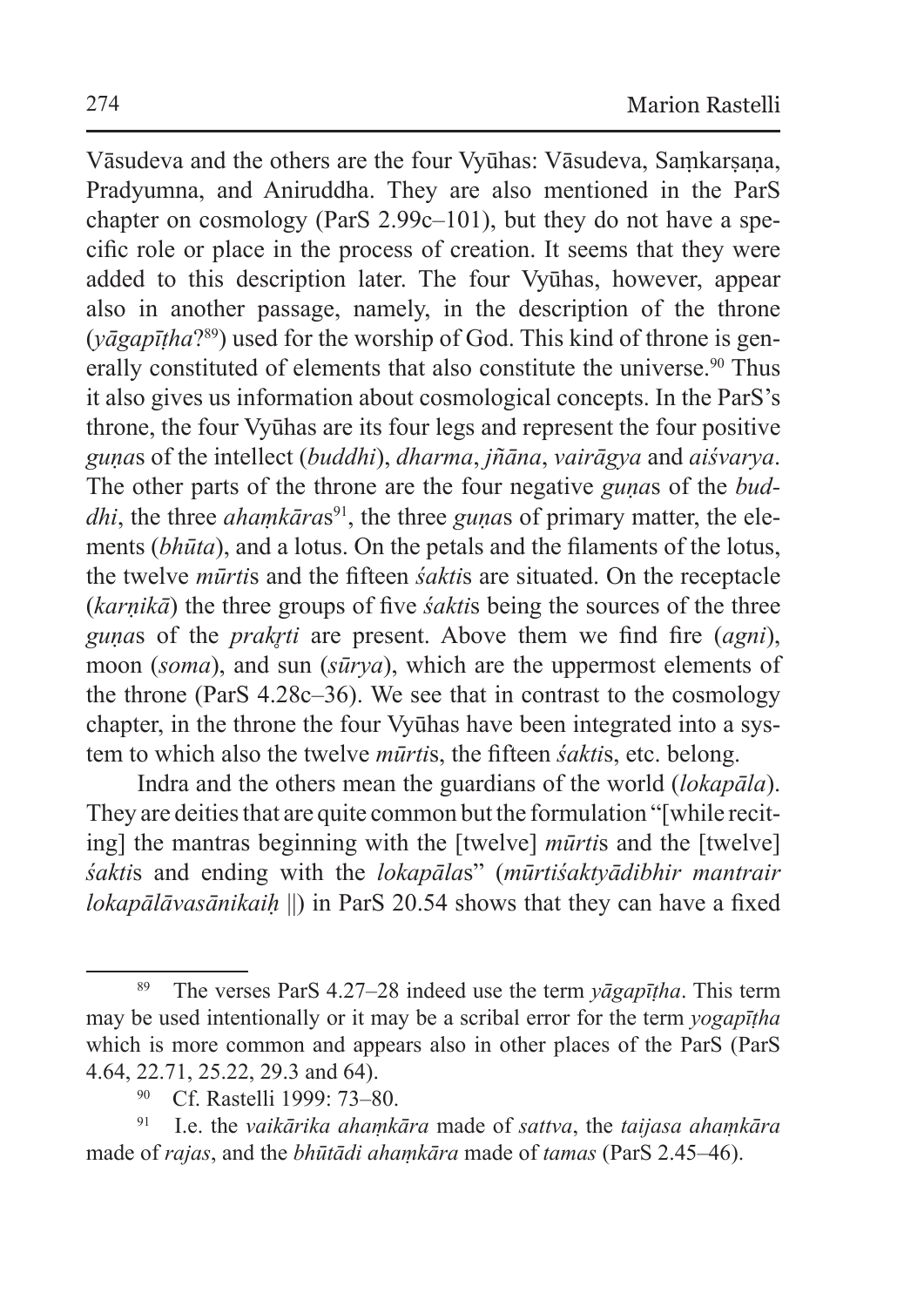place in a defined series of mantras that also include the twelve *mūrti*s and twelve *śakti*s that are specific for the ParS.

The mantras used in the PārS are that of the mantric system specific for this Saṃhitā. The main mantra of the PārS is the twelve-syllable mantra (*dvādaśākṣaramantra*) *oṃ namo bhagavate vāsudevāya*. It is followed by the six *angamantras* for heart (*hrd*), head (*śiras*), tuft of hair (*śikhā*), cuirass (*kavaca*), weapon (*astra*) and eye (*netra*), and several other groups of mantras constituting the retinue of the main mantra, which are not of importance in our context as they are not mentioned in detail in the passage quoted.<sup>92</sup>

The main mantra is recited while offering a *jalāñjali* to God present in the sun, one of the most important moments in *sandhyā* worship (PārS 2.100c–101b). Together with the *aṅgamantra*s and its retinue it is the first mantra that is satiated (PārS 2.102c–103b). And it is recited while plunging into the water when God is visualised as being present within the body of the devotee (PārS 2.85c–86). The other mantras recited while performing breath control or while throwing *jalāñjali*s for various purposes (PārS 2.96c–99) belong to the *aṅgamantra*s.

The deities and beings satiated in the PārS's prescriptions are for a great part those from the ParS. The redactor of the PārS adopted the whole passage from ParS 3.91–93b in PārS 2.103c–105, although generally the PārS did not adopt the ParS's cosmology.

## **Theory or Practice?**

We found out that the main difference between the *sandhyā* rituals that were accepted by Veṅkaṭanātha and those that he implicitly rejected are the mantras recited and the deities evoked during the rituals. One of his main arguments for implicitly rejecting the ParS and PārS *sandhyā*  rituals is that they were not properly performed in practice.

However, could this be true? And what exactly does it mean?

 $92$  For a detailed description of the mantric system of the ParS see Rastelli 2006: 424–426.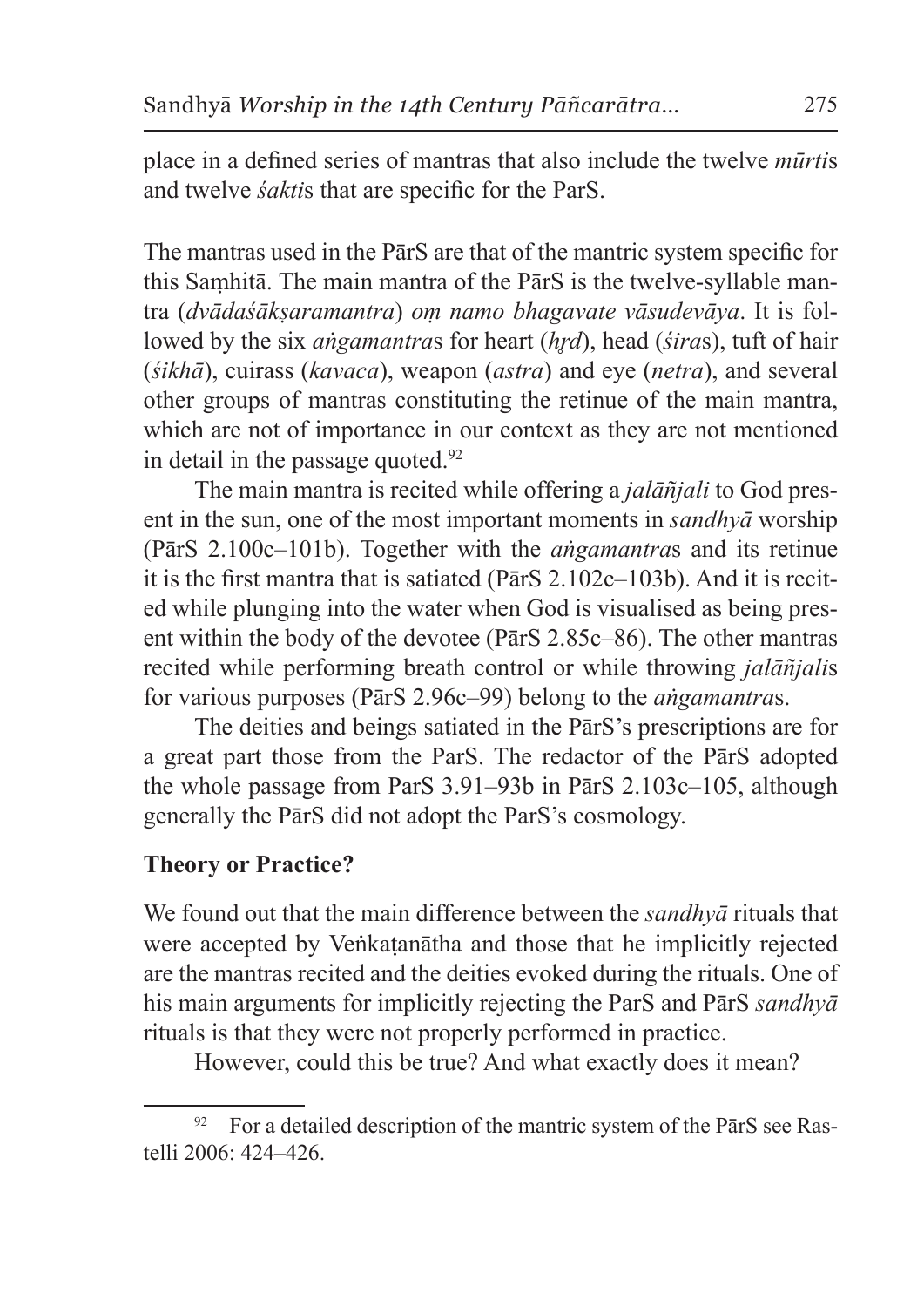First of all, as long as there is no other evidence, we should principally consider a document of religious history such as the PRR to be truthful. In this case, however, we have other documents, namely the ParS and the PārS. If we take Veṅkaṭanātha at his word, this would mean that these two Saṃhitās were purely normative texts which were never properly put into practice.<sup>93</sup> So it is one statement against another.

We could argue that the ParS had been composed a few centuries before Veṅkaṭanātha's lifetime and its ritual prescriptions had become obsolete by that time.94 It is, however, more difficult to argue this with regard to the PārS. The PārS was composed not very long before Veṅkaṭanātha, probably in the 12<sup>th</sup> century at the earliest, and it was probably composed in Śrīraṅgam (Rastelli 2006: 49–54), a place where Veṅkaṭanātha spent a part of his life as *ācārya* (Singh 1958: 22–29). The fact that the PārS was commented by Narasimhayajvan in the 18<sup>th</sup> century shows that it could not have become out of use at the time of Veṅkaṭanātha.

Is it then probable that Veṅkaṭanātha never had the opportunity to observe the performance of rituals according to the PārS? The keyword here might be "properly" (*yathāvat*): Veṅkaṭanātha perhaps did

<sup>&</sup>lt;sup>93</sup> An argument against this would be that at least the PārS was an authoritative text for Veṅkaṭanātha himself, as he quoted from it several times in his PRR (e.g., PārS 10.329–333b in PRR 40,9–17 or PārS 2.42c–57b in PRR 99,12–101,3). It is however possible that he considered it authoritative only for aspects other than the *sandhyā* ritual.

<sup>94</sup> The *Paramasaṃhitā* is already quoted inYāmuna's *Āgamaprāmāṇya*   $(10<sup>th</sup>/11<sup>th</sup>$  century) but we do not know which form it had in Yāmuna's lifetime (cf. Czerniak-Drożdżowicz 2003: 27f.), a problem that inheres in the dating of all anonymous literature.

On the other hand, the usage of the *pañcopaniṣanmantra*s, which seems to be the main reason for rejecting the prescriptions of the ParS, could not have been very unconventional for Veṅkaṭanātha. Their usage is prescribed even in the *Nityagrantha* (182,17–20) which Veṅkaṭanātha considered to have been authored by Rāmānuja, one of his most authoritative teachers (see, e.g., PRR 63,17f.).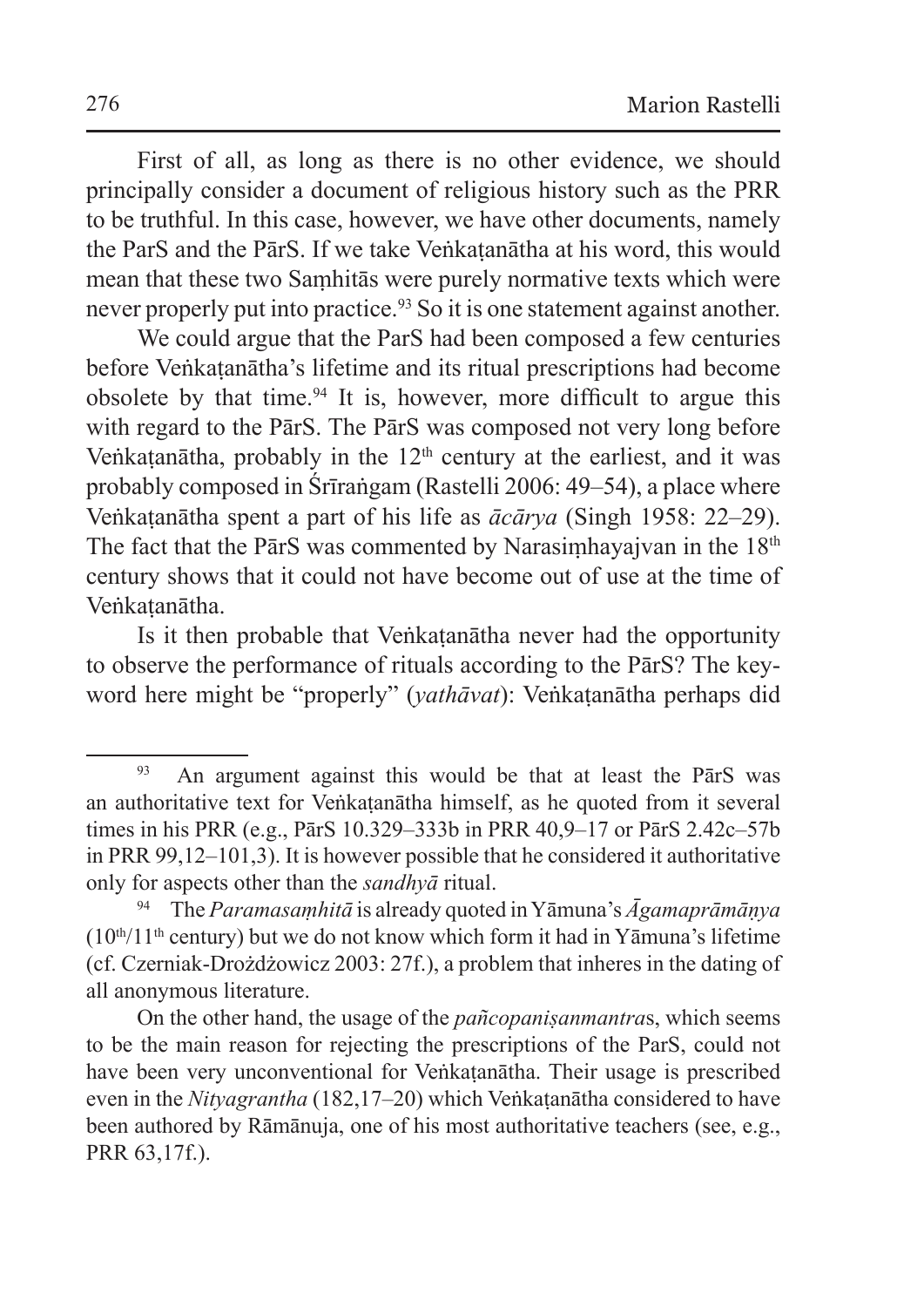not want to say that the *sandhyā* prescriptions of the ParS and the PārS were not followed at all but that they were not followed in a proper way. We will examine below (pp. 279f.) what this could mean from his point of view.

But what was Veṅkatanātha's reason for making this statement? In order to answer this question we have to consider Veṅkaṭanātha's overall purpose for writing the PRR: he wanted to show that the Pañcarātra scriptures are authoritative because they are in agreement with the Vedic texts (cf. PRR 2,1–3,8).

If we consider *sandhyā* prescriptions such as those of the ParS and the PārS, it is difficult to argue that they are in agreement with the Vedic Sūtras. The recitation of the *gāyatrī* is one of the principal constituents of the Vedic orthodox *sandhyā*. If it is absent, it is not a Vedic orthodox *sandhyā* anymore.

Veṅkaṭanātha could not argue that the prescriptions of the ParS and PārS are not valid because in chapter 1 of the PRR he went to great pains to show that the entire tradition of Pāñcarātra including all subtraditions (*siddhānta*) is authoritative (PRR 3,9–13, 7,13–9,5, 43,8–19). So other arguments had to be found:

 "Even if with regard to the [*sandhyā* ritual] three different kinds of *sandhyā* worship are described in the various [Pāñcarātra] Saṃhitās, namely, that related to the seers (*ārṣī*), that related to Viṣṇu (*vaiṣṇavī*), [and] that related to Prajāpati (*prājāpatyā*), it is nevertheless proper to perform the *sandhyā* worship and other [rites] only as prescribed by one's Sūtra, (1) because it is difficult to know these various modes [of *sandhyā* worship] as the largest portion of these Saṃhitās is lost, (…)

In this passage, Veṅkaṭanātha said that there are prescriptions for *sandhyā* worship in the Pāñcarātra Saṃhitās and specifies three kinds of them. However, he said, it is difficult to know the content of these prescriptions because they are lost in large part.

Lost prescriptions were an issue already in the *Āpastambadharmasūtra* and in the Mīmāṃsā. Here we have the principle that the main basis of the *dharma*, that is, what one should do and how one should live, is the Veda. There are, however, cases in which the so-called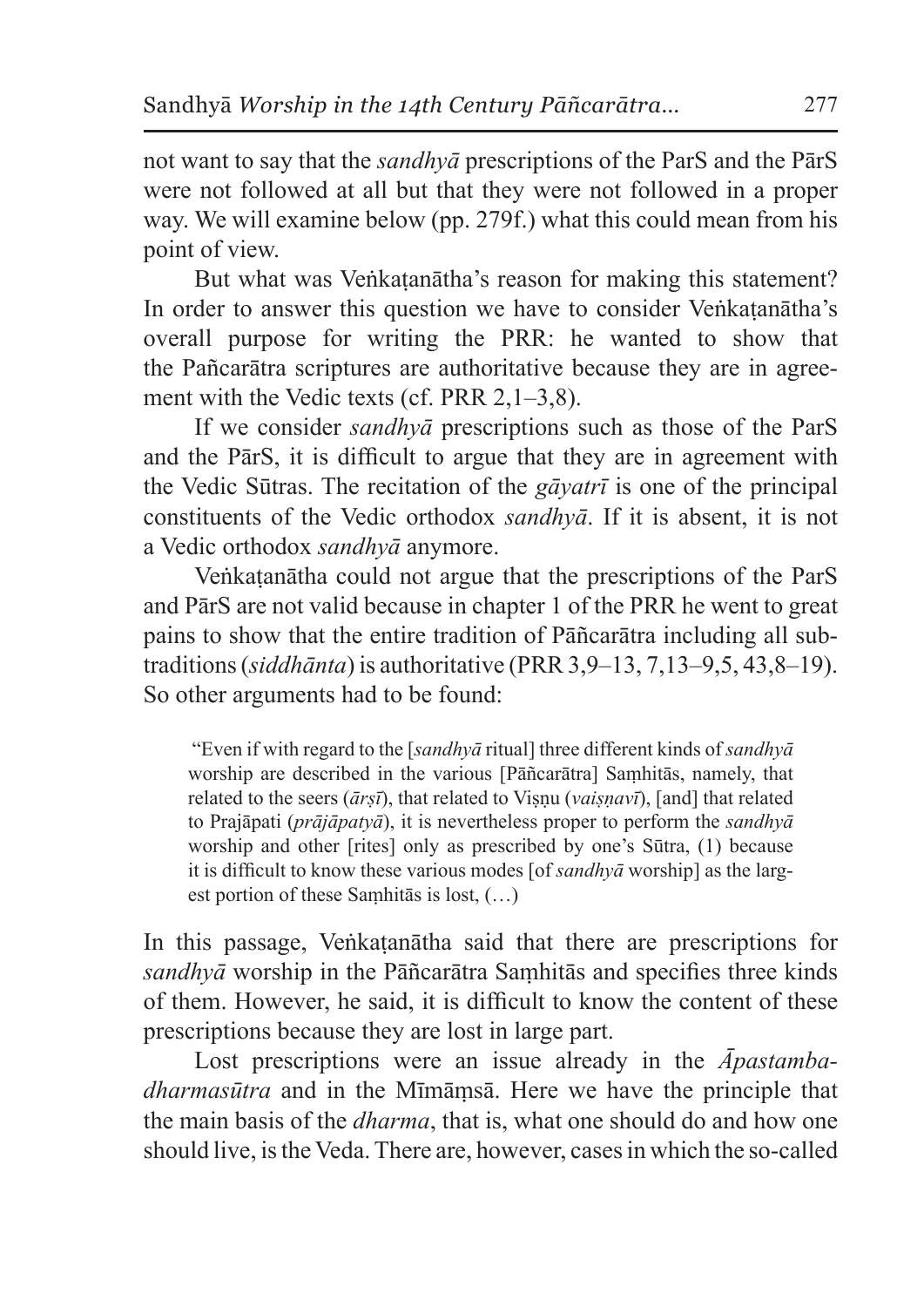"cultivated people" (*śiṣṭa*) who principally follow the Vedic prescriptions have customs and rules of conduct (*ācāra*) that are not prescribed by the Veda. In such cases the principle was to infer that these customs are based on lost parts of the Veda.<sup>95</sup> Considered as such, the customs of cultivated people were an authority with regard to the *dharma*, although hierarchically placed below the Vedic revelation (*śruti*) and the *smrtis*.

However, this is not exactly what Veṅkaṭanātha argued here. There are not certain customs which must be argued to be based on certain prescriptions. Actually, according to Veṅkaṭanātha it is just the contrary: a few prescriptions are extant but they are not followed properly:

 (…) (2) because a tradition of proper instruction and performance even of the various modes of *sandhyā* worship that are seen in their entirety in Saṃhitās such as the *Pārameśvara* or the *Parama* is not established,

What to do in such a case, where the large part of the prescriptions is supposedly lost and the part that is extant is not properly practiced? We have to find out the content of the lost prescriptions by finding out what the Pāñcarātra Saṃhitās' general view is of how rituals should be performed:

[and] (3) because it is established that even if performed according to the Sūtras [*sandhyā* worship] has the form of the worship of the Venerable One, since there is no insistence on giving up something that was adopted before, since the *saṃskāra*s and the established rules of conduct (*ācāra*) that are taught by one's own Sūtra are approved in the Saṃhitās of the Venerable One's body of teachings (*bhagavacchāstra*) themselves."

Veṅkaṭanātha argued that the Pāñcarātra Saṃhitās do not require that a devotee gives up his Vedic tradition as they approve the rituals

<sup>95</sup> See ĀpDhS 12.10: "All rites are described in the Brāhmanas. The lost Brāhmana passages relating to some of them are inferred from usage." (*brāhmaṇoktā vidhayas teṣām utsannāḥ pāṭhāḥ prayogād anumīyante*, translated by Olivelle 2000: 44) and, for the Mīmāṃsā, Clooney 2001: 141f.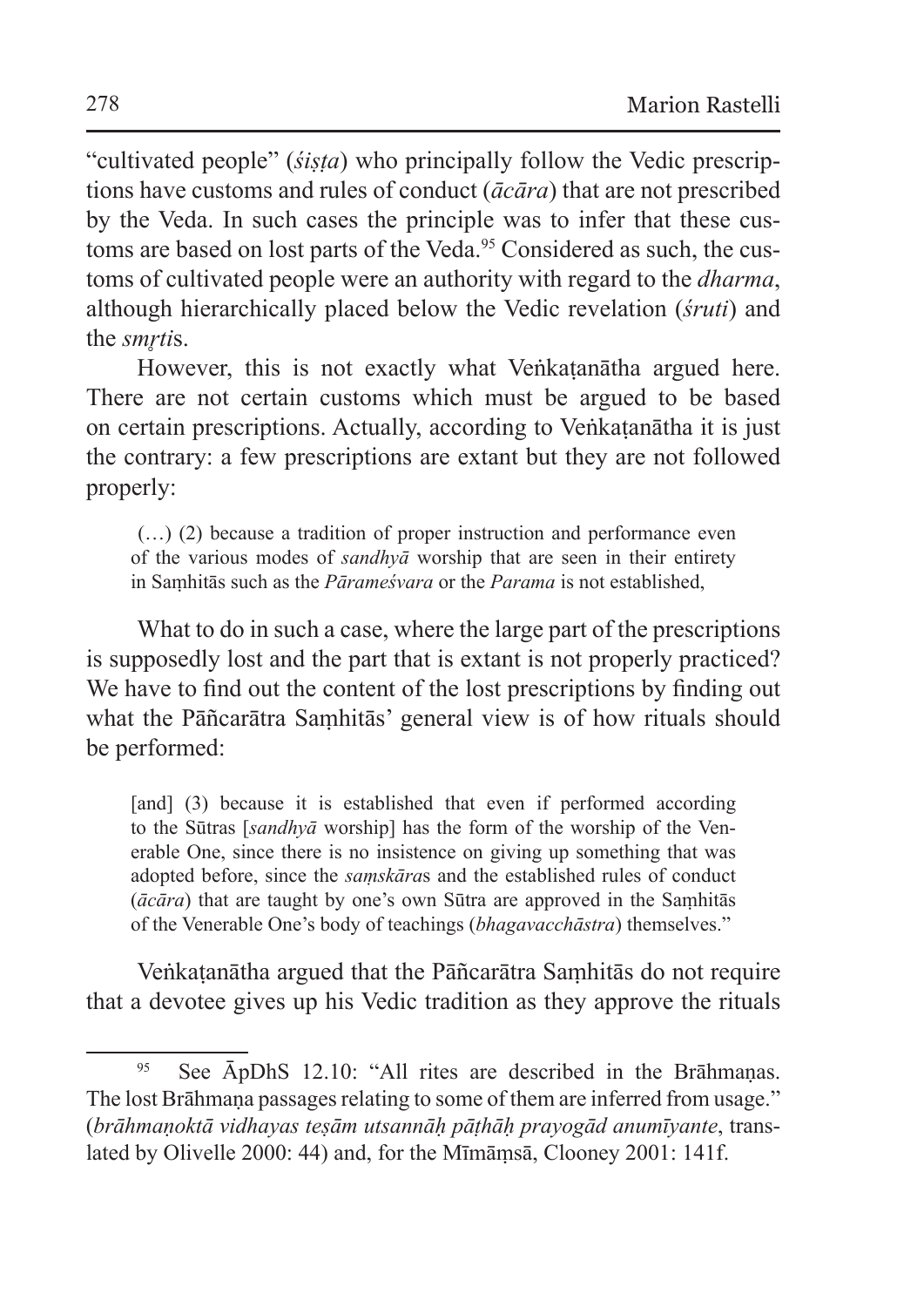and customs prescribed by the Vedic Sūtras (here we clearly see who Veṅkaṭanātha's target audience was: Pāñcarātrins that also adhere to a Vedic *śākhā*). According to Veṅkaṭanātha, this proves that the Vedic Sūtras have the same aim as the Pāñcarātra Saṃhitās, namely, the worship of God and not that of the sun itself. So according to Veñkatanātha, we know what was intended by the lost *sandhyā* prescriptions of the Pāñcarātra Saṃhitās: a performance that agrees with one according to the prescriptions of the Vedic Sūtras because Pāñcarātra Saṃhitās and Vedic Sūtras both match with regard to their content.

By arguing in such a complicated way, Veṅkaṭanātha achieved the following aims: Arguments 1 and 3 maintain the supreme authority of the Pāñcarātra Saṃhitās while at the same time Veṅkaṭanātha achieved his aim that the *sandhyā* rituals should be performed according to the Vedic Sūtras. These arguments give the impression that the Pāñcarātra Saṃhitās originally prescribed the performance of the *sandhyā* rituals in the way that also the Vedic Sūtras prescribe. Thereby the Pāñcarātra Saṃhitās are presented, firstly, as authoritative sources that are, secondly, in agreement with the Veda.

Argument 2 does not invalidate Saṃhitās such as the ParS and the PārS, which from an objective point of view do not agree with the Vedic prescriptions. Veṅkaṭanātha did not say that these texts are not authoritative because they teach diverging prescriptions. Instead he said that there is no tradition of properly performing them, which implies that these prescriptions would be fine if they were properly performed, which could mean according to Veṅkaṭanātha if they were performed in a way that agrees with the Vedic orthodox way.96 So the fault is not that of the scriptures but that of a tradition that does not properly follow them.

But which tradition did Veṅkaṭanātha have in mind? The PārS belongs to the tradition of the Ekāyanas or Āgamasiddhānta, a subtradition of the Pāñcarātra, which bases itself on the authority of the so-called Ekāyanaveda—a text that perhaps never existed, which

<sup>&</sup>lt;sup>96</sup> We can only speculate what this might mean concretely.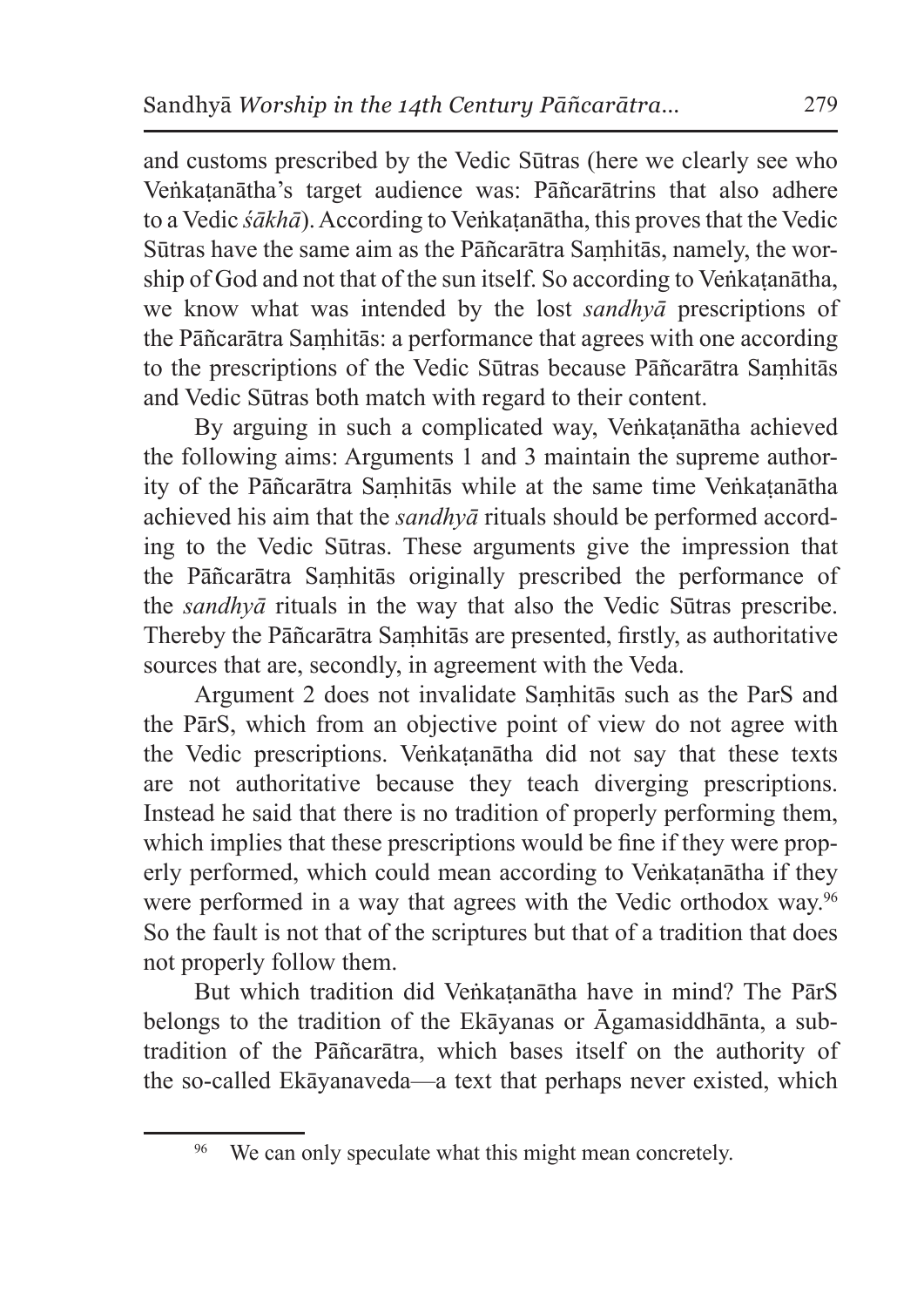was perhaps just an ideal—in contrast to another sub-tradition called Mantrasiddhānta, which follows the Pāñcarātra and a Vedic tradition and to which, for example, the P $\overline{a}$ dS belongs (cf. p. 239).<sup>97</sup>

However, does the ParS also belong to the Ekāyanas? The ParS was probably composed at a time when the division of the Pāñcarātra into Siddhāntas had not yet come into existence (cf. n. 94). Thus we do not find any clue of an adherence to a Siddhānta in this text. It is, however, possible that in later times the ParS was considered part of the Ekāyana tradition. Nrsimhayajvan, the author of the *Pārameśvarapadyavivrti*, commented on the passage containing the prescriptions for sipping water (*ācamana*), which the PārS adopted from the ParS (cf. n. 74): "This is the Ekāyanaśākhās' prescription for sipping water from the *tīrthas*.<sup>98</sup>"99 We do not know if Nrsimhayajvan was aware of the fact that this passage had been adopted from the ParS and if he would indeed have considered the ParS part of the Ekāyanaśākhā. But it is possible that if this mode of sipping water was considered characteristic of the Ekāyanas, in the long run a text prescribing this mode was also considered part of the Ekāyanaśākhā.

So Veṅkaṭanātha's motives seem to be clear. Although in the first chapter of the PRR Veṅkaṭanātha argued in detail that all Siddhāntas have the same value, he seems to have had a personal preference, and if we know his background it is no surprise that it is the sub-tradition that also adheres to the Vedic tradition. The Ekāyanas, who do not belong to a Vedic orthodox tradition, were a social fact for him. They were present at Śrīraṅgam, where Veṅkaṭanātha could observe and meet them. And, it seems, he did not agree with their ritual way of life.

The traditional records on Veṅkaṭanātha's life in Śrīraṅgam possibly corroborate this. They report that Veṅkaṭanātha had problems with the Teṅkalais—whoever might be meant by this term, since it is not at all sure that there was a clear-cut division between Vaṭakalais and

<sup>&</sup>lt;sup>97</sup> On these two sub-traditions see Rastelli 2003 and Rastelli 2006: 185–253.

<sup>98</sup> In this context, *tīrtha*s are particular places on the hand from which water is sipped (see Kane II/1: 316, n. 750, and 652f.).

<sup>99</sup> PārPV 17,2f.: *ekāyanaśākhānām ayam eva tīrthācamanavidhiḥ.*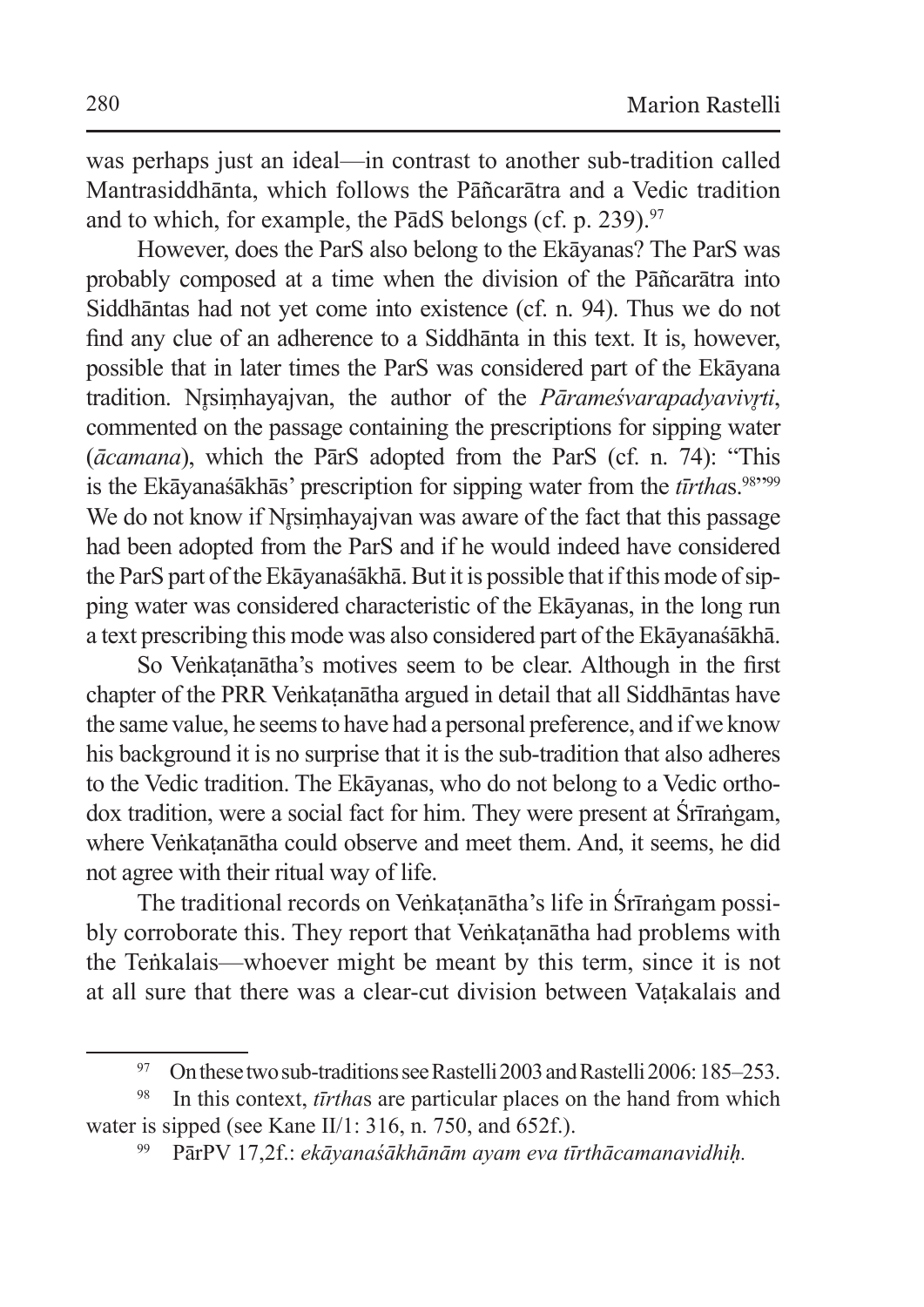Teṅkalais at Veṅkatanātha's time<sup>100</sup>—because they were jealous of him. Singh (1958: 22–26) describes several incidents in which according to these records the Teṅkalais behaved quite rudely towards Veṅkatanātha whereas Veṅkaṭanātha's behaviour is described as very positive and friendly.

Of course, these records cannot be taken as objective historical accounts. They have their own purposes and they are, of course, biased. But what may be the truth behind these reports is that there were tensions between Veṅkaṭanātha and the local Brahmins. We can only speculate if these so-called Teṅkalais were identical with our Ekāyanas.

### **Bibliography:**

### **Primary Literature:**

- AnS = *Aniruddhasaṃhitā* = *Aniruddha Samhita, one of Divyasamhita in Pancharatra*. Ed. by A. Sreenivasa Iyengar. Mysore 1956.
- ĀpDhS = *Āpastambadharmasūtra*. In: Olivelle 2000, 20-115.
- ĀśGr̥S = *Āśvalāyanagr̥hyasūtra* = *The Ásvalâyanagrihyasûtra with the commentary Anâvilâ of Haradattâchârya*. Ed. by T. Gaṇapati Sástrî. Trivandrum Sanskrit Series, 78. Trivandrum: Government Press. 1923.
- R̥V = *R̥gveda* = *Die Hymnen des R̥igveda*. Hg. von Th. Aufrecht. 2 Bde. Indische Studien. Beiträge für die Kunde des indischen Alterthums, 6, 7. Berlin: Dümmler. 1861, 1863. Hildesheim, New York: Olms. 1973 (repr.).
- ĪŚGDPaddh = *Īśānaśivagurudevapaddhati* = *Isanasivagurudeva-Paddhati of Isanasiva Gurudeva*. 4 vols. Ed. by M.M.T. Gaṇapati Sāstrī With an Elaborate Introduction by N.P. Unni. Delhi, Varanasi: Bharatiya Vidya Prakashan. 1988.
- ĪS = *Īśvarasaṃhitā* = *Īśvarasaṃhitā Anantācāryais saṃśodhitā*. Śāstramuktāvaḷī, 45. Kāñcī: Śrīkāñcī-Sudarśanamudrākṣaraśālā. 1923.

<sup>100</sup> Cf. Raman 2007: 4–15.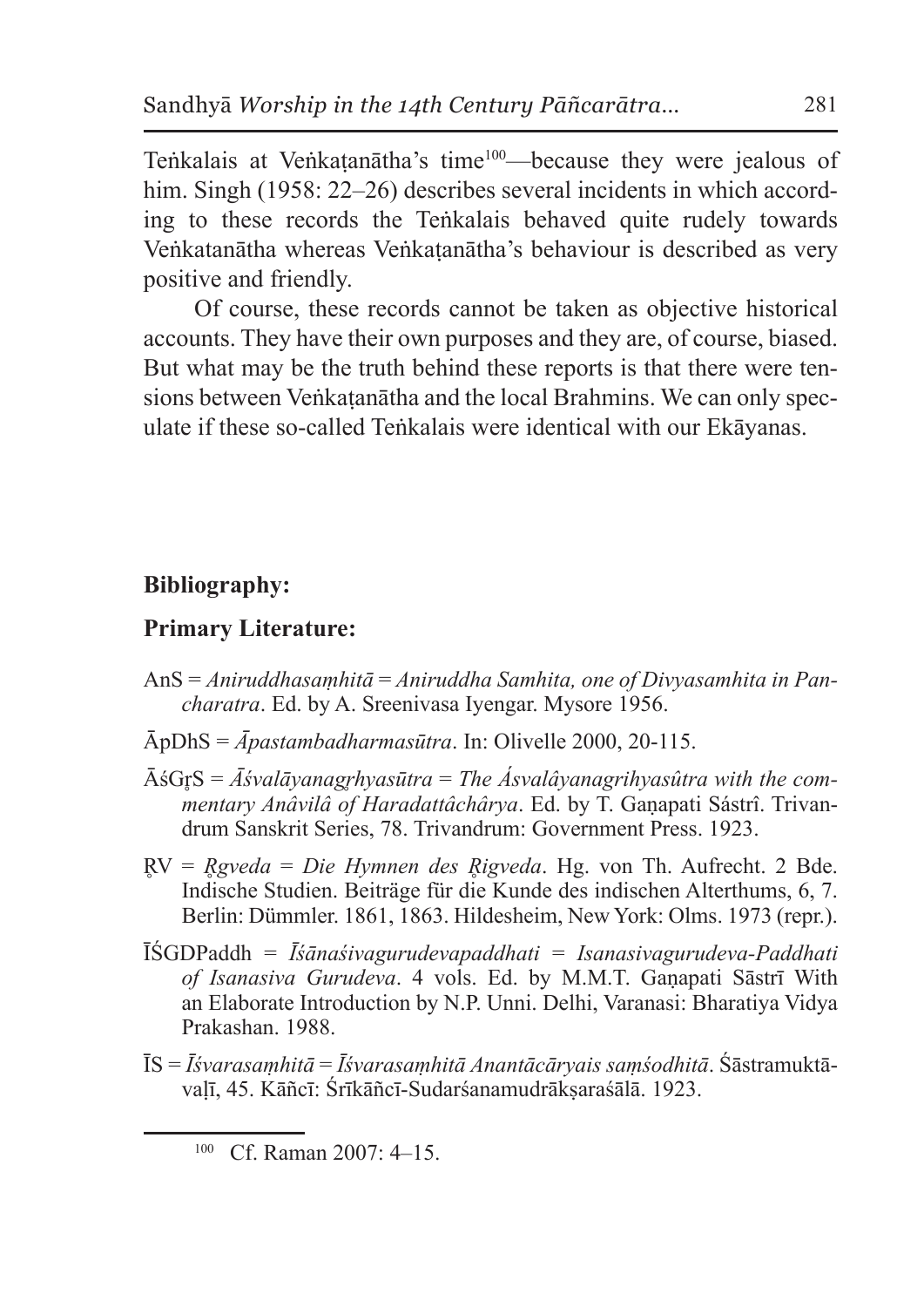- KāṭhGr̥S = *Kāṭhakagr̥hyasūtra* = *The Kāthakagrhyasūtra with Extracts from Three Commentaries, an Appendix and Indexes*. Ed. for the First Time by Willem Caland. Dayānanda Mahāvidyālaya Samskrta-Granthamālā, 9. Lahore: Dayānanda Mahāvidyālaya. 1925.
- KausGr<sup>S</sup> = *Kausītakigrhyasūtra* = *The Kausītaka Grhyasūtras with the Commentary of Bhavatrāta*. Ed. by T.R. Chintamani. Madras: University of Madras. 1944.
- JaimGr̥S = *Jaiminigr̥hyasūtra* = *De Literatuur van den Sāmaveda en het Jaiminigr̥hyasūtra door W. Caland*. Verhandelingen der Koninklijke Akademie van Wetenschappen te Amsterdam. Afdeeling Letterkunde Nieuwe Reeks Deel, 6/2. Amsterdam: A'dam. 1905.
- JS = *Jayākhyasaṃhitā* = *Jayākhyasaṁhitā*. Crit. Ed. with an Introduction in Sanskrit, Indices etc. by Embar Krishnamacharya. GOS, 54. Baroda: Oriental Institute. 1931.
- TaittĀ = *Taittirīyāraṇyaka* = *TheTaittiríya Áraṉyaka of the Black Yajur Veda with the Commentary of Sáyaṉáchárya*. Ed. by Rájendralála Mitra. Bibliotheca Indica. New Series, 60, 74, 88, 97, 130, 144, 159, 169, 203, 226, 263. Calcutta: Baptist Mission Pr. 1872.
- TaittU = *Taittirīyopaniṣad*. In: *Eighteen Principal Upaniṣads*. *Vol. I.* (*Upaniṣadic Text with Parallels from extant Vedic Literature, Exegetical and Grammatical Notes*)*.* Ed. by V.P. Limaye and R.D. Vadekar. Poona: Vaidika Saṁśodhana Maṇḍala. 1958, 50-61.
- DhBU = *Dhyānabindūpaniṣad*. In: *The Yoga Upanishads with the Commentary of Sri Upanishad-Brahma-Yogin*. Ed. by A. Mahadeva Sastri. Adyar: Adyar Library 1920, 186-213.
- NārS = *Nāradīyasaṃhitā* = *Nāradīya Saṁhitā*. Ed. by Rāghava Prasāda Chaudhary. Kendriya Sanskrita Vidyapeetha Series, 15. Tirupati: Kendriya Sanskrita Vidyapeetha. 1971.
- NG = *Nityagrantha*, ascribed to Rāmānuja. In: *Sri Bhagavad Ramanuja Granthamala*. Ed. P.B. Annangaracharya. Kancheepuram: Granthamala Office. 1956, 181-188.
- ParS = *Paramasaṃhitā* = *Paramasaṁhitā* [*of the Pāñcharātra*]. Ed. and translated into English with an introduction by S. Krishnaswami Aiyangar. GOS, 86. Baroda: Oriental Institute. 1940.
- ParSms = *Paramasaṃhitā:* Manuscript of the Theosophical Society, Adyar, Shelf No. 10 G 27 (I thank Marzenna Czerniak-Drożdżowicz for giving me access to this manuscript).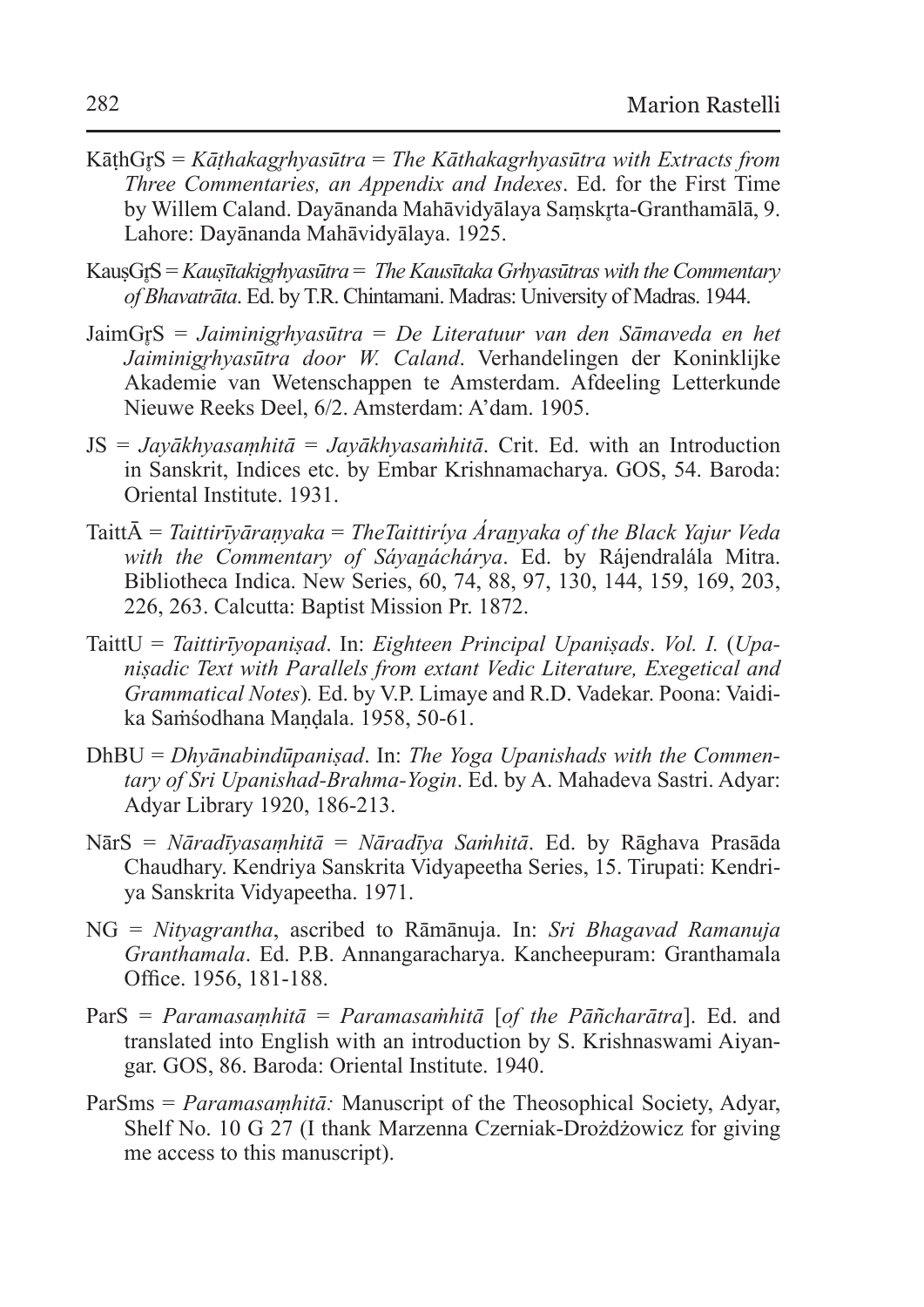- PādS = *Pādmasaṃhitā* = *Padma Samhita*. Crit. Ed. by Seetha Padmanabhan and R.N. Sampath (part I), Seetha Padmanabhan and V. Varadachari (part II). Pāñcarātra Parisodhanā Pariṣad Series, 3, 4. Madras: Pancaratra Parisodhana Parisad. 1974, 1982.
- PārS = *Pārameśvarasaṃhitā* = *Pārameśvarasaṃhitā Govindācāryaiḥ saṃskr̥tā, anekavidhādarśādibhiḥ saṃyojitā ca*. Śrīraṅgam: Kodaṇḍarāmasannidhi. 1953.
- PārGr̥SPari = *Pāraskaragr̥hyasūtrapariśiśṭa*. In: *Grihya-Sūtra by Paraskar with Five Commentaries of Karka Upādhyāya, Jayarām, Harihar, Gadādhar and Vishvanāth*. Ed. by Mahādeva Gangādhar Bākre. Bombay: Gujarati Print. Press. 1917, New Delhi: Munshiram Manoharlal Publ. 21982.
- *Pārameśvarapadyavivr̥ti* = *Pārameśvarapadyavivr̥ti*, Narasiṃhayajvan. Transcript from the collection of the Institut Français, Pondichéry, No. 82 (copied from a manuscript with no. R. 1658 belonging to the Government Oriental Manuscript Library, Madras).
- ParāśaraS = *Parāśarasaṃhitā* = *Parāśara Saṃhitā* (*With Sanskrit Text & Tamil Translation*). Transliteration From Telugu to Devenagari Done by Thirukkannapuram Satakopachar and Translation From Sanskrit to Tamil Done by E.S.V. Narasimhachariar. Sripancharatra Agama Samrakshana Trust Publication Series, 1. Srirangam: Sri Pancharatra Agama Samrakshana Trust. 2000.
- PauṣS = *Pauṣkarasaṃhitā* = *Sree Poushkara Samhita*. *One of the Three Gems in Pancharatra*. Ed. by Sampathkumara Ramanuja Muni. Bangalore: A. Srinivasa Aiyangar and M.C. Thirumalachariar. 1934.
- PRR = *Pāñcarātrarakṣā*, Veṅkaṭanātha = *Śrī Pāñcarātra Rakṣā of Śrī Vedānta Deśika*. Crit. Ed. with Notes and Variant Readings by M. Duraiswami Aiyangar and T. Venugopalacharya with an Introduction in English by G. Srinivasa Murti. The Adyar Library Series, 36. Madras: The Adyar Library. 1942.
- BaudhDhS = *Baudhāyanadharmasūtra*. In: Olivelle 2000, 191-345.
- BaudhDhSV = *Baudhāyanadharmasūtravivaraṇa*, Govindasvāmin. In: *The Baudhāyana-Dharmasūtra with the 'Vivaraṇa' Commentary by Govinda Svāmī and Critical Notes by M.M.A. Chinnaswāmī Śāstrī*. Ed. with Hindi Translation, Explanatory Notes, Critical Introduction & Index by Umeśa Chandra Pāṇḍeya. The Kashi Sanskrit Series, 104. Varanasi: Caukhambā Saṃskṛta Sīrīja Āphisa. 1972.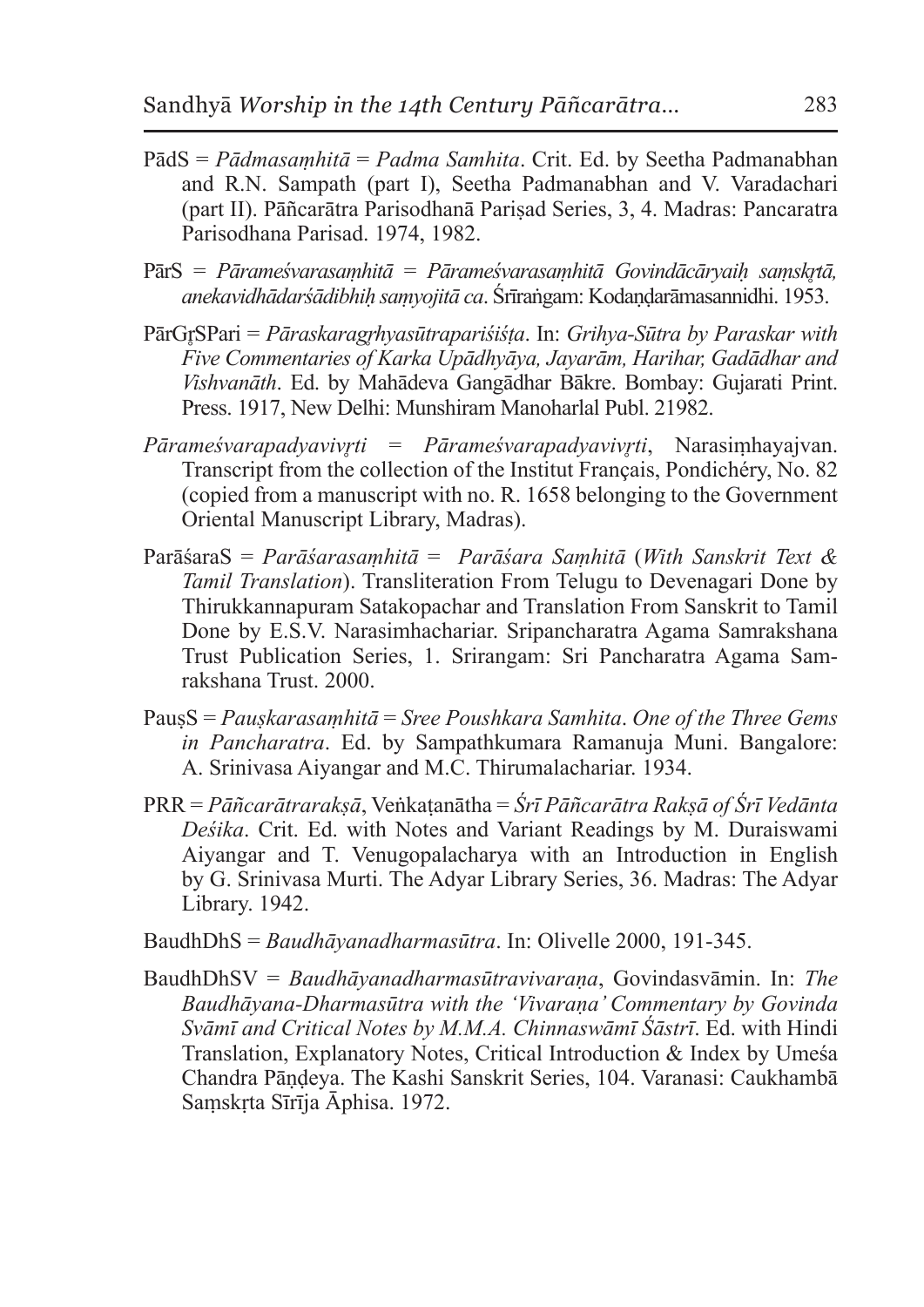- BBS = *Brhadbrahmasamhitā* = Nāradapañcarātrāntargatā Brhadbrahma*saṃhitā*. etat pustakaṃ Ś. Veṇegāvakarabhiḥ saṃśodhitam. Ānandāśramasamskrtagranthāvalih, 68. Poona 1912.
- BhT = *Bhārgavatantra* = *Bhargava Tantram* (*A Pancaratragama Text*). Ed. by Raghava Prasad Chaudhary. Ganganath Jha Kendriya Sanskrit Vidyapeetha Text Series, 8. Allahabad: Gaṅgānātha Jhā Kendrīya Samskrta Vidyāpīṭham. 1981.
- MārkS = *Mārkaṇḍeyasaṃhitā* = *Mārkaṇḍeya Saṃhitā*. Tirupati: Tirumala Tirupati Devasthanams. 1984.
- MGr̥S = *Mānavagr̥hyasūtra* = *Mânavagr̥hyasûtra of the Maitrâyaṇîya Śâkhâ with the Commentary of Aṣṭâvakra*. Ed. with an Introduction, Indexes, etc. by Ramakrishna Harshaji Sastri with a Preface by B.C. Lele. Baroda: Central Library. 1926.
- MNārU = *Mahānārāyaṇopaniṣad* = *La Mahā Nārāyaṇa Upaniṣad*. Édition critique, avec une traduction française, une étude, des notes et, en annexe, la Prāṇāgnihotra Upaniṣad par Jean Varenne. 2 tomes. Publications de l'Institut de Civilisation Indienne, Série in-8°, fasc., 11, 13. Paris: Éditions E. De Boccard. 1960, Collège de France, Institut de Civilisation Indienne. 2 1986.
- Rām = *Rāmāyaṇa* = *The Vālmīki-Rāmāyaṇa*. Crit. ed. for the First Time by G.H. Bhatt et al. 7 vols. Baroda: Oriental Institute. 1960-1975.
- VasDhS = *Vasiṣṭhadharmasūtra*. In: Olivelle 2000, pp. 346-463.
- VārGr̥S = *Vārāhagr̥hyasūtra* = *Vârâhagr̥hyasûtra*. Ed. by R. Sama Sastry. GOS, 18. Baroda: Oriental Institute. 1921.
- ViṣṇuPur = *Viṣṇupurāṇa* = *The Critical Edition of the Viṣṇupurāṇam*. 2 vols. Crit. ed. M.M. Pathak. Vadodara: Oriental Institute. 1997, 1999.
- VisnuSmr = *Visnusmrti* = *Visnusmrti with the commentary Keśavavaijayantī of Nandapaṇḍita*. 2 vols. Ed. by V. Krishnamacharya. The Adyar Library Series, 93. Adyar: Adyar Library and Research Centre. 1964.
- ŚāṅkhGr̥S = *Śāṅkhāyanagr̥hyasūtra* = *Śāṃkhāyana Gr̥hyasūtra* [*with Nārāyaṇa Bhāṣya*, *Sāṃkhāyana Gr̥hya Saṃgraha of Vāsudeva*; *Hindi Translation of Sūtras, Introduction and Appendices*]. Ed. and Translated by Ganga Sagar Rai. Varanasi: Ratnā Pablikeśansa. 1995.
- ŚeṣaS = *Śeṣasaṃhitā* = *Shesha Samhita of Pancharatra Agama*. Ed. by G.R. Josyer. Mysore: Coronation Press. 1981.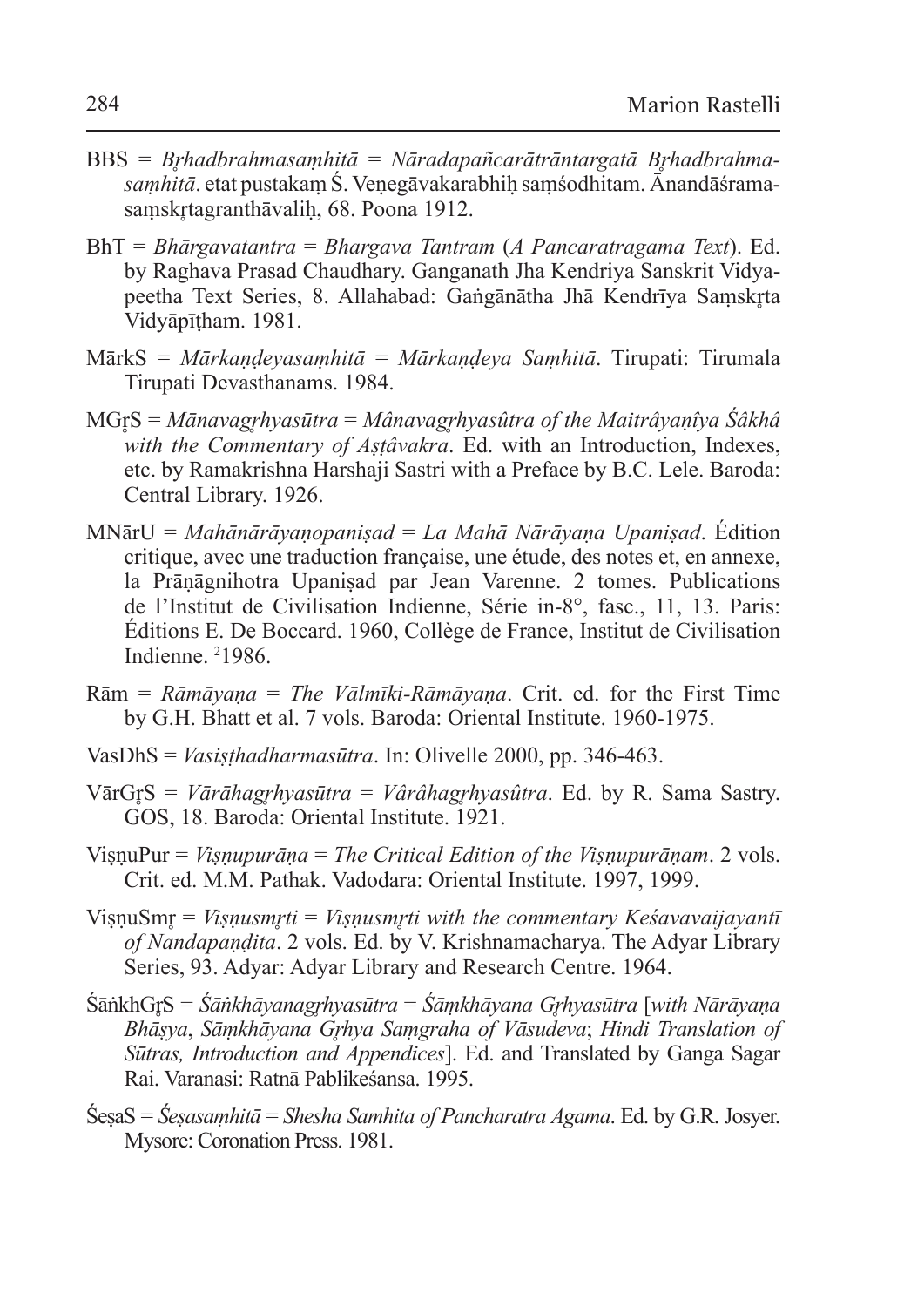- ŚrīprśS = *Śrīpraśnasaṃhitā* = *Śrīpraśna Saṃhitā*. Ed. by Seetha Padmanabhan with the Foreword of V. Raghavan. Kendriya Sanskrit Vidyapeetha, Series 12. Tirupati: Kendriya Sanskrit Vidyapeetha. 1969.
- SP = *Somaśambupaddhati* = *Somaśambhupaddhati*. Texte, traduction et notes par Hélène Brunner-Lachaux. 4 parties. Publications de l'Institut français d'Indologie, 25). Pondichéry: Institut Français de Pondichéry, École Française d'Extrême-Orient. 1963-1998.
- SS = *Sāttvatasaṃhitā* = *Sātvata-Saṁhitā*. *With Commentary by Alaśiṅga Bhaṭṭa*. Ed. by Vraja Vallabha Dwivedi. Library Rare Texts Publication Series, 6. Varanasi: Sampurnanand Sanskrit University. 1982.

#### **Secondary Sources:**

- Bühnemann, G. 1988. *Pūjā. A Study in Smārta Ritual*. Vienna: Sammlung De Nobili.
- Colas, G. 1995. Culte et courants du vishnouisme en Inde du Sud. Quelques observations à partir des textes. In: H. Stern. *Les ruses du salut: Religion et politiques dans le monde indien. Études réunies par M.-L. Reiniche*. Paris: École des hautes études en sciences sociales: 111–138.
- Clooney, F.X. 2001. *Hindu God, Christian God. How Reason Helps Break Down the Boundaries between Religions.* Oxford–New York: Oxford University Press.
- Czerniak-Drożdżowicz, M. 1998. Srstikrama-Order of Creation in the Paramasaṃhitā. In: G. Oberhammer (Ed.). *Studies in Hinduism II. Miscellanea to the Phenomenon of Tantras.* Wien: Verlag der Österreichischen Akademie der Wissenschaften: 43–54.
- Czerniak-Drożdżowicz, M. 2003. *Pāñcarātra Scripture in the Process of Change. A Study of the Paramasaṃhitā*. Vienna: The De Nobili Research Library.
- Einoo, S. 1993a. Changes in Hindu Ritual: With a Focus on the Morning Service. In: Y. Nagano and Y. Ikari (Eds). *From Vedic Altar to Village Shrine. Towards an Interface Between Indology and Anthropology*. Osaka: National Museum of Ethnology: 197–237.
- Einoo, S. 1993b. Who is the Performer of the *saṃdhyopāsana*? In: *Wiener Zeitschrift für die Kunde Südasiens* 36 (Suppl.): 59–67.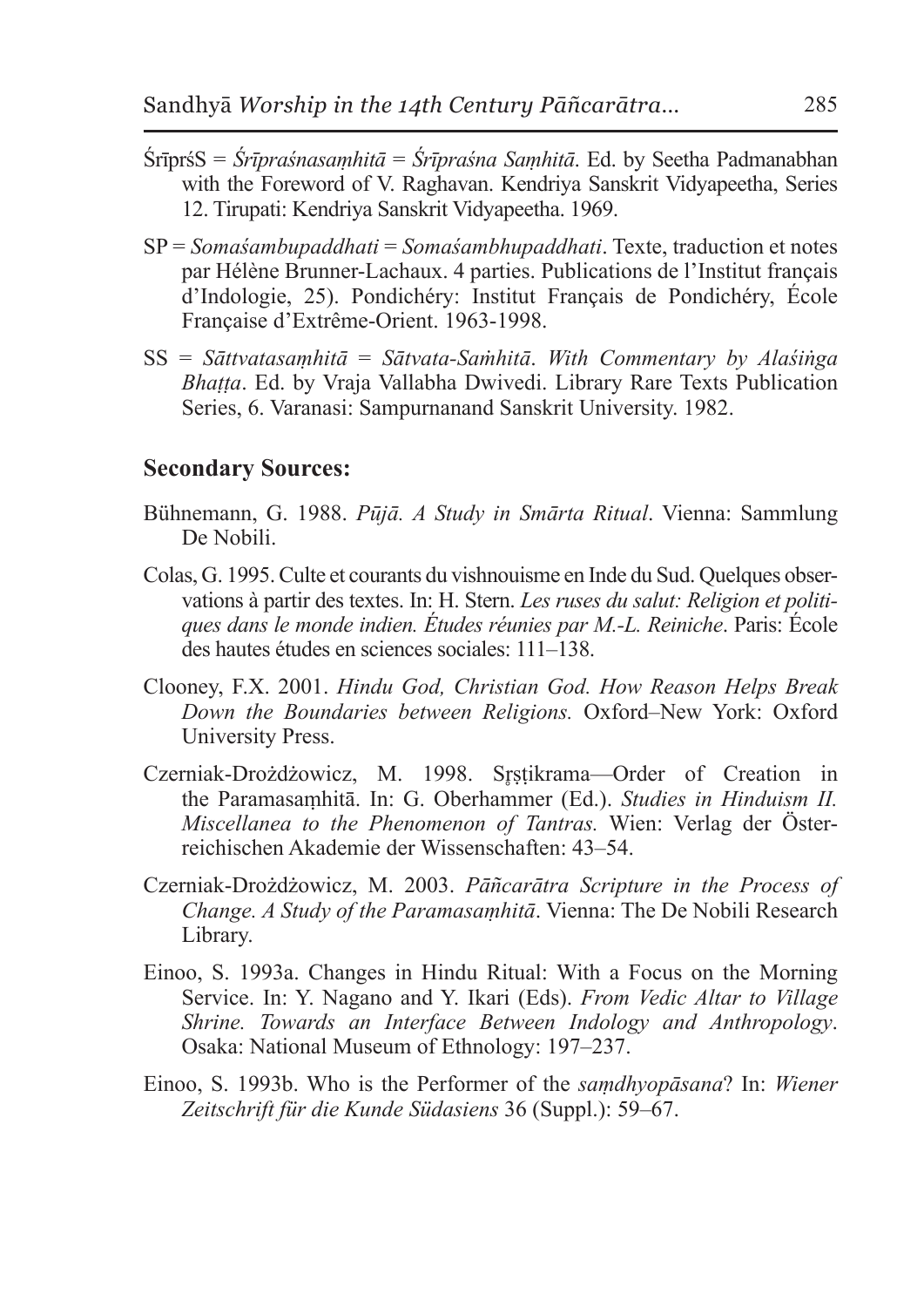- Gupta, S., D. J. Hoens and T. Goudriaan. 1979. *Hindu Tantrism*. Leiden– Köln: Brill.
- Hüsken, U. 2009. Ritual Competence as Embodied Knowledge. In: *Paragrana* 18: 200–220.
- Kane I-V = Kane, P.V. 1941–1962, 1968–1975. *History of Dharmaśāstra.* (*Ancient and Mediæval Religious and Civil Law* [*in India*]). 5 vols (Vol. I: 1968–1975. Vols. II–V: 1941–1962). Poona: Bhandarkar Oriental Research Institute.
- Michaels, A. 2005. *Saṃkalpa*: The Beginnings of a Ritual. In: J. Gengnagel, U. Hüsken and S. Raman (Eds). *Words and Deeds. Hindu and Buddhist Rituals in South Asia*. Wiesbaden: Harrassowitz: 45–63.
- Olivelle, P. 2000. *Dharmasūtras. The Law Codes of Āpastamba, Gautama, Baudhāyana, and Vasiṣṭha. Annotated Text and Translation*. Delhi: Motilal Banarsidass.
- Raman, S. 2007. *Self-Surrender* (*prapatti*) *to God in Śrīvaiṣṇavism. Tamil cats and sanskrit monkeys*. London–New York: Routledge.
- Rangachari, D. B. K. 1930. *The Sri Vaishnava Brahmans*. Madras. (Reprint: Delhi: Gian Publishing House, 1986).
- Rastelli, M. 1999. *Philosophisch-theologische Grundanschauungen der Jayākhyasaṃhitā. Mit einer Darstellung des täglichen Rituals.* Wien: Verlag der Österreichischen Akademie der Wissenschaften.
- Rastelli, M. 2000. Die fünf Zeiten (*pañca kāla*s) in den ältesten Pāñcarātra– Saṃhitās. In: *Wiener Zeitschrift für die Kunde Südasiens* 44: 101–134.
- Rastelli, M. 2002. The *āsana* According to the Pārameśvarasaņhitā or AMethod of Writing a Saṃhitā. In: G. Oberhammer and M. Rastelli. *Studies in Hinduism III. Pāñcarātra and Viśiṣṭādvaitavedānta*. Wien: Verlag der Österreichischen Akademie der Wissenschaften: 9–32.
- Rastelli, M. 2003. *The Ekāyanaveda in the Pāñcarātra Tradition*. Paper read at the 12<sup>th</sup> World Sanskrit Conference in Helsinki, July 2003. http://www. ikga.oeaw.ac.at/Mat/rastelli\_ekayanaveda.pdf (2014–06–13)
- Rastelli, M. 2006. *Die Tradition des Pāñcarātra im Spiegel der Pārame*ś*varasaṃhitā.* Wien: Verlag der Österreichischen Akademie der Wissenschaften.
- Rastelli, M. 2011. Pāñcarātra. In: *Brill's Encyclopedia of Hinduism*. Vol. 3. Leiden–Boston: Brill: 444–457.